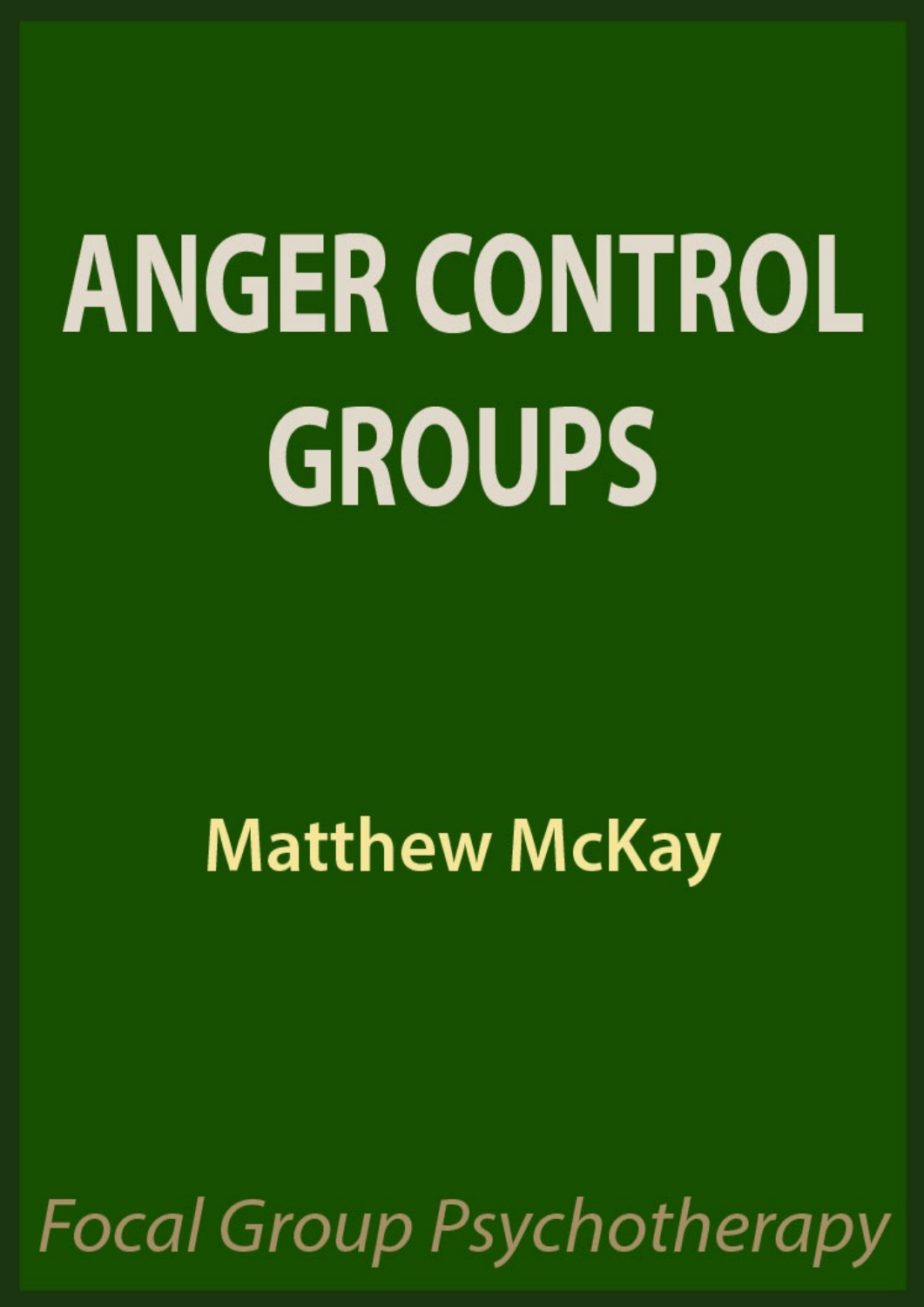### **Anger Control Groups**

**Matthew McKay, Ph.D.**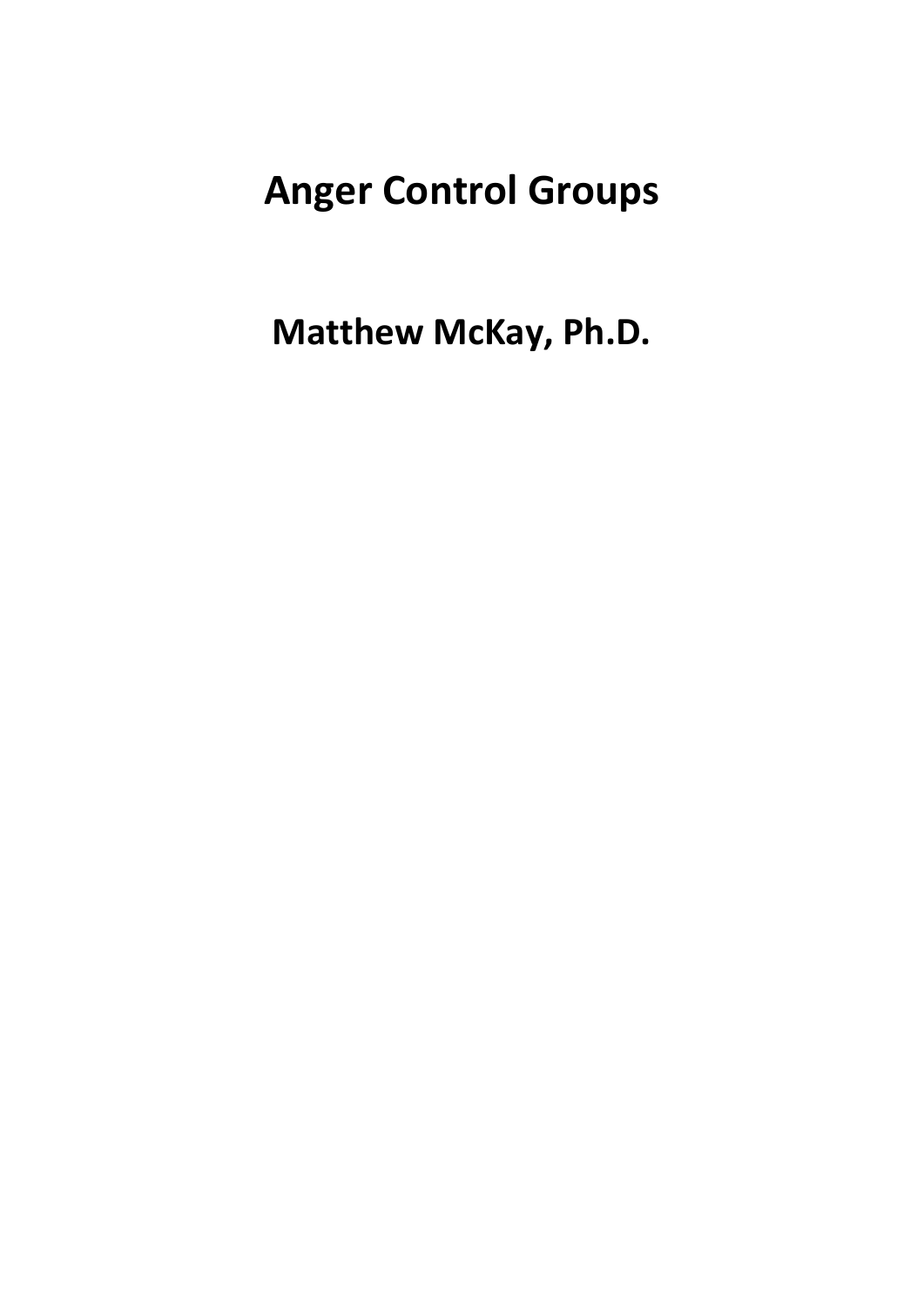#### e-Book 2015 International Psychotherapy Institute

From *Focal Group Psychotherapy* Edited by Matthew McKay, Ph.D. and Kim Paleg, Ph.D. Copyright © 1992 by Matthew McKay, Ph.D. and Kim Paleg, Ph.D.

All Rights Reserved

Created in the United States of America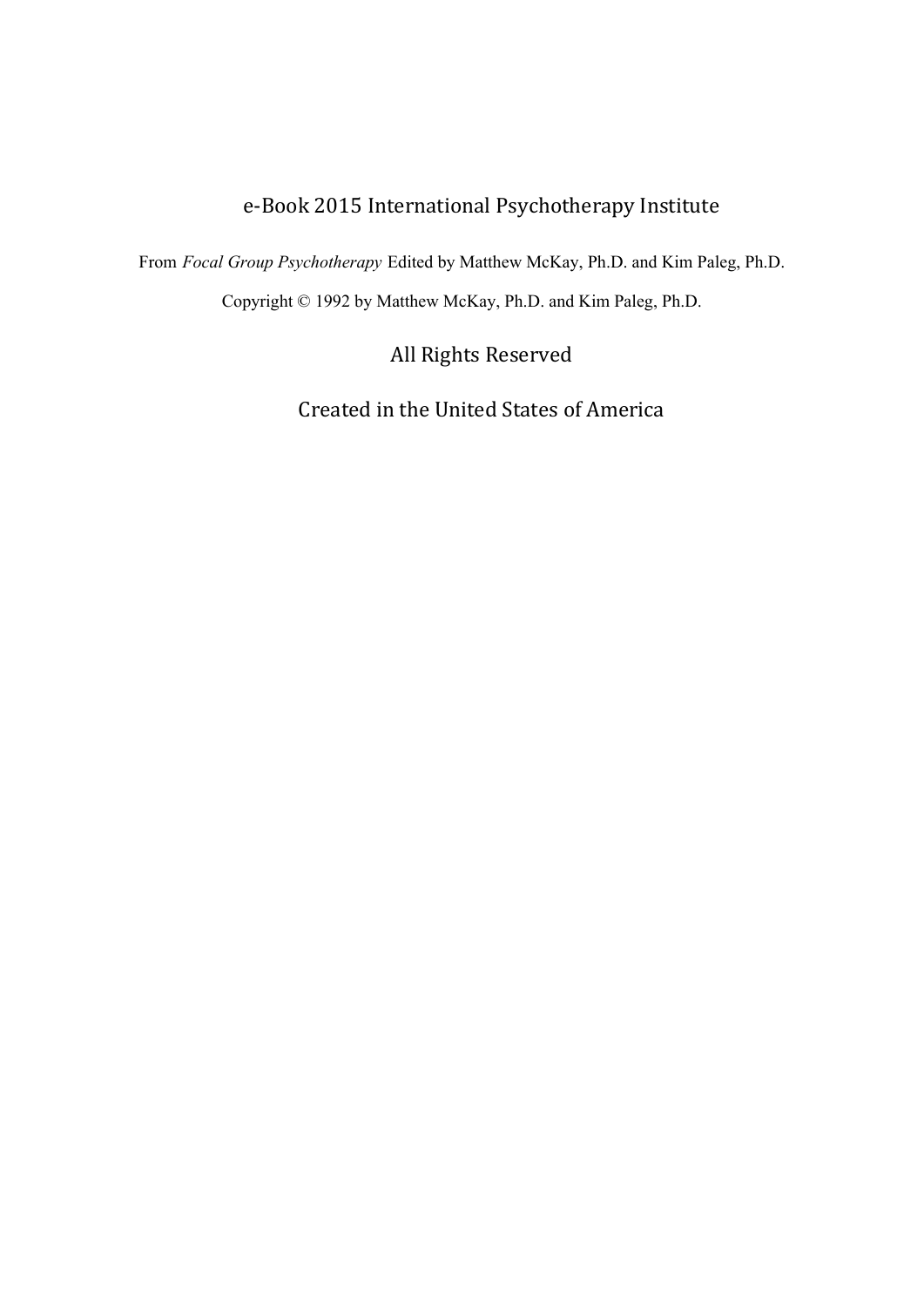#### **Table of [Contents](#page-10-0)**

**[Introduction](#page-13-0)** 

Selection and [Screening](#page-18-0)

Time and [Duration](#page-29-0)

**[Structure](#page-33-0)** 

**Goals** 

**Starting the Group** 

**Main [Concepts](#page-69-0) and Skills** 

[Relaxation](#page-71-0) Skills

Cognitive Control Concepts

Response Choice Rehearsal

**Main Interventions** 

Cognitive Control/Relaxation Training

Criteria for Measuring Change

Relapse Prevention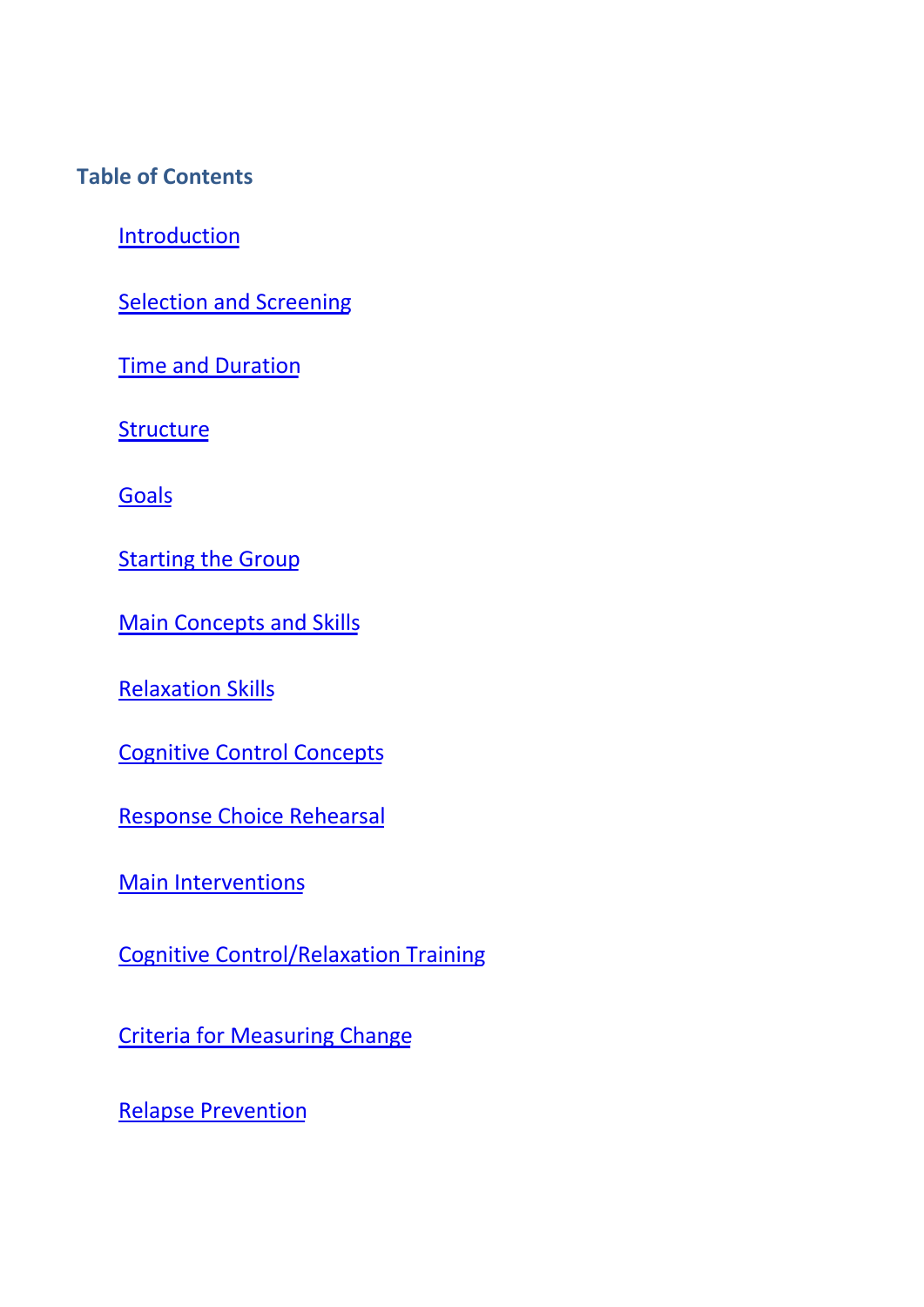**Resistance** 

**References**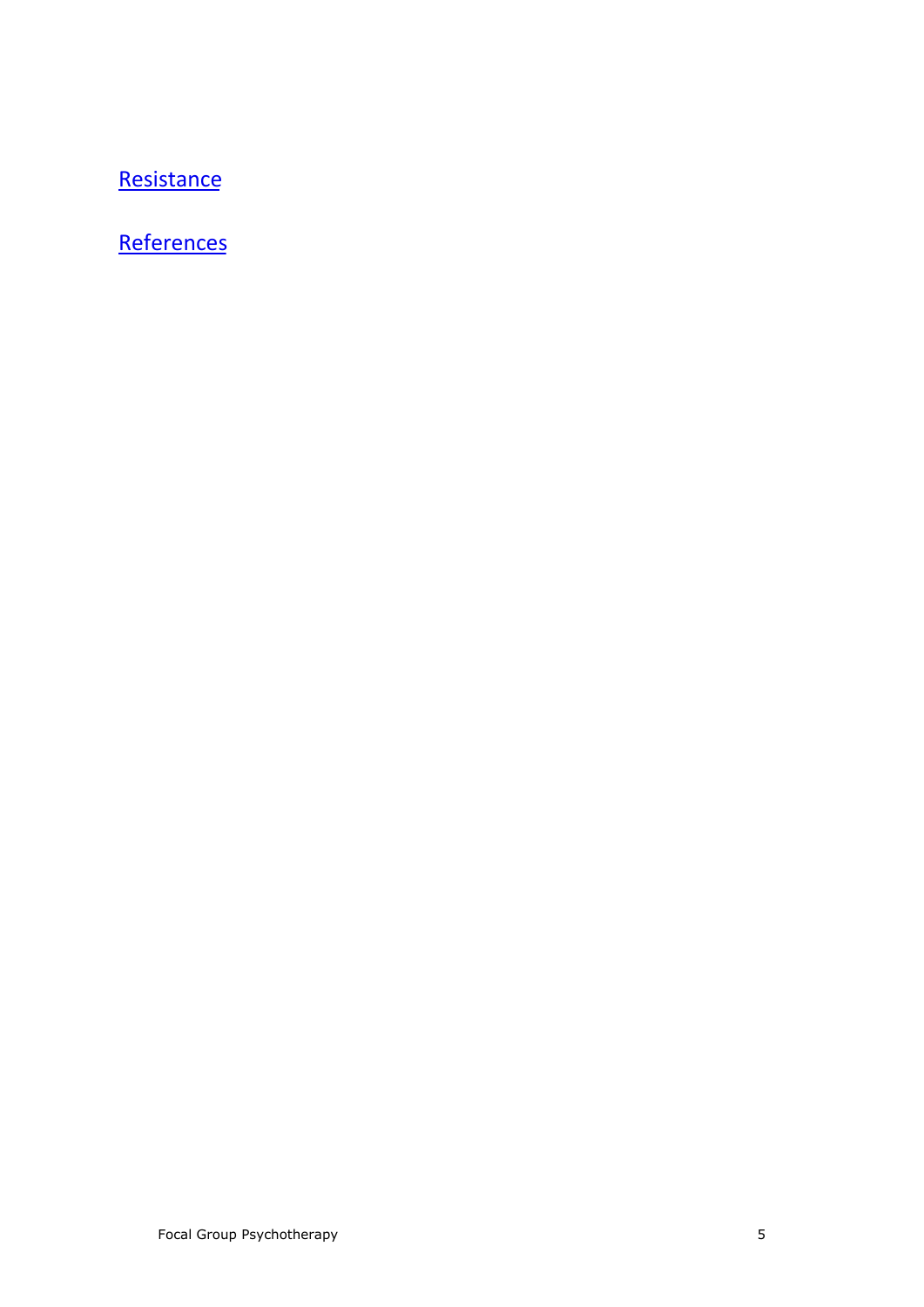#### **Introduction**

Chronic anger is costly, both emotionally and physically The relationship between hostility and heart disease has now been clearly established (Barefoot et al., 1983; Rosenman, 1985; Shekelle et al., 1983; Williams et al., 1980). Links have also been established between chronic anger and ulcers, gastritis, and colitis (Wolff & Wolf, 1967; Lewis & Lewis, 1972). Recent studies show that hostile individuals have higher death rates *from all causes* (Rosenman, 1985). And one study of chronic anger has shown a death rate as much as four times higher than that of non-hostile individuals *(New York Times,* 1989).

Chronic anger also leads to verbal and physical assault (Hazaleus  $\&$ Deffenbacher, 1986; Rule & Nesdale, 1976), damage to interpersonal relationships (Hazaleus & Deffenbacher, 1986), loneliness (Jones et al., 1981). and loss of social support (Hansson et al., 1984).

The first major study of anger control strategies was done by Raymond Novaco in 1975. He used a cognitive restructuring technique called Stress Inoculation, in combination with specific relaxation coping skills. Novaco had clients imagine anger-generating scenes while attempting to relax and use more realistic appraisals of upsetting events. While Novaco found that the cognitive control measures had stronger anger-reducing effects than relaxation coping skills, other researchers have found the relaxation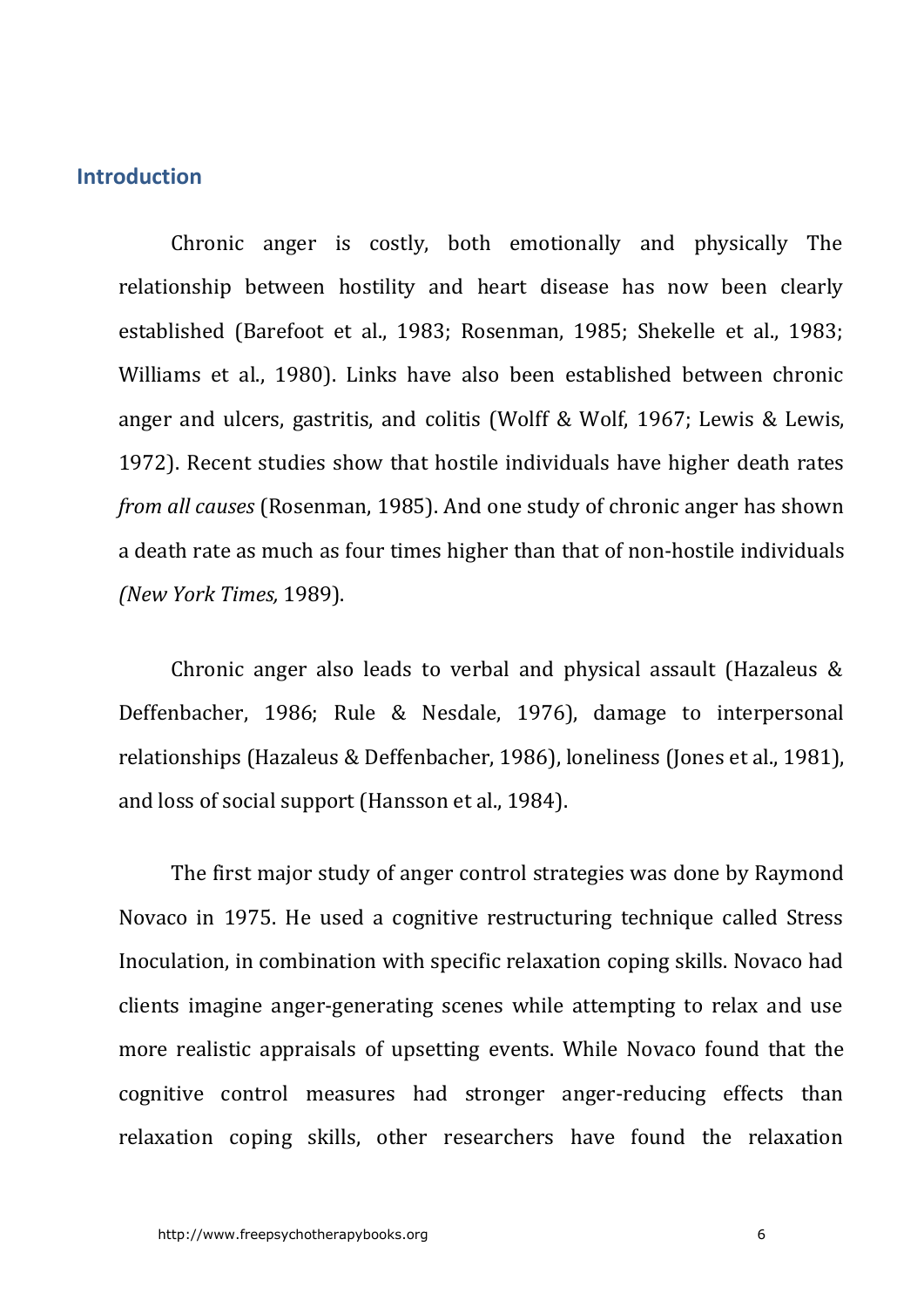procedures to be equally effective (Deffenbacher et al., 1986; Hazaleus  $\&$ Deffenbacher, 1986). Deffenbacher and others are now recommending that the cognitive and relaxation components be used together because  $1$ ) they are both highly effective and the effects remain at a one-year follow-up,  $2$ ) they are complementary skills that work in both interpersonal and noninterpersonal situations, and 3) the combined techniques generate greater client satisfaction and less resistance than cognitive control techniques used alone.

Other anger control researchers have emphasized social skills training (mainly assertiveness and behavioral rehearsal) as the proper vehicle for improving relationships and dealing with conflict situations (Moon  $&$  Eisler, 1983; Rimm et al., 1974). Social skills training allows clients to rehearse a new repertoire of healthier conflict resolution behaviors.

The anger control group model described here employs all three major anger control iInterventions: cognitive restructuring, relaxation coping skills, and social skills training. The social skills component is based on a technique called *response choice rehearsal* (McKay, Rogers, & McKay, 1989) that trains clients to use up to six adaptive responses when struggling with an angerprovoking situation.

#### **Selection and Screening**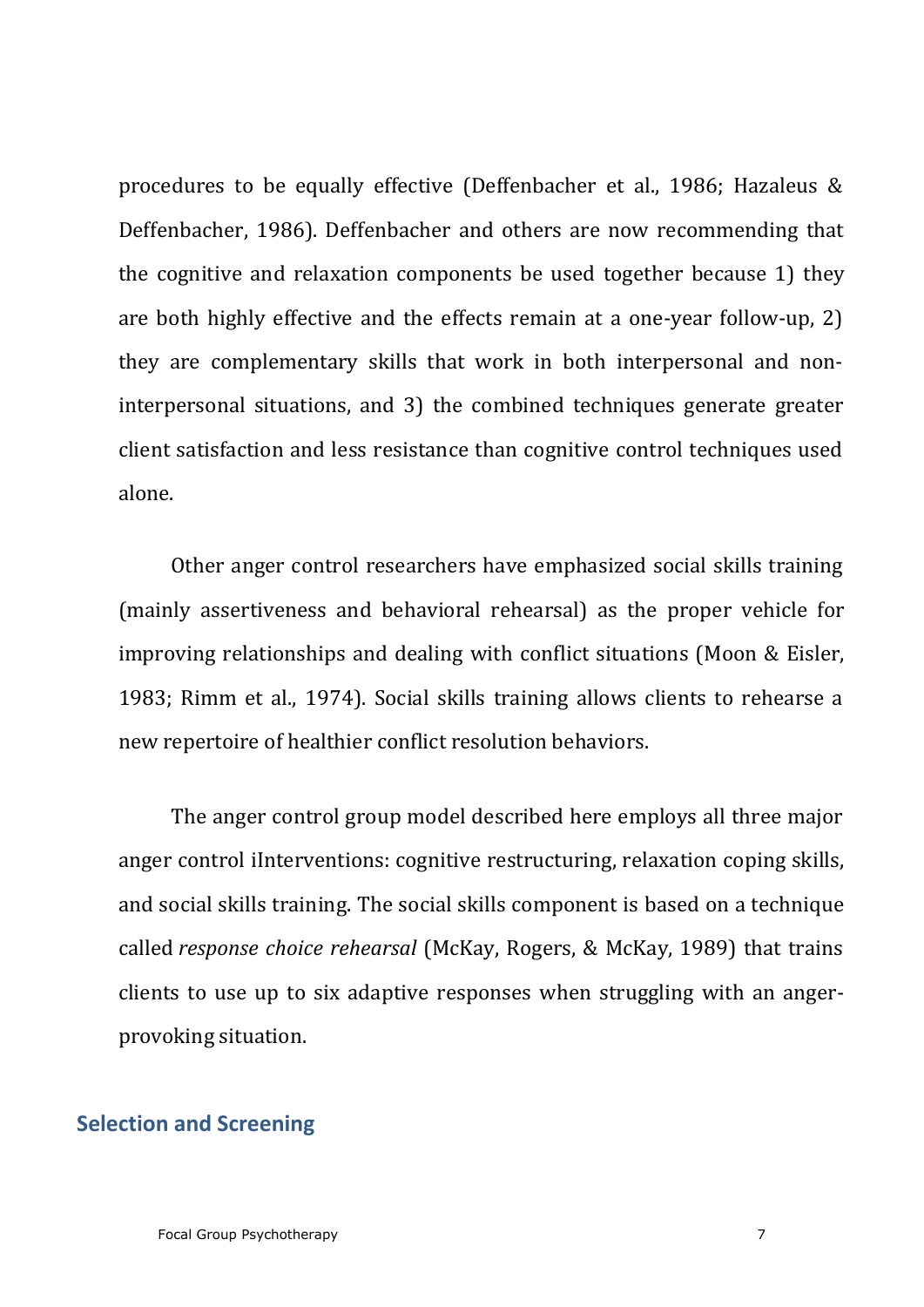A successful anger control group depends on appropriate selection. Pregroup interviews should be conducted. Ask questions about the duration and quality of relationships that would help you rule out personality disorders. Narcissistic or borderline personality disorders are rarely helped by cognitive and behavioral anger control measures. And they are often disruptive and time-consuming to group members. Ask questions to determine if the client enjovs his or her anger, nurtures it, relies on it, or is otherwise invested in maintaining an anger stance. Clients who experience their anger as rewarding and useful tend to have less success in anger control groups.

Perhaps the best predictor of a positive outcome is the willingness of a client to honestly examine and admit the consequences of poor anger control. Because anger control groups require a great deal of compliance in the form of homework and self-monitoring, you want people who are motivated. Desirable clients are those who recognize what anger has cost in terms of their relationships, health, work life, and so on.

Other types of individuals who should probably be excluded are people who are severely depressed and describe suicidal thoughts and impulses, people with a history of physical violence or who are themselves victims in an abusive relationship, people who have paranoid beliefs that influence their anger responses, and nonrecovered alcohol or drug abusers.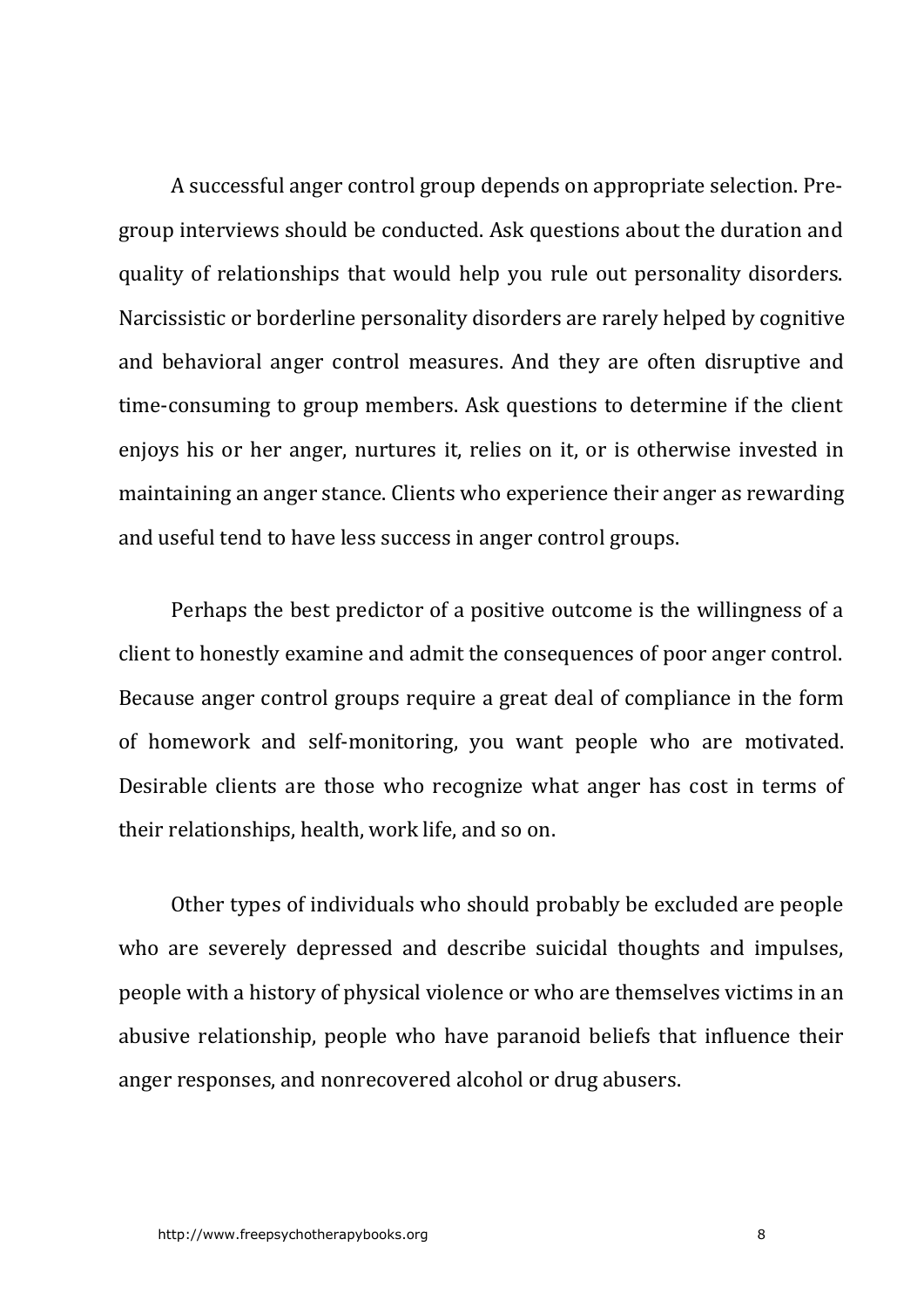If you wish to use an assessment instrument, the State Trait Anger Inventory (Spielberger et al., 1983) has been well researched and is very useful for clinical purposes.

#### **Time and Duration**

Groups can be designed to run for either six or twelve weeks. If you wish to confine yourself to the cognitive/relaxation components, six weeks should be sufficient. If you wish to also include the response choice rehearsal training component, expect to double the time commitment to twelve weeks. Sessions should last between one-and-a-half to two hours.

#### **Structure**

Clients should make a commitment in advance for the entire duration of the group. Ask clients to stick with it and give feedback about their dissatisfactions instead of dropping out. Because the group's focus in on developing skills, and because each new skill relies, to some extent, on what has previously been learned, it's inadvisable to add new clients during the course of the group.

Groups should consist of five to ten clients. Groups with more than ten members offer each client insufficient opportunities for role-playing, questions, and shared experiences.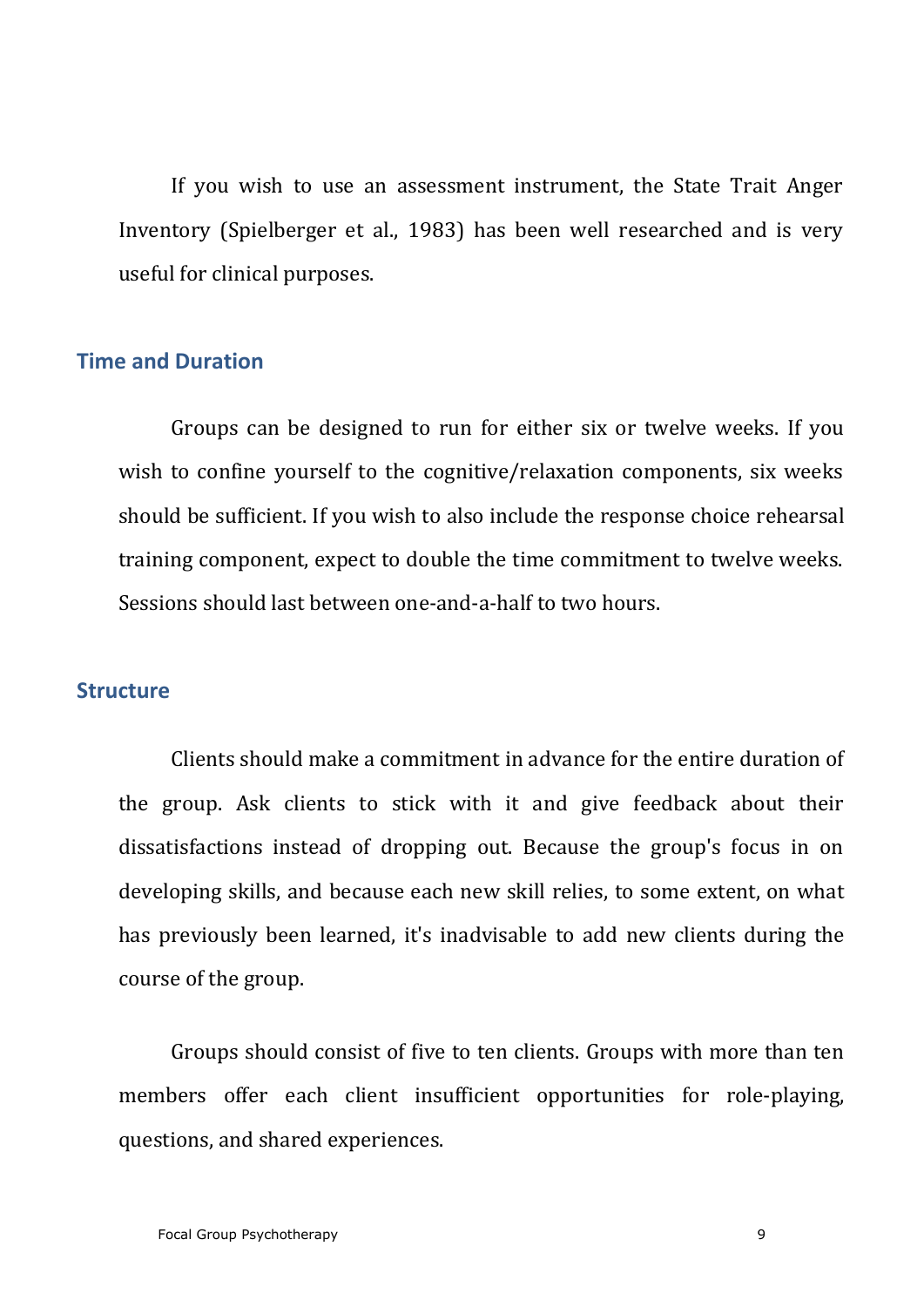#### **Goals**

There are two goals for each client. The first is to reduce levels of anger in provocative situations. The second is to learn effective coping behaviors to stop escalation and resolve conflicts.

The goal of the group is *not* to talk about each member's anger experience, to process anger, to understand the individuals' psychodynamics of anger, or to help people ventilate their anger. Because the primary focus of the group is education and skill acquisition, the leader must be highly directive. He or she will initiate most interactions with group members, and there will be typically much less member-to-member interaction than in process-oriented group therapies.

Here is a typical leader description of the group goals and ground rules:

We have a lot to cover in this group. We're going to have some fun, but we're also going to have to work pretty hard. You can achieve two things here: you can learn to reduce angry feelings, even with difficult people. You can also learn to protect yourself and take care of your needs without anger. To really achieve these goals, you'll have to work at home as well as here. There will be homework to do, and you will begin practicing what you've learned in real situations. Most of our time in here will be spent learning new skills and then practicing them, both in imagination and by role-playing with each other. There's a lot for us to do. Let's see if we can roll up our sleeves and get started.

#### **Starting the Group**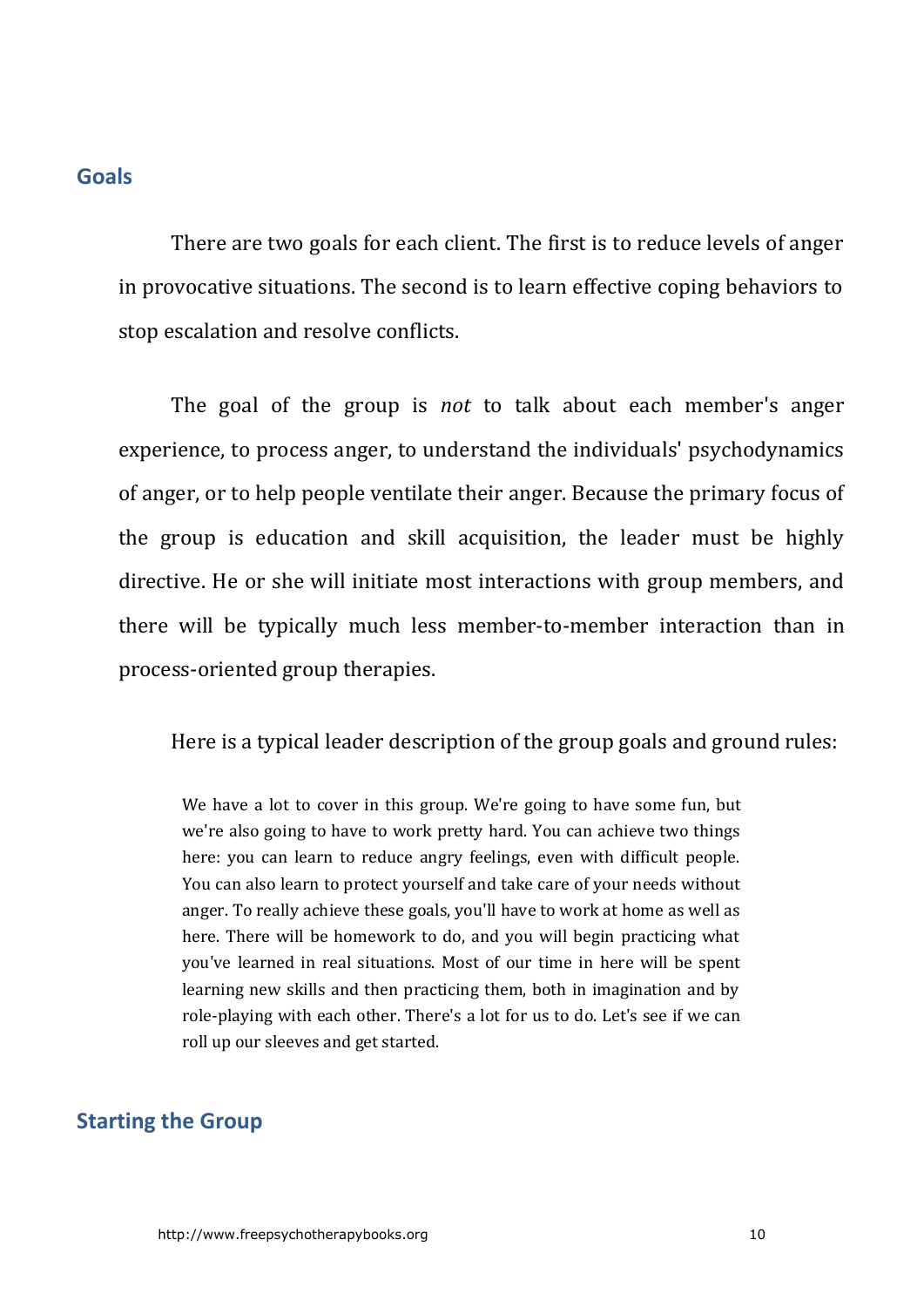The best way to begin is to let clients introduce themselves and describe what made them want to join an anger control group. You should emphasize that each person has a good reason for being in the group, and underscore the themes that are shared by several group members.

At this time, you should discuss the goals and ground rules mentioned in the previous section. This is also a good time to establish the group rules regarding confidentiality.

The last thing you need to explain is the anger log. The log is an indispensable tool for self-observation, facilitating change, and monitoring progress. An anger log entry should include the date and time, the situation, anger-triggering thoughts, emotional arousal (rated on a one-to-ten scale), and aggressive behavior (rated on a one-to-ten scale). Clients should have a separate piece of paper for each date of their log. The easiest thing is to give them handouts with the words *date and time, situation, trigger thoughts, emotional arousal,* and *aggressive behavior* printed across the wide part of an 8-1/2-by-11-inch sheet. Clients can then make their entries down the page.

#### <span id="page-10-0"></span>**Main Concepts and Skills**

#### **A. Concept: Anger Is a Two -Step Process**

"Anger starts with the experience of pain. The pain can be physical or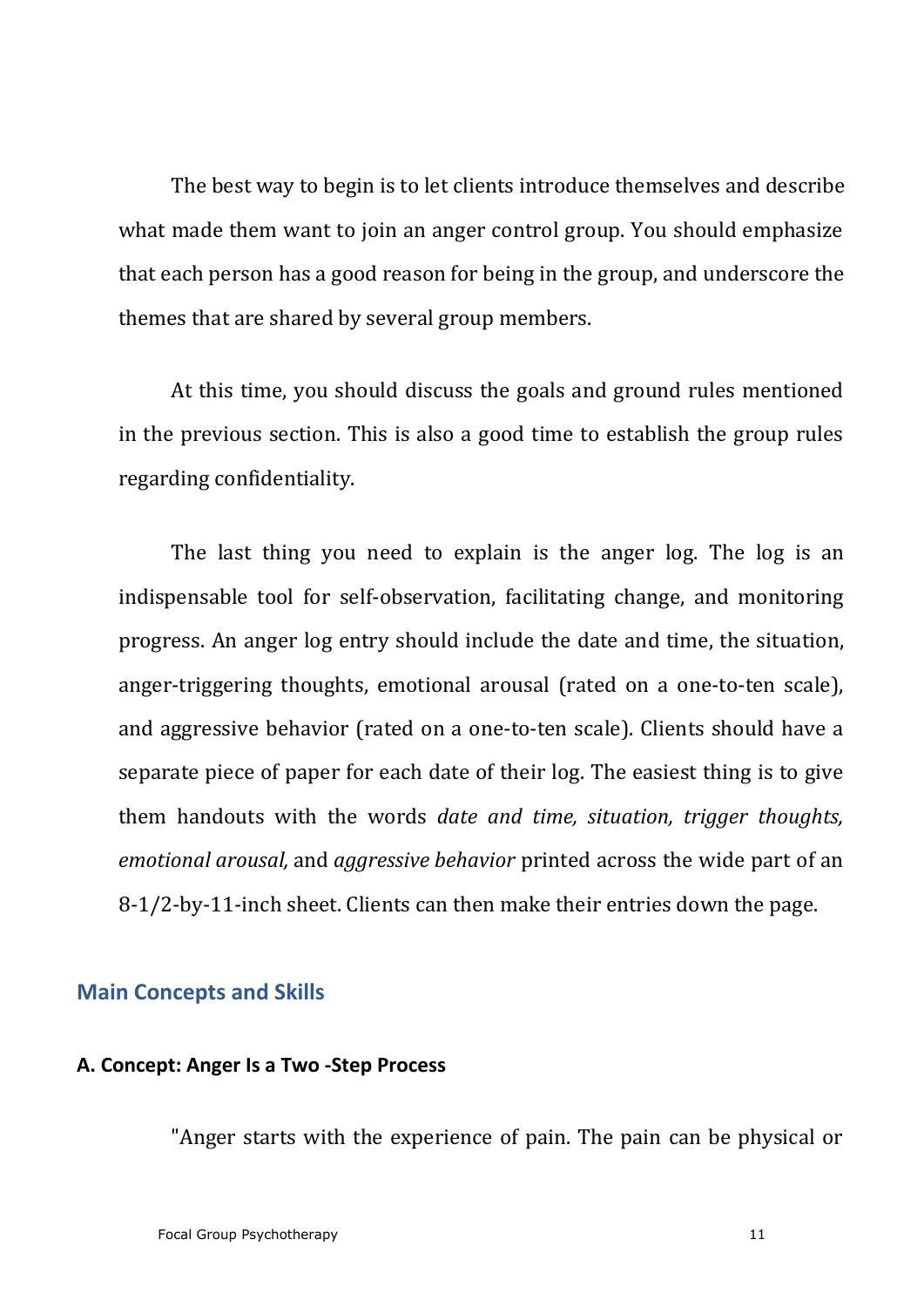emotional: it can be a stomachache or fatigue, feelings of rejection or loss. The pain leads to arousal, a strong drive for discharge and stress reduction.

The second step in the production of anger occurs when people use *trigger thoughts.* These are attributions that blame and condemn others for the painful experience. Individuals use trigger thoughts to ignite feelings of anger and discharge some of their arousal. So, pain, stress, and arousal lead to blaming trigger thoughts, which lead to anger and more trigger thoughts and more anger in an escalating spiral. Thoughts and angry feelings become a feedback loop that can be self-perpetuating. It is often the feedback loop that keeps anger simmering for hours or even days without letup. It isn't possible to get angry without the presence of both painful arousal and trigger thoughts. That's why you will be taught to control both stress and blaming cognitions."

#### **B. Concept: Ventilation Doesn't Work**

"Psychotherapists used to encourage their clients to get angry. But anger is now better understood. New research shows that ventilation only makes you angrier, because you rehearse all the bad and nasty things that others have done to you. It solidifies, or "freezes," your beliefs about another's wrongness and your sense of being victimized. Ventilation not only serves to prolong anger, it also makes it easier to get angry in the future (it doesn't take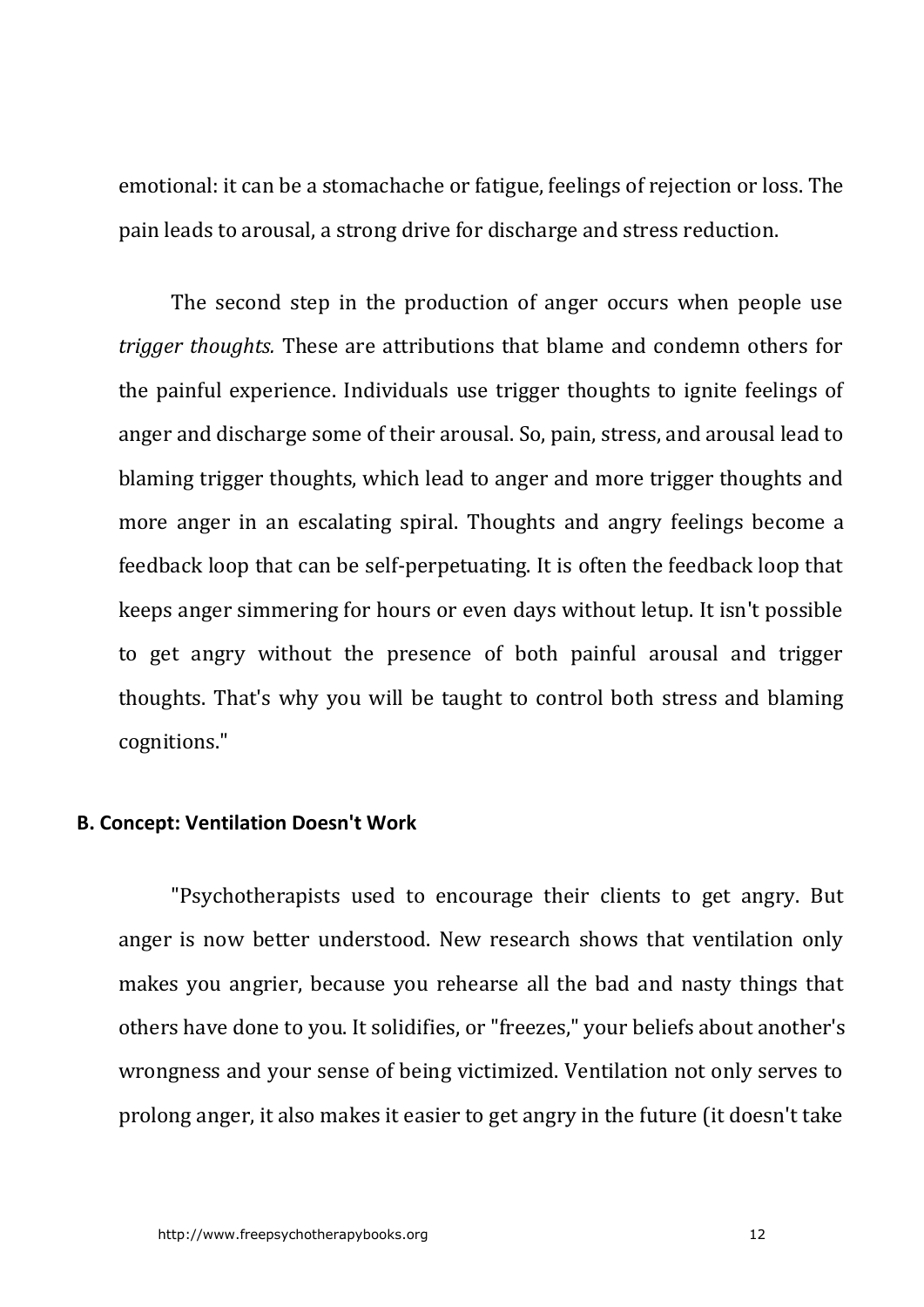much to remind you of what a jerk the other guy really is)."

#### **C. Concept: Anger Is Different From Aggression**

"Anger is an emotion. It's what happens when pain, stress, or arousal, and blaming trigger thoughts, combine to *create* feelings of anger. Aggression is *behavior*. It's something you do; it's a way of interacting with other people. Aggression can be in the form of either physical or verbal assault. You can be angry without being aggressive, and vice versa. Hit men are rarely angry when they pull the trigger; conversely, many angry people choose not to assault the target of their wrath."

#### **D. Concept: Coping Is Better Than Blaming**

"Every painful situation presents a choice. You can blame somebody for what happened or you can use cognitive and relaxation coping skills to reduce your feelings of being upset, and then assert your needs in a nonblaming way. If you tell a roommate that she is lazy for not doing her chores, it really feels good for a minute to get it off your chest. But things will likely escalate from there. You both may end up shouting; your relationship may descend into the deep freeze. In a few weeks, it will be possible to make another choice. You might decide to use some relaxation skills to lower your stress level, change some of your trigger thoughts, and talk to your roommate nonblamingly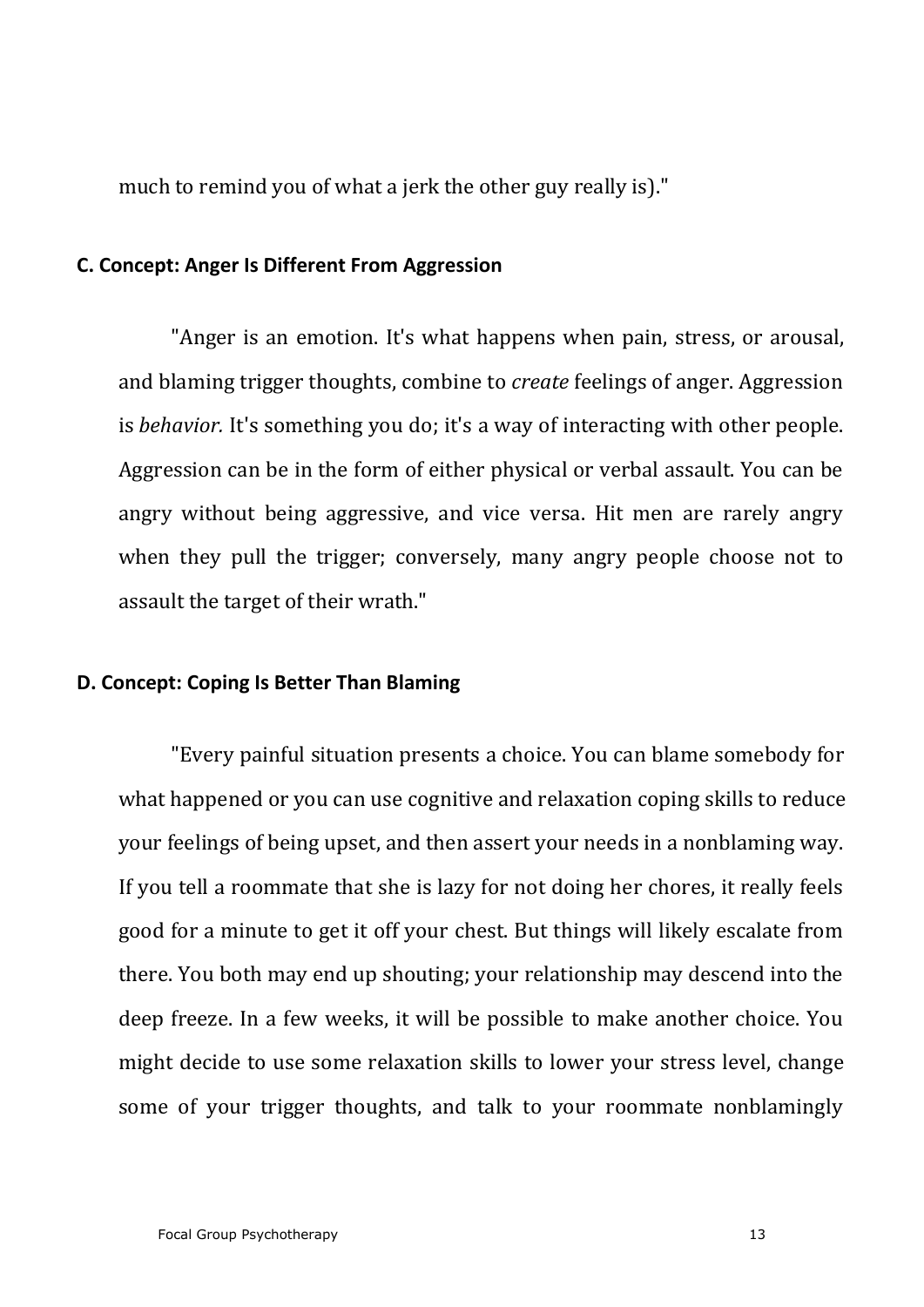about the problem of the chores. Very soon that really will be a choice you can make."

#### <span id="page-13-0"></span>**Relaxation Skills**

Mastery of basic relaxation skills is essential to anger management. Particularly during the early stages of anger arousal, relaxation training can be extremely helpful in reducing tension and promoting effective coping strategies.

#### **E. Skill: Progressive Muscle Relaxation**

"Make a fist with each hand and squeeze tight. Really concentrate on the feeling of tension in your fists and forearms. Hold for several seconds. Now relax. Feel the difference in your muscles. Notice a heaviness or warmth or tingling or whatever relaxation feels like for you. Now raise your arms and tighten them in a 'Charles Atlas' pose, flexing your biceps. Hold the tension for seven seconds, then let your arms fall limp by your sides. Once again notice feelings of relaxation, of warmth or heaviness spreading through your arms as you let them drop. Really notice the contrast between tension and relaxation in your arms.

"Now turn your attention to your upper face. Frown, squint your eyes shut as hard as you can, hold for seven seconds. Relax, and notice what it feels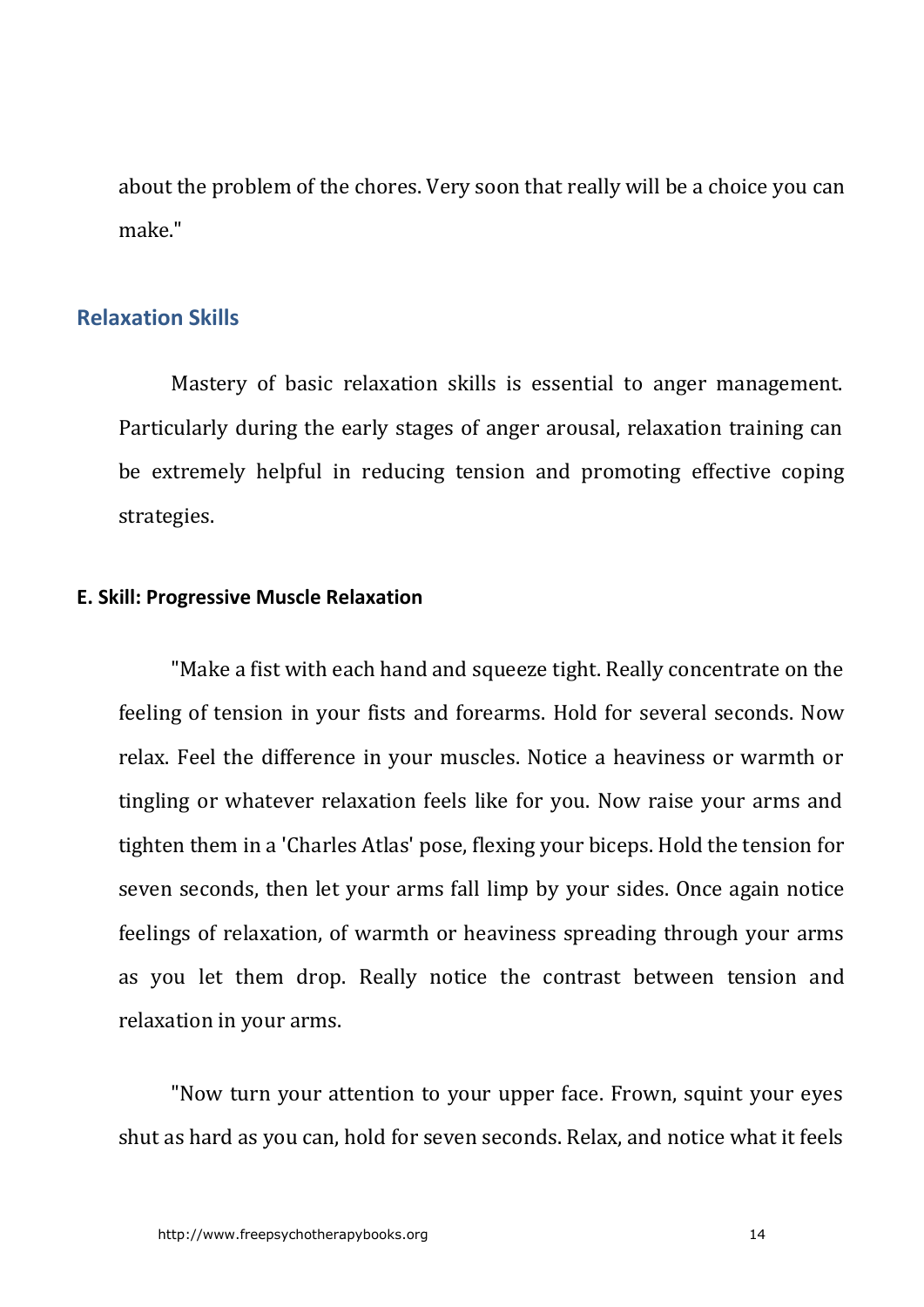like to let go of tension in your upper face. Now tighten your jaw (not so hard that you'll crack a tooth) and push your tongue up against the roof of vour mouth. Hold it for seven seconds. And relax. Notice what it feels like for your jaw to let go, to be really loose. Now tense your neck muscles by shrugging your shoulders upward as far as you can (but don't try to pull your neck in like a turkey). Wait a moment, and relax. Let the relaxation move from your shoulders and neck up to your jaw and all the way to your forehead.

"Now move your awareness to your chest and back. Take a deep breath and hold it. Tense your chest, shoulders, and upper back muscles, making your entire upper torso rigid. Take another deep breath. After seven seconds, let out the breath with a long, loud sigh, and let your torso go limp. Really melt down into the chair and focus on the difference between the tense and the relayed states

"Now move vour attention downward—into vour stomach, lower back, and pelvic regions. Tighten your stomach, lower back and buttocks carefully. After seven seconds, relax and melt again into the chair. Notice feelings of warmth or heaviness spreading throughout your abdomen.

"Now work on your legs. With your toes pointed straight out, like a ballerina, tense your thighs, your calves, and your feet. Hold this for seven seconds, then let your legs totally relax. Feel the heaviness and warmth flood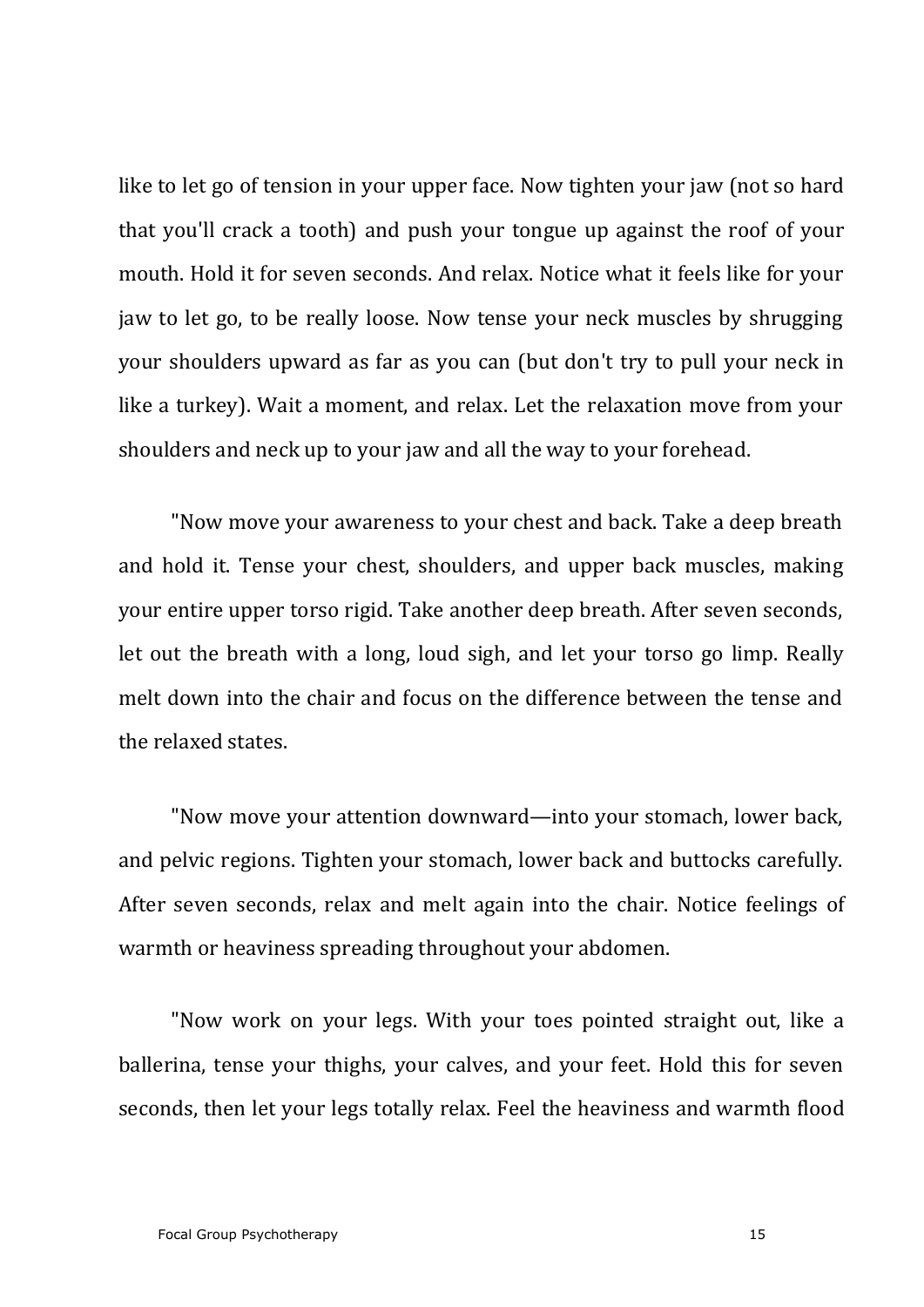into your legs as they go limp. Now tense your legs again, this time pulling your toes up toward your head. Hold for seven seconds and let the relaxation spread like a wave throughout your entire body, into your abdomen and your chest, into your arms, your neck, your face and forehead, until you feel totally relaxed. Take another deep breath."

#### **F. Skill: Relaxation Without Tension**

Take clients through the major muscle groups in exactly the same sequence as your progressive muscle relaxation script. But this time don't have them tighten anything. Instead, have them scan each muscle group for tension and *relax away* any tightness they may experience. The catch phrase *Notice and relax* should be used frequently throughout this exercise. Be sure to begin and end the *relaxation* without tension exercise with a deep breath.

"Take a deep breath. Focus on your arms and notice any tension you may feel there. Now relax away the tension. Just let it go. Notice and relax the tension. Feel the difference as you relax your arms.

"Now turn your attention to your upper face. Notice any tension and relax it away. Let it go. Notice and relax the tension. As you relax, really feel the difference in your upper face. Notice any tension in your jaw, and relax. Relax it away. Notice what it feels like for your jaw to let go, to be really  $loose$ ..."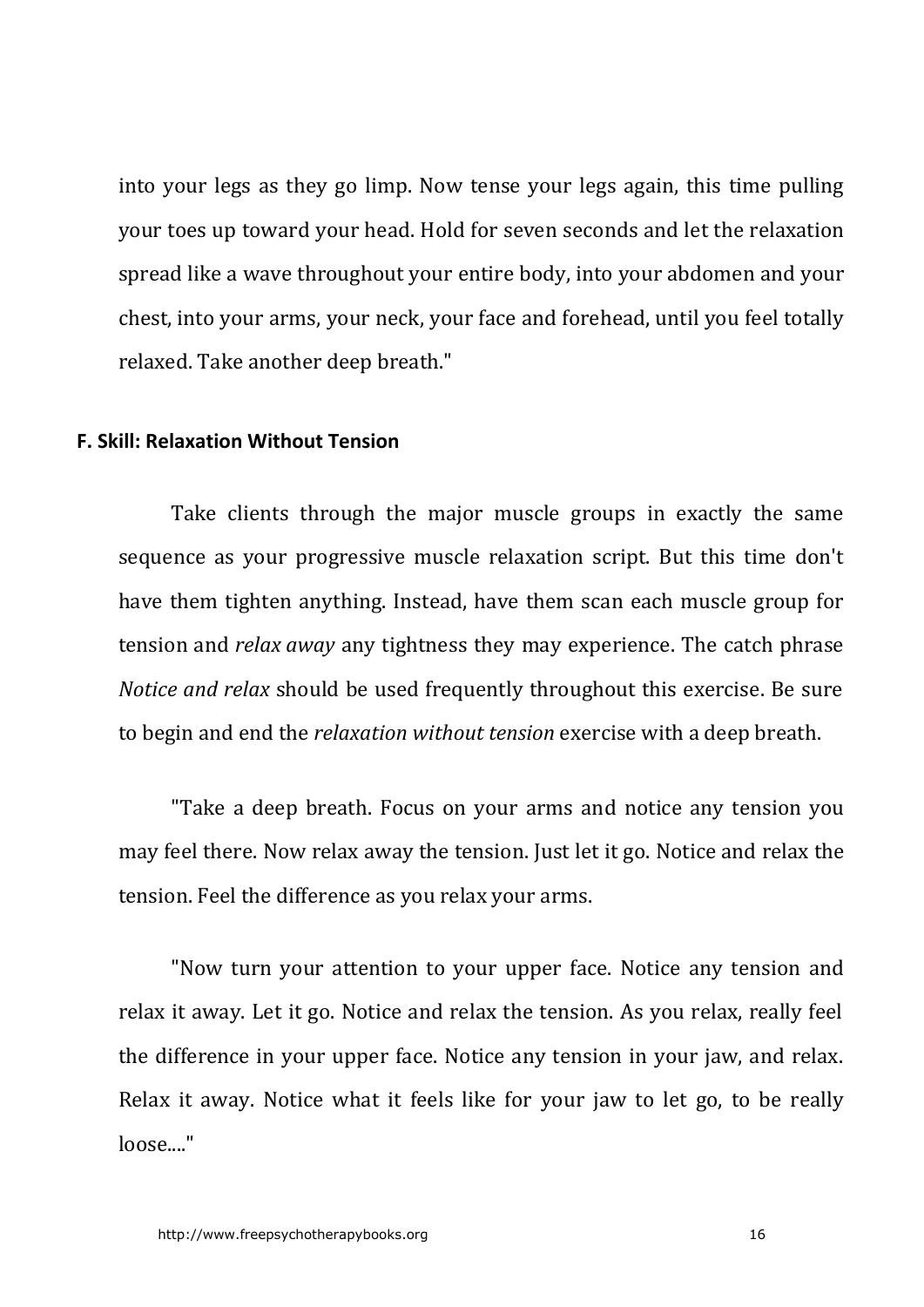#### **G. Skill: Special Place Visualization**

"Think about a place where you've felt especially safe, relaxed, or content. It could be the beach, mountains, meadows, your childhood bedroom, or a remembered moment of deep relaxation and peace. It can be a real place, or you could just make one up. Close your eyes and try to see the shapes and colors of your place...hear the sounds of your place, hear birds, or waves or babbling water...feel the temperature of your place—is it cool or warm?...feel the textures of whatever you touch in your special place.

"Make sure that everything in your special place makes you feel relaxed and safe. Change anything that doesn't feel right. If you want to add some trees, put them in. If you want the sound of a waterfall, add it. If you want to be alone, take the people out of your scene. If you want your dog, put him in."

When group members are satisfied with their ability to visualize, say the following: "I'd like you to use your special place visualization quickly, almost like a reflex, when things get stressful. Go ahead and visualize your special place, construct the scene as quickly as you can, really get into it until you feel the peacefulness, the safety, the relaxation. [Pause one minute.] Now get ready to leave the scene. Open your eves, look around. Notice the people in the group, our room, the environment. [Pause.] Now close your eyes again and return to your special place. See it, hear it, feel it, let it surround you and touch each of your senses. [Pause one minute.] Now, if you will, come back to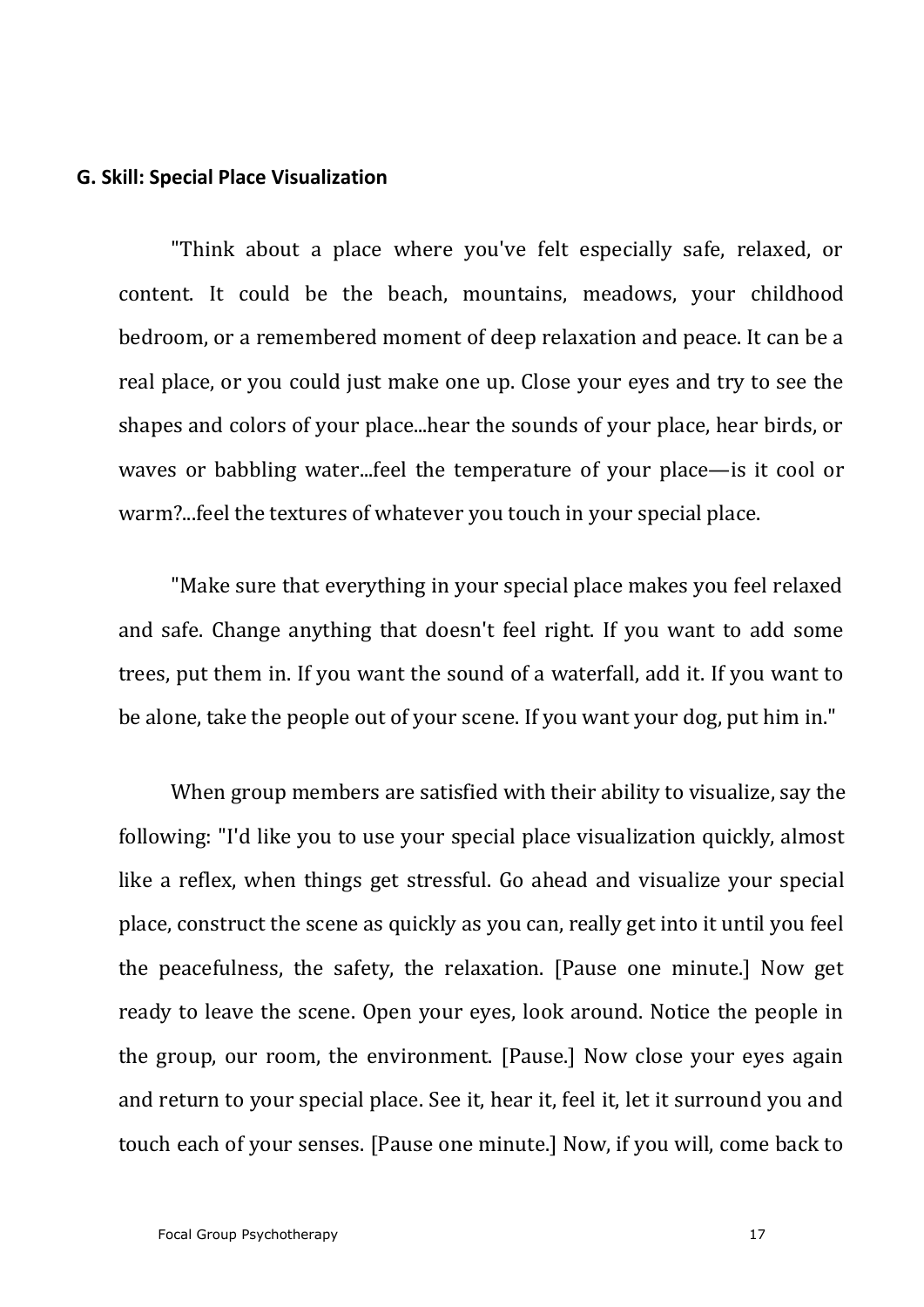the room and take a quick look at other group members. [Pause.] One last time go back to the special place. Get there as quickly as you can, let it bathe your senses, see its shapes and colors, hear the sounds, feel if in your skin. [Pause one minute.] Now come back to the room. You can go to your special place any time you need to relax, to get out of a situation that provokes or disturbs you."

#### **H. Skill: Breathing-Cued Relaxation**

"Start by putting one hand over your chest and the other over your abdomen, just above your belt line. Try taking a deep breath, way down into your belly. Really try to push your diaphragm down. As you breathe in, the hand on your abdomen should rise, while the hand on your chest remains relatively still. Focus all your attention on your belly—send your breath down, down, down to fill your belly. Let your breath slightly stretch, and relax vour abdomen."

#### **I. Skill: Cue-Controlled Relaxation**

"Now it's time to select a word that will cue deep relaxation each time you repeat it. The word could be *relax* or *om* or *one*. It might be a color, such as *green*, or a feeling, such as *love.* One- or two-syllable words are best.

"With your cue word in mind, turn your attention again to your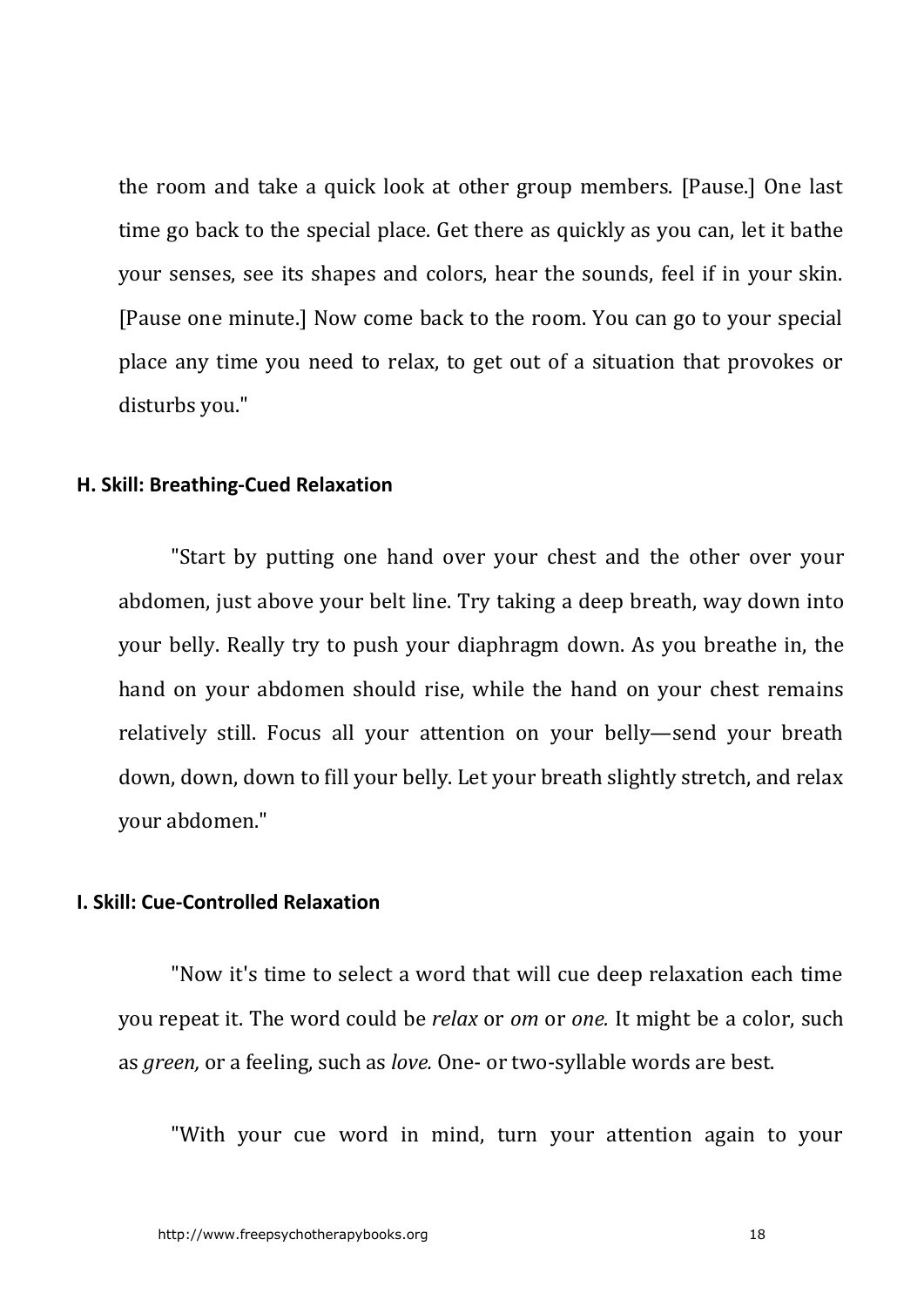breathing. With each exhalation, say your cue word to yourself. Keep saying your cue word for the next ten breaths."

#### **J. Skill: Combined Relaxation**

Go through the entire progressive muscle relaxation procedure. At the end of this, ask clients to return to their special place imagery. After one minute, ask clients to come back into the room and take a series of three deep, abdominal breaths. Make sure that the abdominal hand is rising, while the chest hand remains relatively still. Then, for the next ten breaths, have clients repeat their cue word for relaxation. Remind them to say their special word with each exhalation

#### <span id="page-18-0"></span>**Cognitive Control Concepts**

#### **K. Concept: ABC Cognitive Theory**

"Imagine that you're working in an office where several co-workers play radios at their desks. The sound is low, but you nevertheless find it distracting. Really visualize the scene for a moment. Now imagine that you are saying to yourself how inconsiderate they are, how selfish, how uncaring of the needs of others. Imagine yourself thinking that they're doing this to you because they simply don't give a damn about anyone but themselves. Do you notice vour feeling?" Elicit a discussion about group members' angry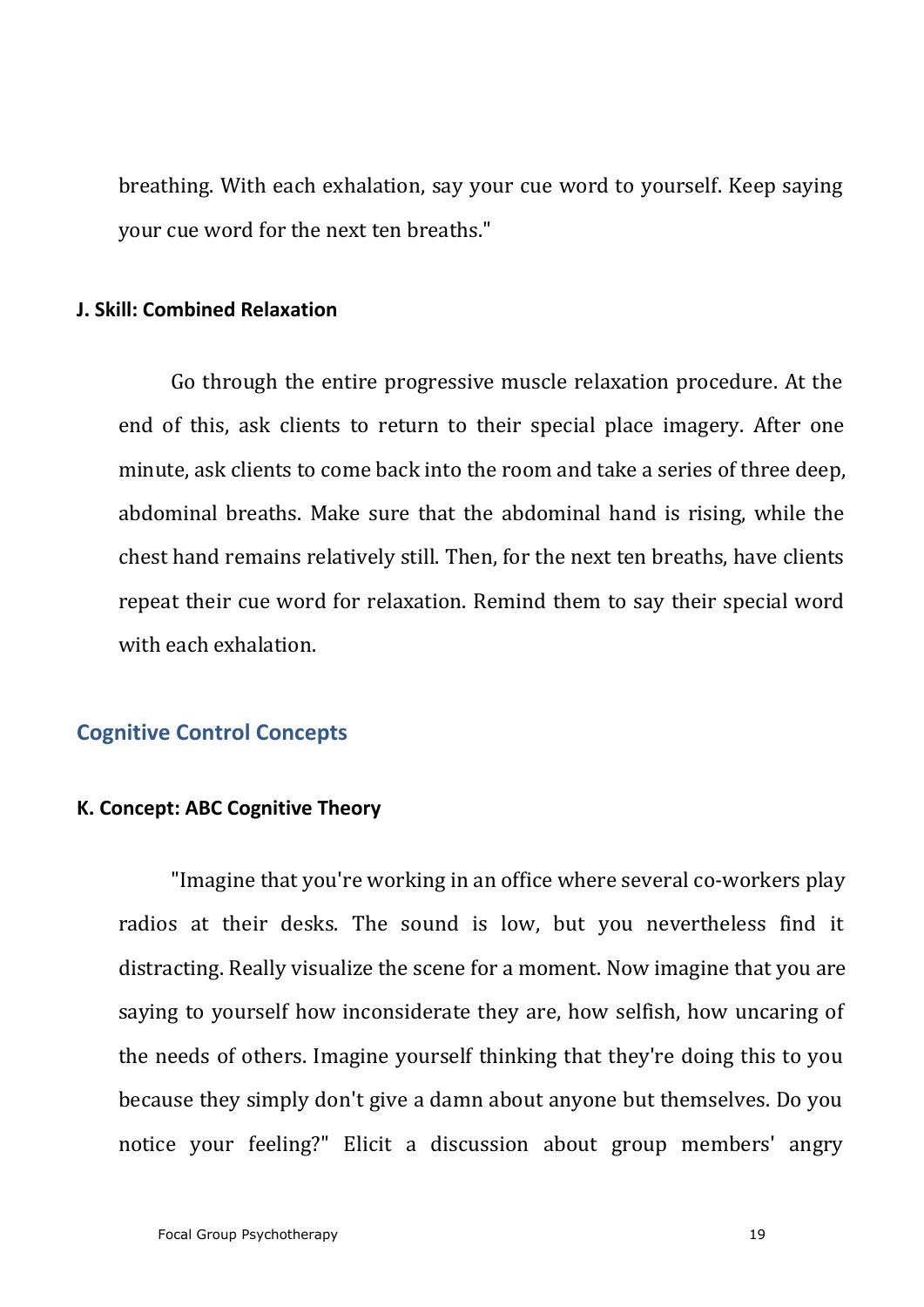reactions. "Now let's imagine something else. You're in the same office, the same co-workers are playing their radios. But instead, you say to yourself: 'I can't think, I can't concentrate, I'm never going to get my work done. I'm never going to get this in on time. I'm not going to be able to function here. How can I keep my job if I can't do a simple task like this when there's a little noise?' What feeling comes up now?" Look for and reinforce any responses that have to do with anxiety. "Now let's go back to the same situation once more. The radios are playing and you think to yourself, 'I never fit in anywhere, things always bother me, and my colleagues will probably be resentful if I ask them to turn their radios down. I'm so rattlebrained that I can't even think with a little music in the background. I can't handle the slightest stress or problem.' What do you feel now?" Encourage a brief discussion about some of the depressed reactions.

Now explain Ellis' ABC model of emotion, where *A* (event) leads to *B* (thought, interpretation, assumption, appraisal), which in turn leads to  $C$ (emotion). "When you get angry, it feels as though the event is making you angry. It feels as though somebody is doing something to you and the only natural response is anger. What really happens is that the event starts you thinking. Like the person in the office, you can think different kinds of thoughts. You can think about dangerous or catastrophic consequences and get anxious, or you can think about your failures and inadequacies and get depressed. Or you can think blaming thoughts and label others as bad or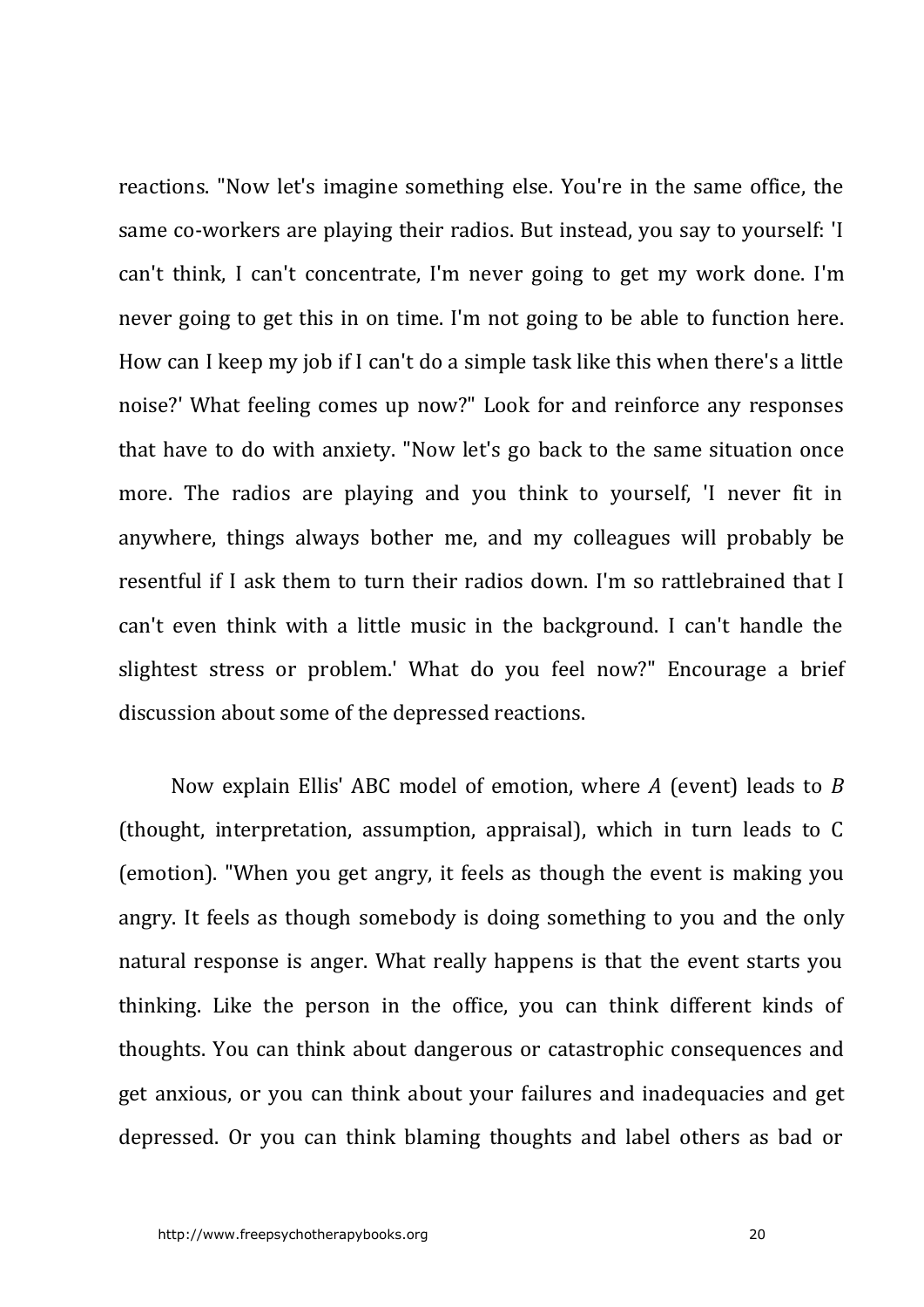selfish or stupid. Then you get angry.

"The same situation will produce different emotions, depending on what you think about it. That's where the trigger thoughts come in. You can't really get angry until you respond to the situation with trigger thoughts that get you hot. Right now, we have an opportunity to learn some thoughts that will cool down the anger response. These are thoughts that take away the sting of blame and help you look at things with a little more detachment.

"Imagine you were in that office with the radios and you said to yourself, 'This is no big deal. They're having a good time. They don't know they're bugging me. I'll find a diplomatic way to get them to turn the radios down.' Notice that these are cooling thoughts. The anger melts away as you stop blaming. You begin to feel that there's something you can do about it."

#### **L. Concept: Trigger Thoughts**

#### *Shoulds*

"Anger is heard often as a judgment based on a set of rules about how people should and should not act. People who behave according to the rules are right, and those who break the rules are wrong. Angry people think that others know and accept their rules, and deliberately choose to violate them. The first problem with shoulds, however, is that people with whom you feel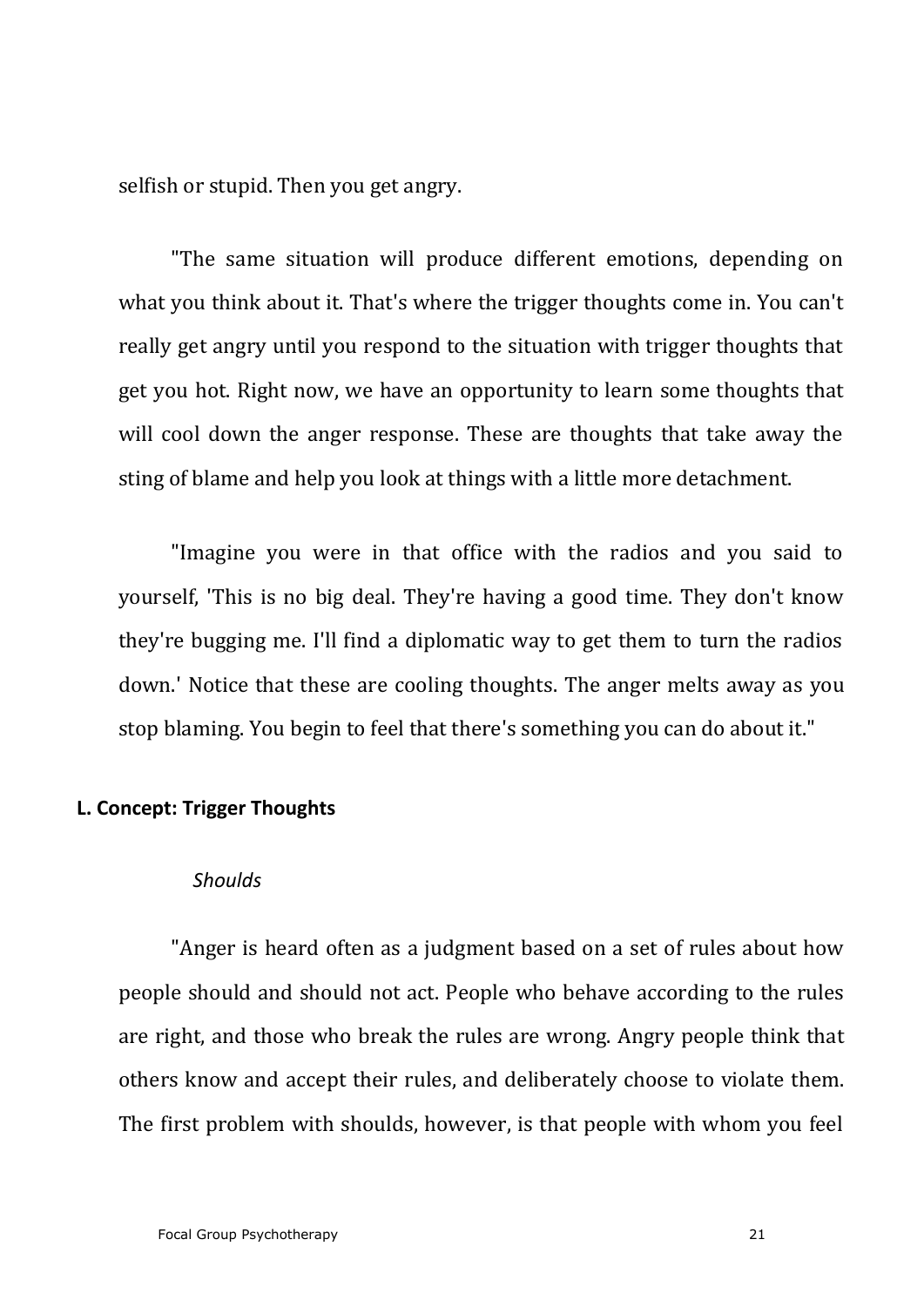angry rarely agree with you.

Their perception of the situation leaves them blameless and justified. Other people's rules always seem to exempt them from the judgments you think they deserve. The second problem with shoulds is that people *never* do what they should do. They only do what is reinforcing and rewarding for them to do. It turns out that shoulds are one person's values and needs imposed on someone else who has very different values and needs." Below are some coping responses to shoulds. You can go over these with your clients, or pass them around as a handout before going on with your explanation.

1. What needs influence him or her to act this way?

- 2. What problems, fears, or limitations influence this behavior?
- 3. What beliefs or values influence him or her to act this way?

4. Forget the shoulds, they only get me upset.

5. People do what they want to do, not what *I* think they should do.

"There are three special types of shoulds that are particularly upsetting. Let me describe, first of all, the entitlement fallacy."

**Entitlement.** "The entitlement fallacy is based on the simple belief that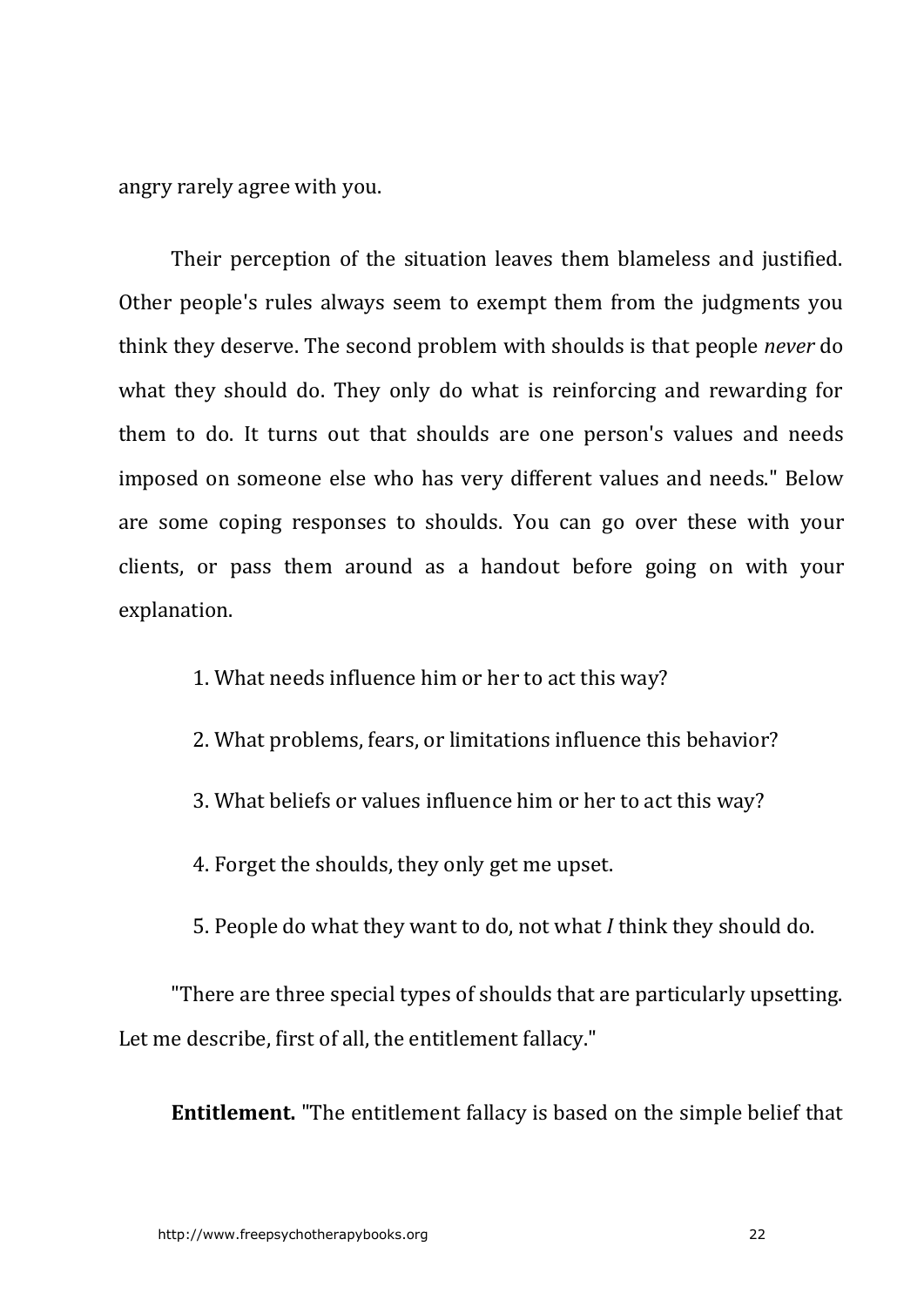because you want something very much, you ought to have it. The degree of your need justifies the demand that someone else provide for it. The underlying feeling is that you are entitled to certain things in life, and if you don't get them, someone is deliberately or selfishly or maliciously depriving you.

"The problem with entitlement is that a person confuses desire with obligation. It feels as though wanting something very much somehow makes it unacceptable for others to say no. But entitlement can be very damaging to relationships. It requires that the other person give up his or her limits and boundaries for you. It says that your need and your pain must come first." Some relevant coping statements are listed below:

- 1. I am free to want, but he or she is free to say no.
- 2. I have my limits and you have your limits.
- 3. I have the right to say no, and so do you.
- 4. My desire doesn't obligate you to meet it.

**Fairness.** "The fallacy of fairness rests on the idea that there is some absolute standard of correct and fair behavior which people should understand and live up to. When you believe that the concept of fairness applies to relationships, you end up keeping an emotional ledger book that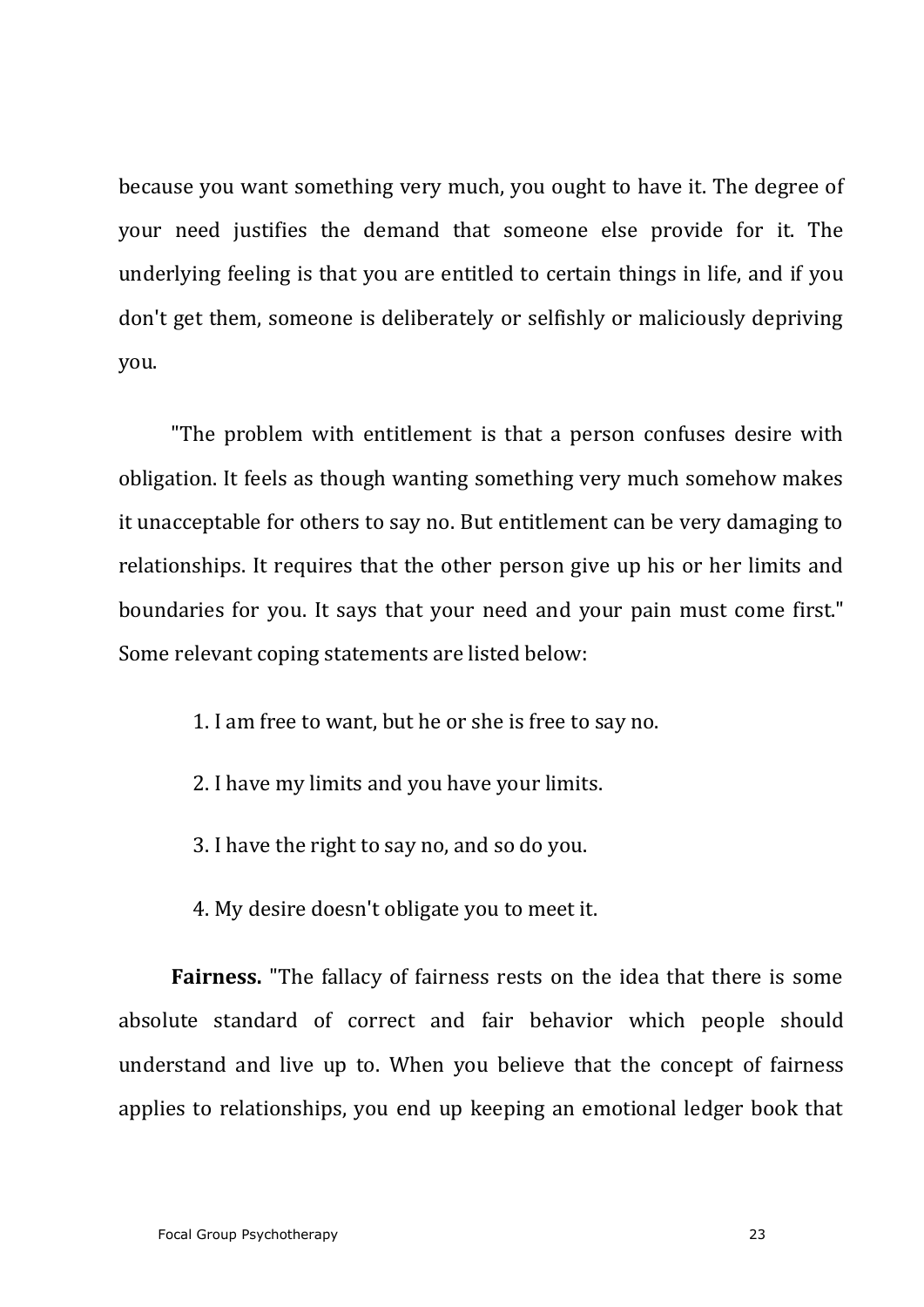balances what you give against what you get in a relationship. The problem is that no two people agree on what fairness is, and in personal relationships, there is no court or arbiter to help them. What's fair becomes a totally subjective judgment, depending entirely on what each person expects, needs, or hopes for from the other. Since the standard of fairness is inevitably a measure of one's own beliefs and wants, people can literally call anything fair or unfair. Calling someone unfair just inflames the argument. It never convinces anyone or solves a conflict." You might suggest the following coping statements:

1. Our needs are equally important.

2. Each need is legitimate—we can negotiate.

**Change.** "The fallacy of change is based on the conviction that you can really make people different if you apply sufficient pressure. If you just appeal to them enough, or rag on them, or blame them enough, they will start doing what you want.

"The problem is that people only change when  $1$ ) change is reinforced and 2) they are capable of the change. In other words, people change when *they* want to, not when *you* want them to. And the sad part is, the angrier you get, the more people dig in and resist you. They get stubborn and immovable." Clients can use these coping statements: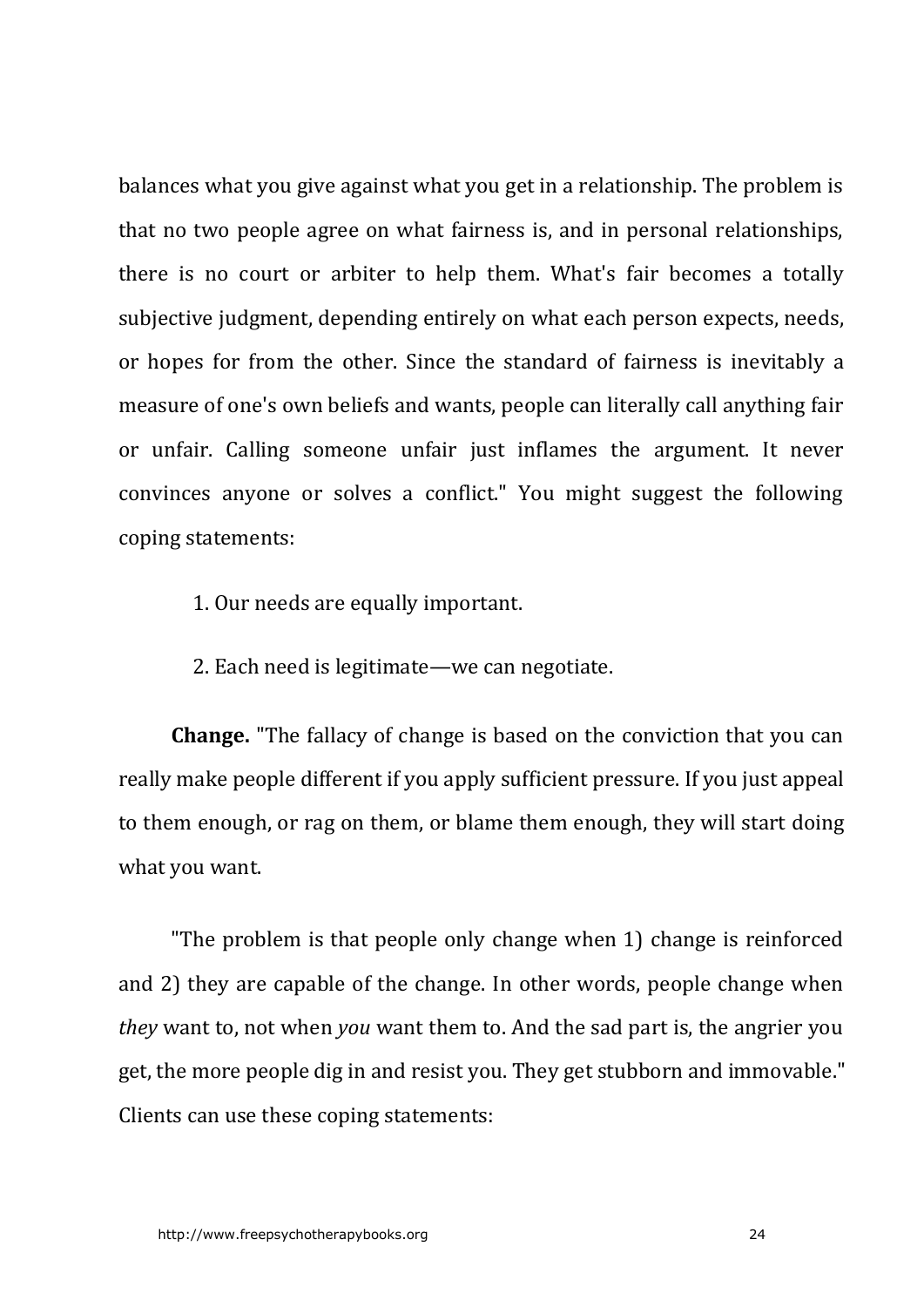- 1. People change only when change is reinforced and they are capable of changing.
- 2. People only change when they want to.

#### *Blamers*

"This is the feeling that *they did it to you*. Whatever pain you feel, whatever hurt or fear or deprivation, they did it to you. One problem with blaming is that it leaves you feeling helpless. Whatever is wrong, whatever is hurting you, it feels as though the power to solve the problem lies with others. When you get stuck in blaming, you forget that you can do something, that you have the ability to make the situation different. You forget that there are choices you can make, because your main concern is with the other person's behavior.

"The other problem with blaming is that people are mostly doing the best they can. We always choose the action that seems the most likely to meet our needs. Sometimes what we do disappoints or hurts others. But the main objective of any action is to take care of ourselves. When we blame others for what they're doing, we're blaming them for taking care of themselves in the best way they know how at the moment." The following pair of coping statements may be useful for your clients: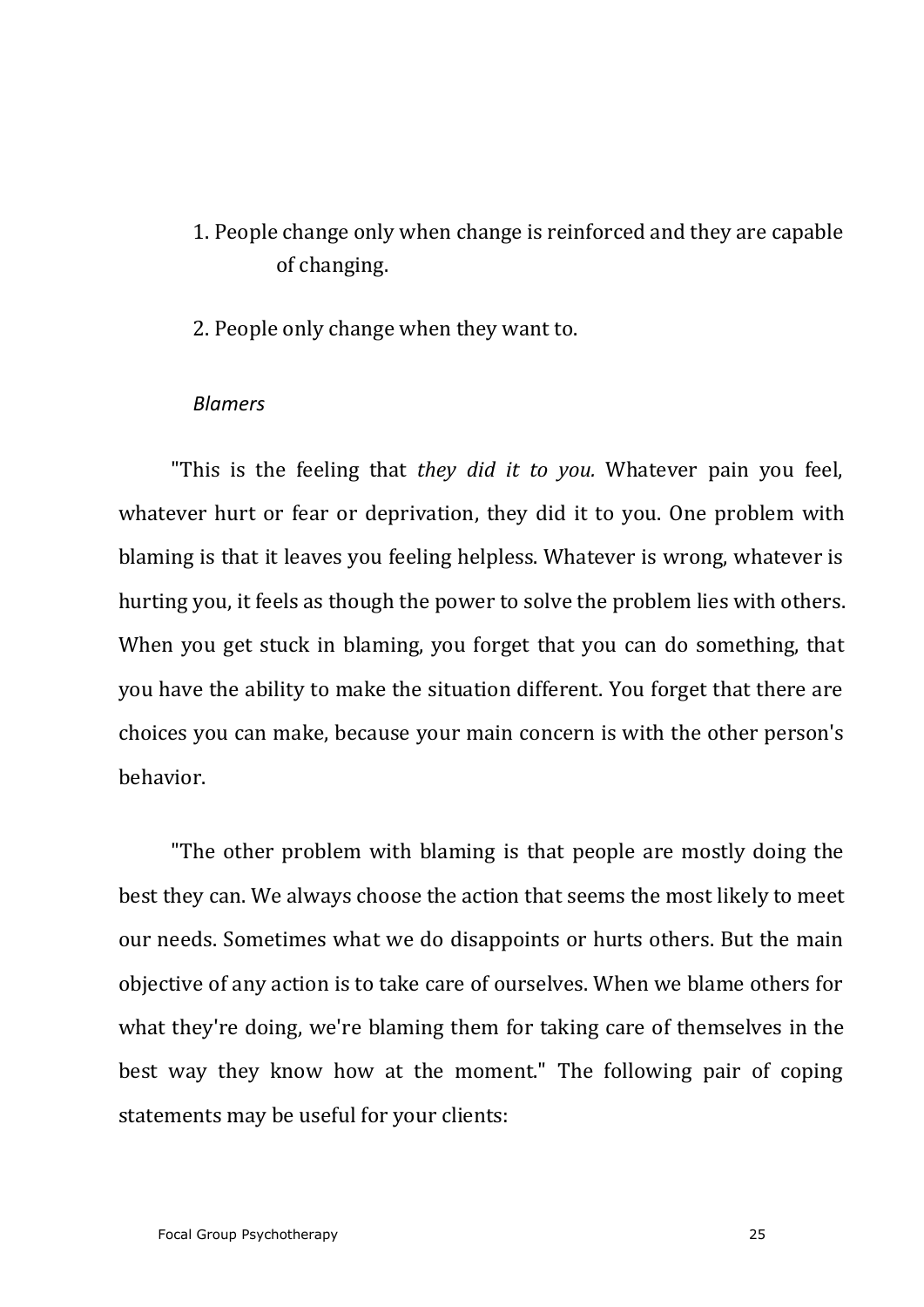1. I may not like it, but they're doing the best they can.

2. I'm not helpless—I can take care of myself in this situation.

"There are three special categories of blamers that are frequent triggers for anger. The first one is assumed intent."

**Assumed intent.** "Assumed intent is really mind-reading. You assume that whatever has happened is the consequence of someone's deliberate effort to do you harm. A friend is late for dinner and you feel like he's deliberately trying to annoy you. You assume that your mother is trying to put you down when she asks where you got a certain piece of furniture. The problem with assuming that someone is trying deliberately to harm you is that you can never really know another person's true motives. *Assume* means that you think you know, but you never ask. An assumption of mind-reading is so often wrong, and yet it is probably the greatest source of anger." You can suggest the following coping statements:

1. Assume nothing, or else check out every assumption.

2. Don't second-guess the motives of others.

3. No one is a mind-reader.

**Magnification.** "Magnifying is the tendency to make things worse than they are. You anticipate that something awful is going to happen. You think of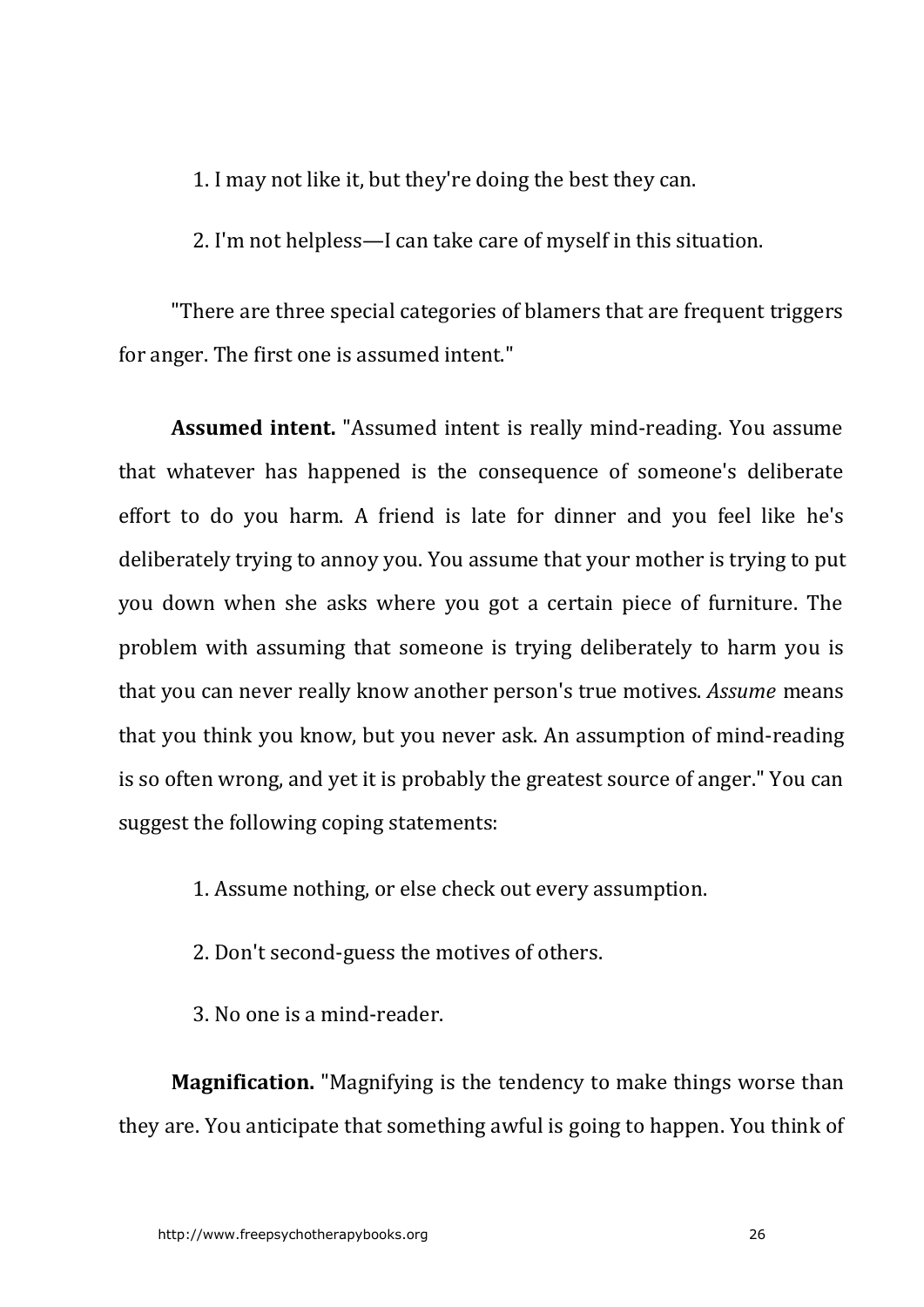events as *terrible, awful, disgusting, or horrendous*. Or you overgeneralize by using words such as *always, all, every, never.* 'He's always as slow as molasses...She's awful with the whole support staff...He never helps...This is going to be a horrible mess next week.' These magnifications tend to crank up your sense of anxiety, and of being victimized. When you exaggerate the problem, you start to feel really deeply wronged. They're bad and you're innocent." Suggest that clients use these coping statements:

- 1. No more *always* or *never.*
- 2. Let the facts speak for themselves.
- 3. Accuracy, not exaggeration.

**Global labeling.** "Global labeling is the act of making sweeping negative judgments. You label people as bad, stupid, selfish, assholes, screw-ups, and so on. Global labels fuel your anger by turning the other person into someone who is totally bad and worthless. Instead of focusing on a particular behavior, you indict the entire person. You inflate one aspect of the person to fill the entire picture of who he or she is. Once you've made someone totally despicable, it's very easy to get angry." Clients can use these coping statements:

1. No one's bad—people do the best they can.

2. No mean labels.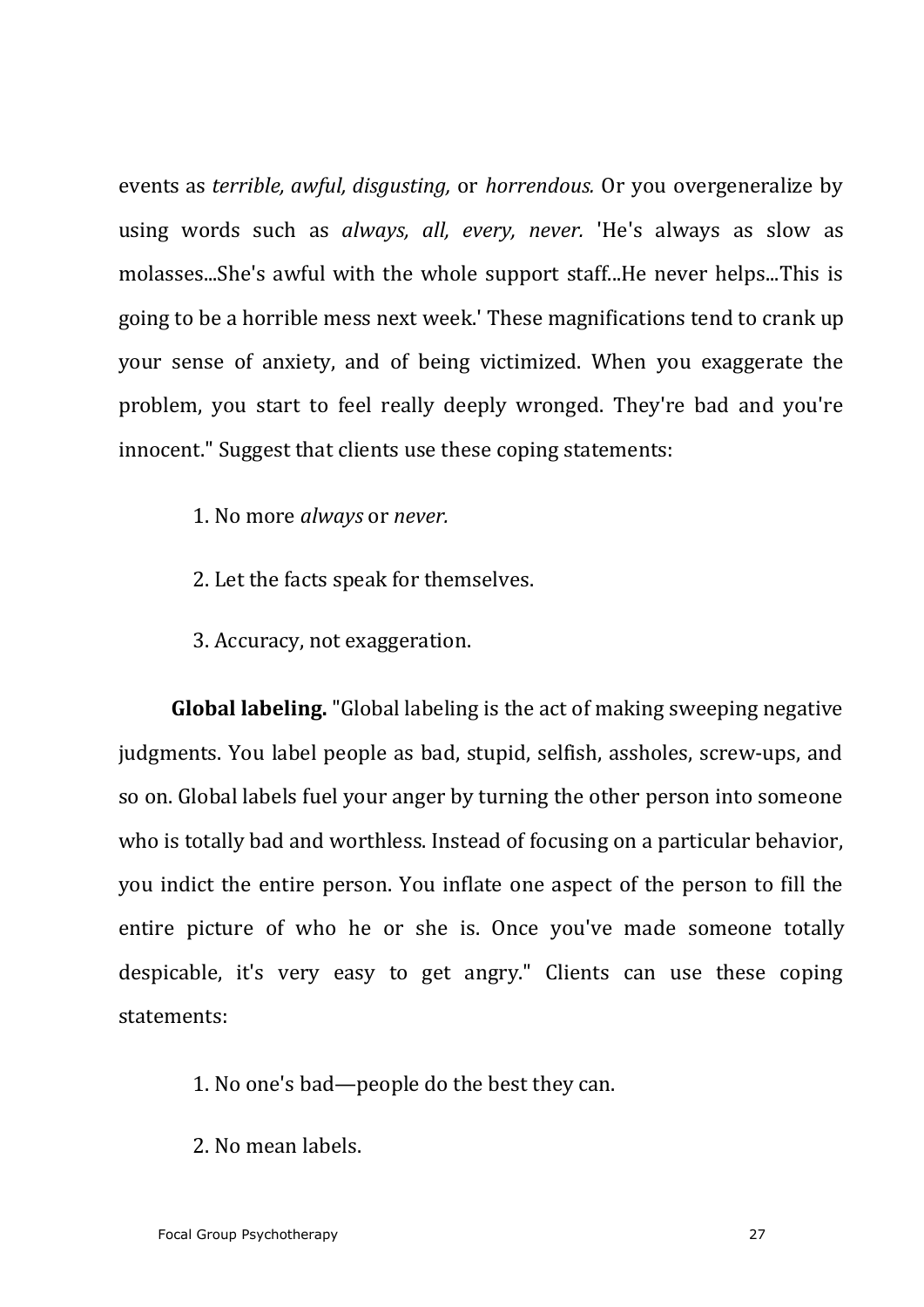#### 3. Be specific.

You can use the following list of coping thoughts as a handout:

#### For trigger thoughts:

- Forget shoulds—they only upset me.
- People do what they want to do, not what *I* think they should do.
- I am free to want, but she is free to say no.
- I have the right to say no, and so do they.
- My desire doesn't obligate them to fulfill it.
- Our needs are equally important.
- Each need is legitimate—we can negotiate.
- People change only when change is reinforced and they are capable of changing.
- People only change when they want to.
- I may not like it, but they're doing the best they can.
- I'm not helpless—I can take care of myself in this situation.
- Don't second-guess the motives of others.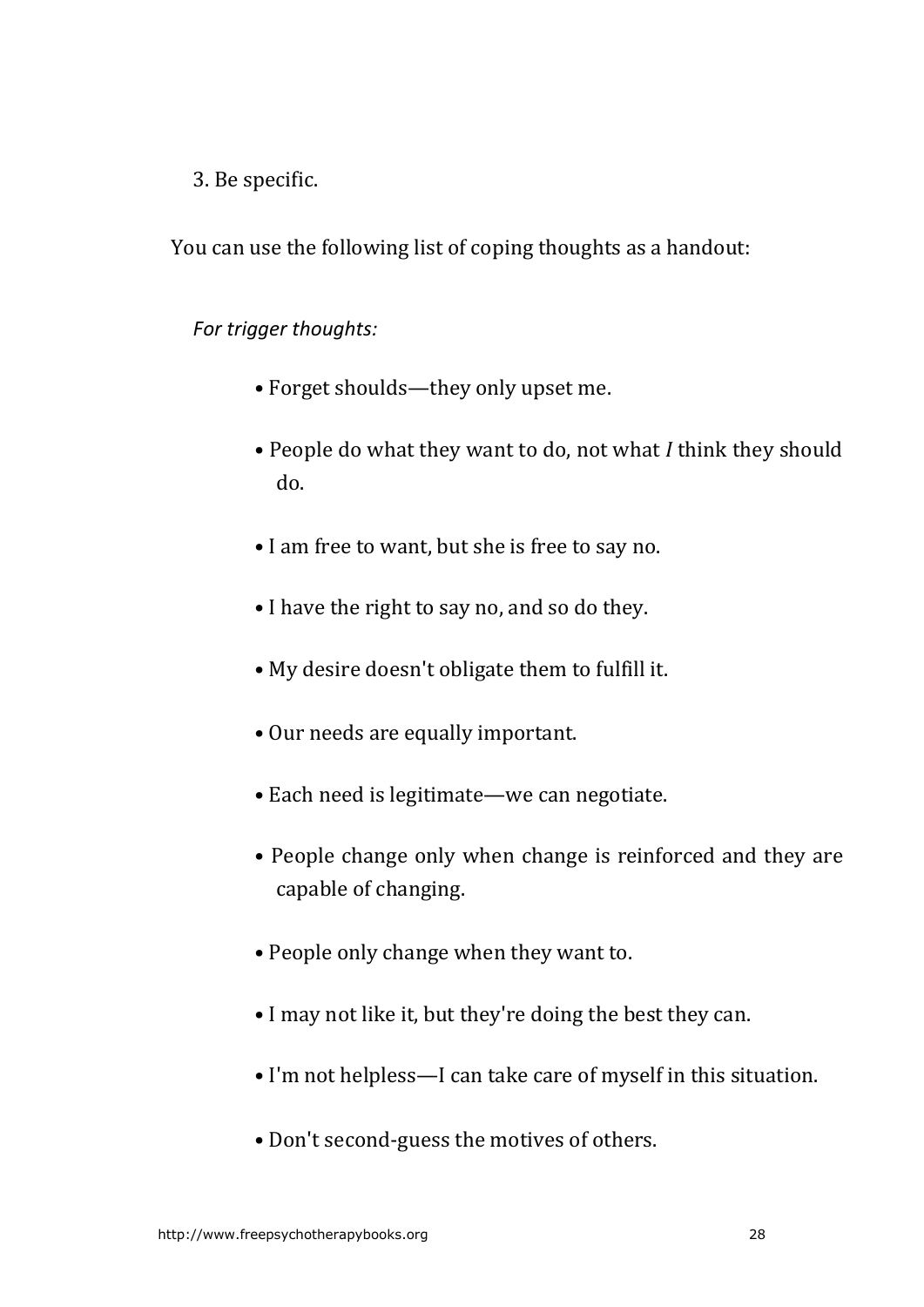- Assume nothing, or else check out every assumption.
- No more always or never.
- Accuracy, not exaggeration.
- No one's bad, people do the best they can.
- No mean labels

#### General coping thoughts and strategies:

- Take a deep breath and relax.
- Getting upset won't help.
- Just as long as I keep my cool, I'm in control.
- Easy does it—there's nothing to be gained in getting mad.
- I'm not going to let him get to me.
- I can't change her with anger; I'll just upset myself.
- I can find a way to say what I want to without anger.
- Stay calm—no sarcasm, no attacks.
- I can stay calm and relaxed.
- No one is right, no one is wrong. We just have different needs.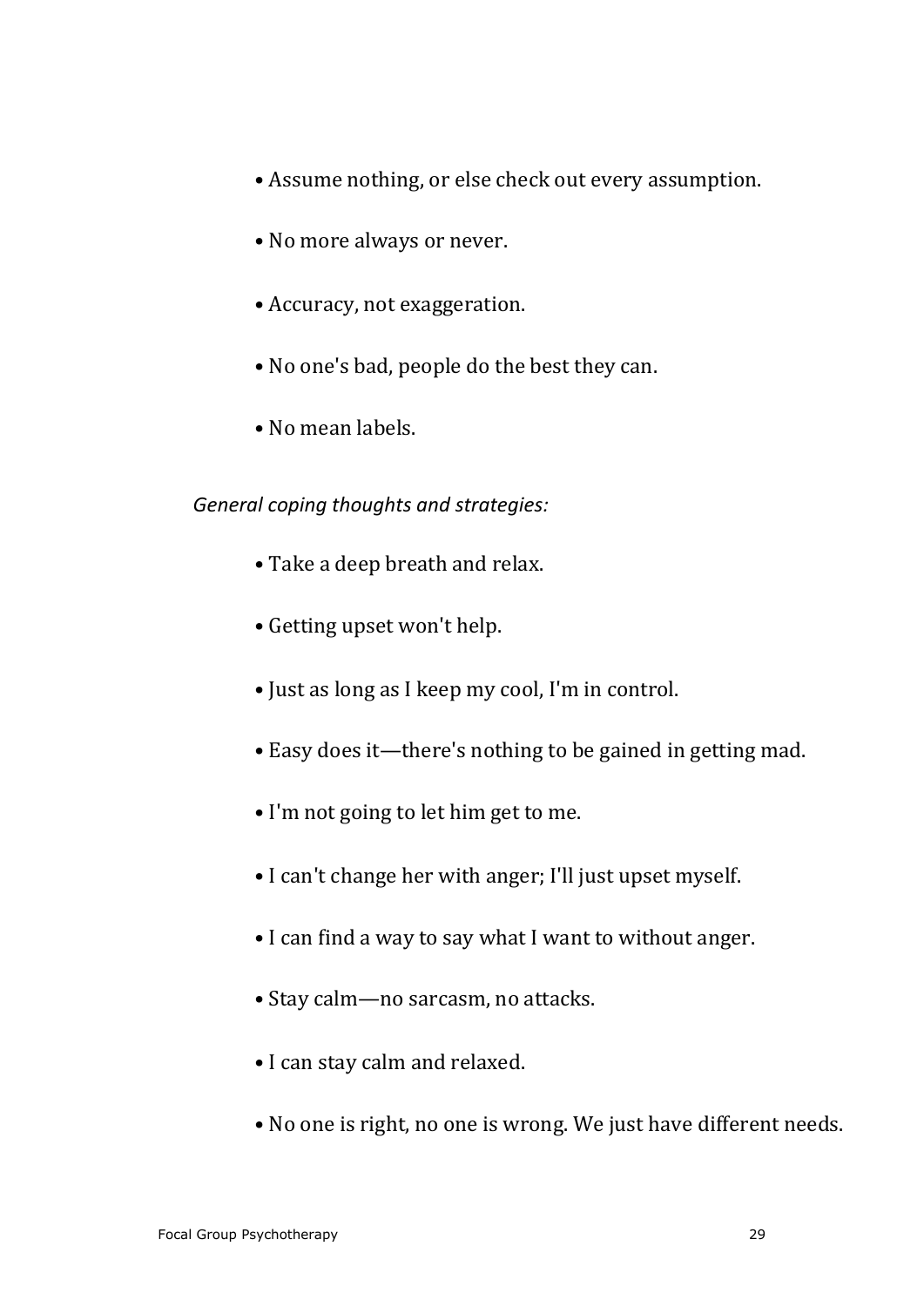- Stay cool, make no judgments.
- No matter what is said, I know I'm a good person.
- I'll stay rational—anger won't solve anything.
- I don't like it, but he's using the best problem-solving strategy available to him right now.
- Her opinion isn't important—I won't be pushed into losing my cool.

#### <span id="page-29-0"></span>**Response Choice Rehearsal**

#### **M. Concept: Description of Response Choice Rehearsal (RCR)**

"Response choice rehearsal is a method for handling conflict that has the advantage of requiring very little thought or preparation. You can do it when you're stressed and you don't have time to plan a response. You can still do it even when your buttons are pushed, you're getting angry, and you want to smash somebody. The bad news is that you'll have to memorize the six RCR responses (see RCR handout). But the good news is that they really will work to de-escalate some of your conflicts while making room for real problem *solving.*" The following list of *RCR opening lines* can be used as a handout:

1. Ask for what you want: I'm feeling [what's bothering me is] \_\_\_\_\_\_. And

#### Active Responses **Passive Responses**

4. Get information: What do you need in this situation? What concerns [worries] you in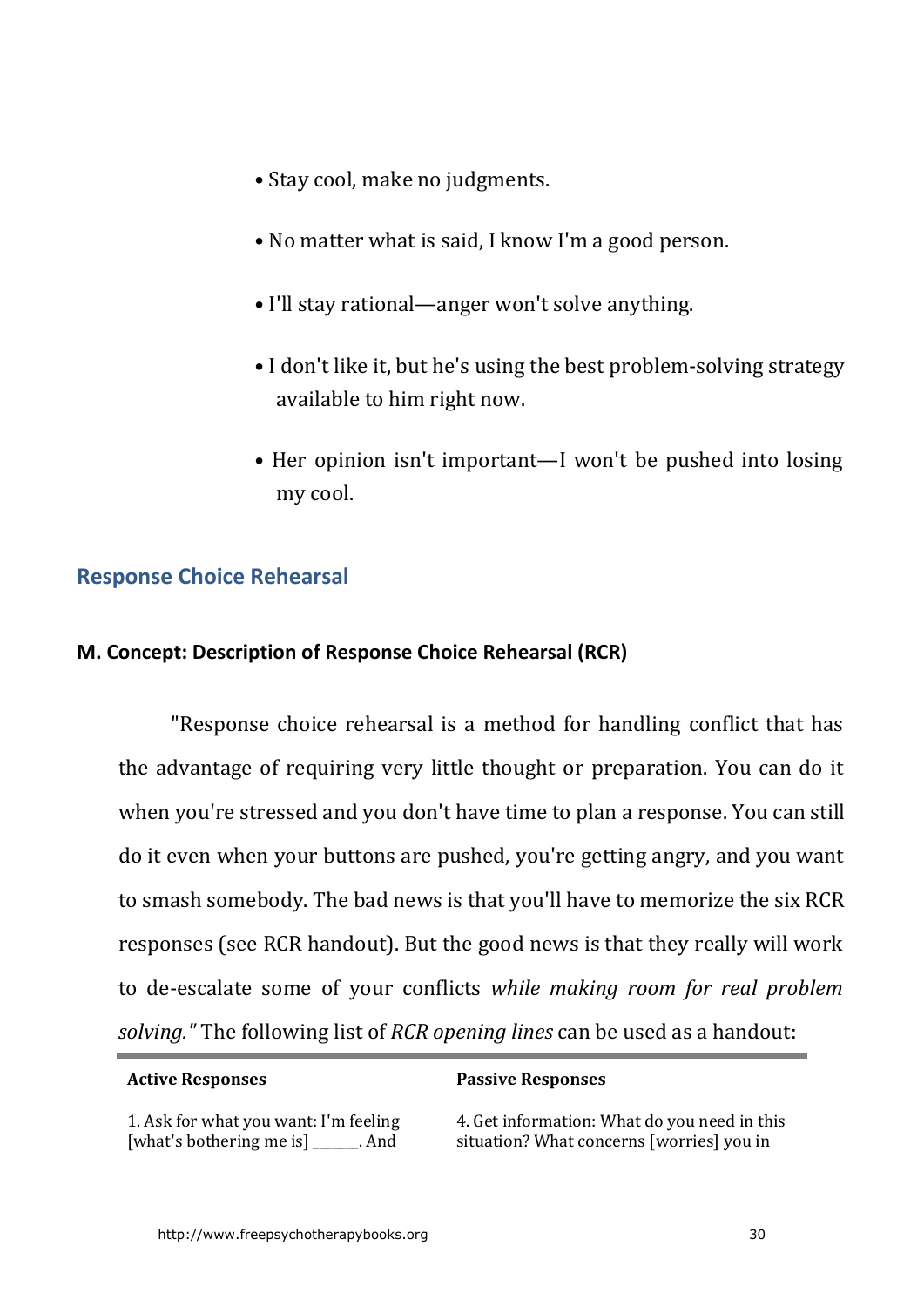| what I think I need [want/would like] in<br>this situation is finite.                                                 | this situation? What's hurting [bothering]<br>you in this situation?                                        |
|-----------------------------------------------------------------------------------------------------------------------|-------------------------------------------------------------------------------------------------------------|
| 2. Negotiate: What would you propose to<br>solve this problem?                                                        | 5. Acknowledge: So what you want is So<br>what concerns [worries] you is So what<br>hurts [bothers] you is. |
| 3. Self-Care: If [the problem] goes on, I'll<br>have to [your self-care solution] in order<br>to take care of myself. | 6. Withdraw: It feels like we're starting to get<br>upset. I want to stop and cool off for a while.         |

Once clients have had an opportunity to examine the RCR handout, emphasize the following six points:

- 1. RCR consists of six pre-learned strategies for adaptively coping with angry encounters.
- 2. Strategies are divided into active and passive responses.
- 3. RCR will help you to cope even when you are extremely angry.
- 4. RCR will enable you to learn adaptive reactions that help solve problems rather than escalate tension.
- 5. RCR will keep you from getting stuck with a response that isn't working, and will make it more likely that you'll find a response that will get you what you want.
- 6. RCR will help you experience anger as a signal to cope and try a new response rather than as a signal to escalate your angry feelings.

"When one RCR response doesn't work (because vou're just too angry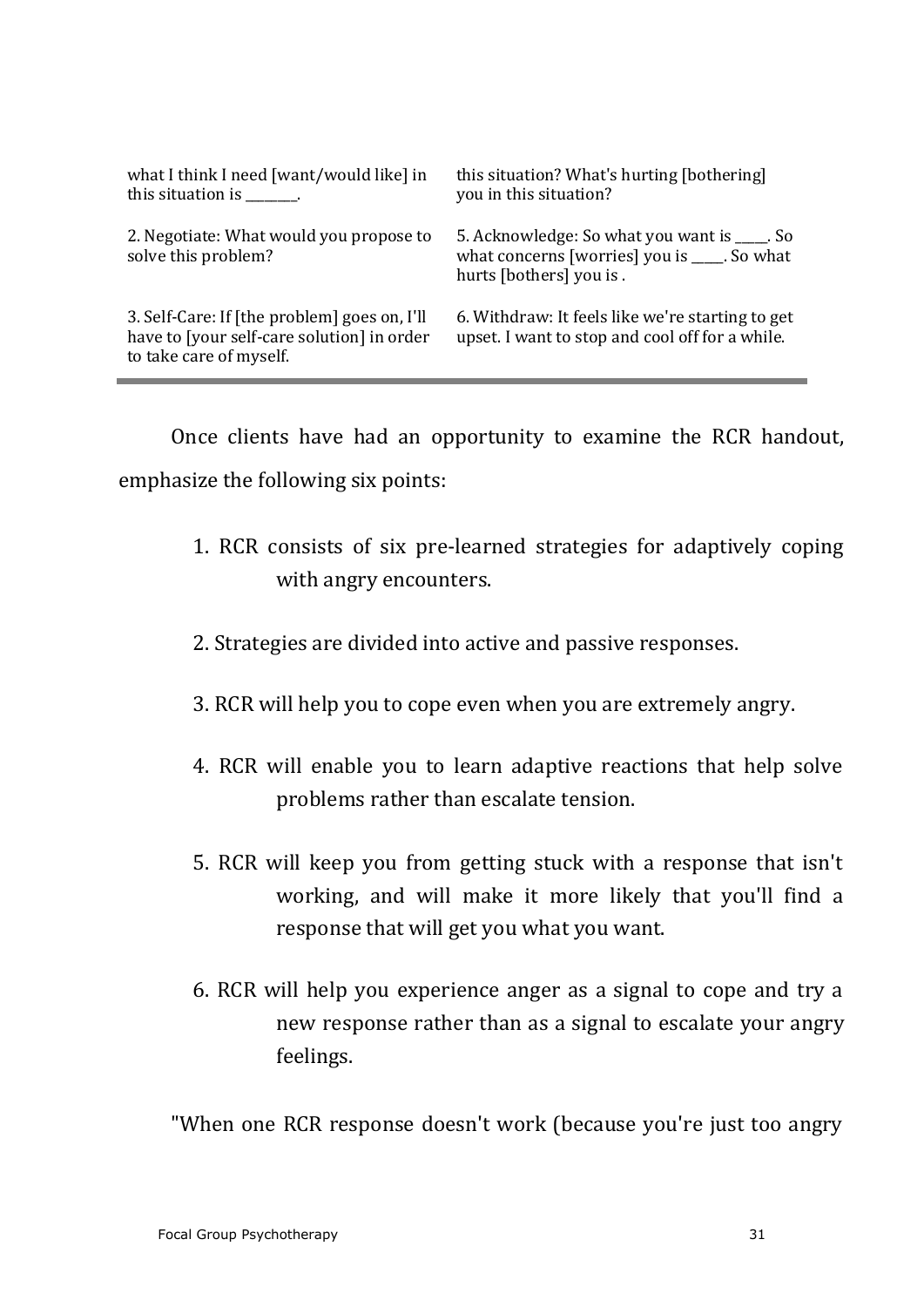or things are still escalating), you simply choose another one. Eventually, you'll find a response that decreases tension and gives you enough emotional safety to start reaching for some kind of agreement.

"You'll notice that there are active and passive responses. Either kind can be effective. But the key to understanding how to use RCR is to keep in mind that no single response is likely to be the right one, the answer. The first thing you try might not have much impact on your anger or on the anger of the provoking person. Your second response still might not work. Even your third may be a complete miss. But taken together, a series of adaptive responses is highly likely to cool you down and eventually de-escalate the conflict. Sooner or later, you're going to find something that will turn the anger around, or at least get you out of the situation.

"In RCR, you use your anger as a red flag that signals you to switch to a new coping response. So instead of fueling more aggression, your anger is a sign to change tack, to shift your strategies. Anger is merely an indication that you're stuck: the current response isn't working, isn't solving the problem. When you're proficient at RCR, anger will just mean, 'I'd better try something new.'"

#### **N. Skill: RCR Switching**

The following rules will help clients learn how to shift successfully from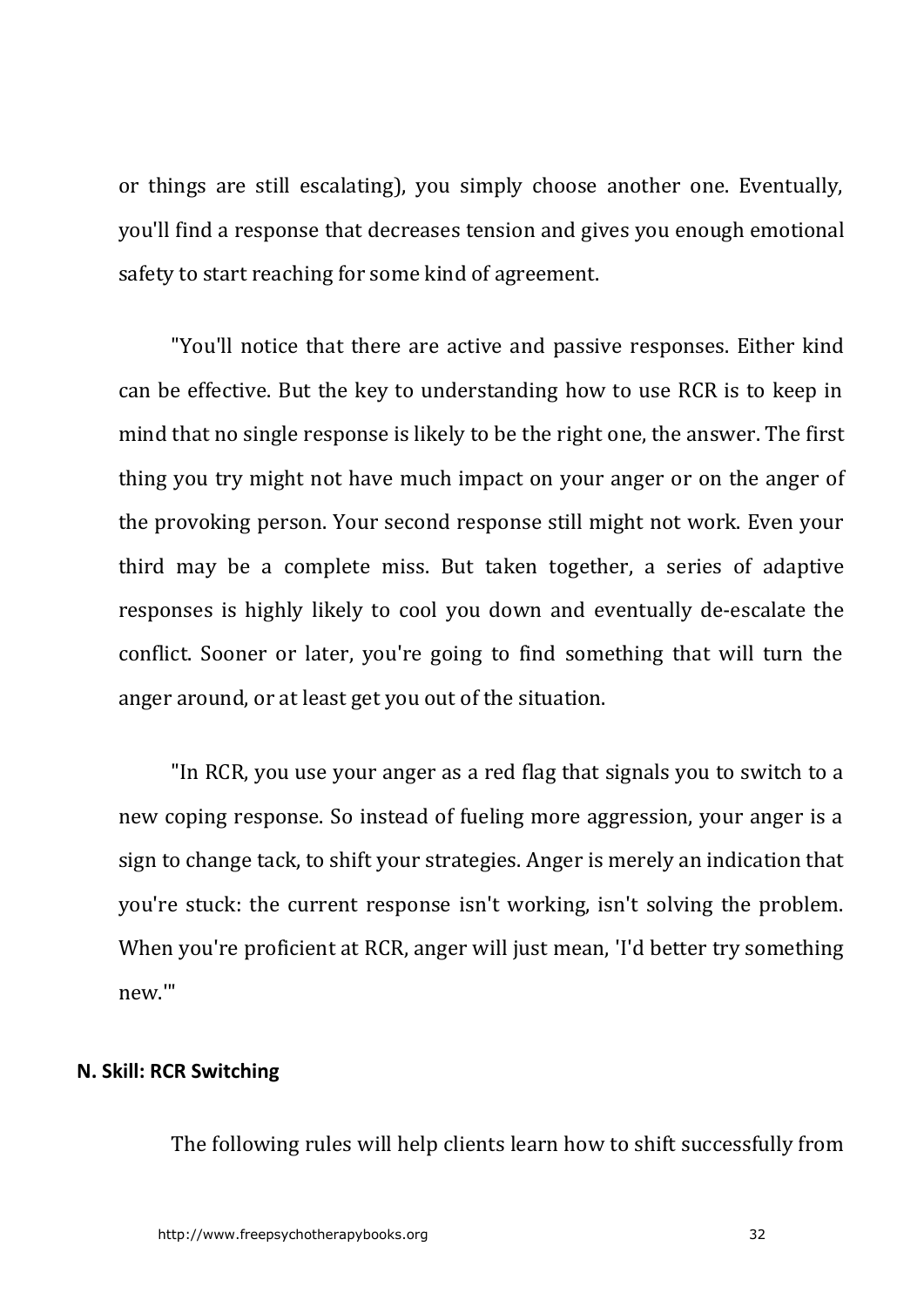one RCR response to another as they cope in a provocative situation.

- 1. All of the lines must be memorized to the point where they can be recalled without effort
- 2. Whenever possible, rehearse in advance active response numbers one and three. Decide if you wish to include your feelings about the situation. Then formulate your request and your fallback position. Make sure it's behavioral and specific. Also try to generate a self-care response. Ask yourself how you can take care of the problem without the other person's cooperation.
- 3. Continued anger or escalation is your signal to switch responses. Don't get stuck if a response isn't working. Move on to what you feel, intuitively, is the next best option.
- 4. Don't be afraid to repeat responses. You may wish to return, several times, to questions that get more information. You may wish to acknowledge what you're learning about the other person's experience. And as the discussion progresses, you may wish to invite another round of negotiation.
- 5. If you don't know what to do next, try shifting from active to passive responses (or vice versa). If you've been focusing on getting information, try expressing your own needs. If you're stuck in fruitless negotiation, consider asking for information.
- 6. As a rule, start with active response one (ask for what you want)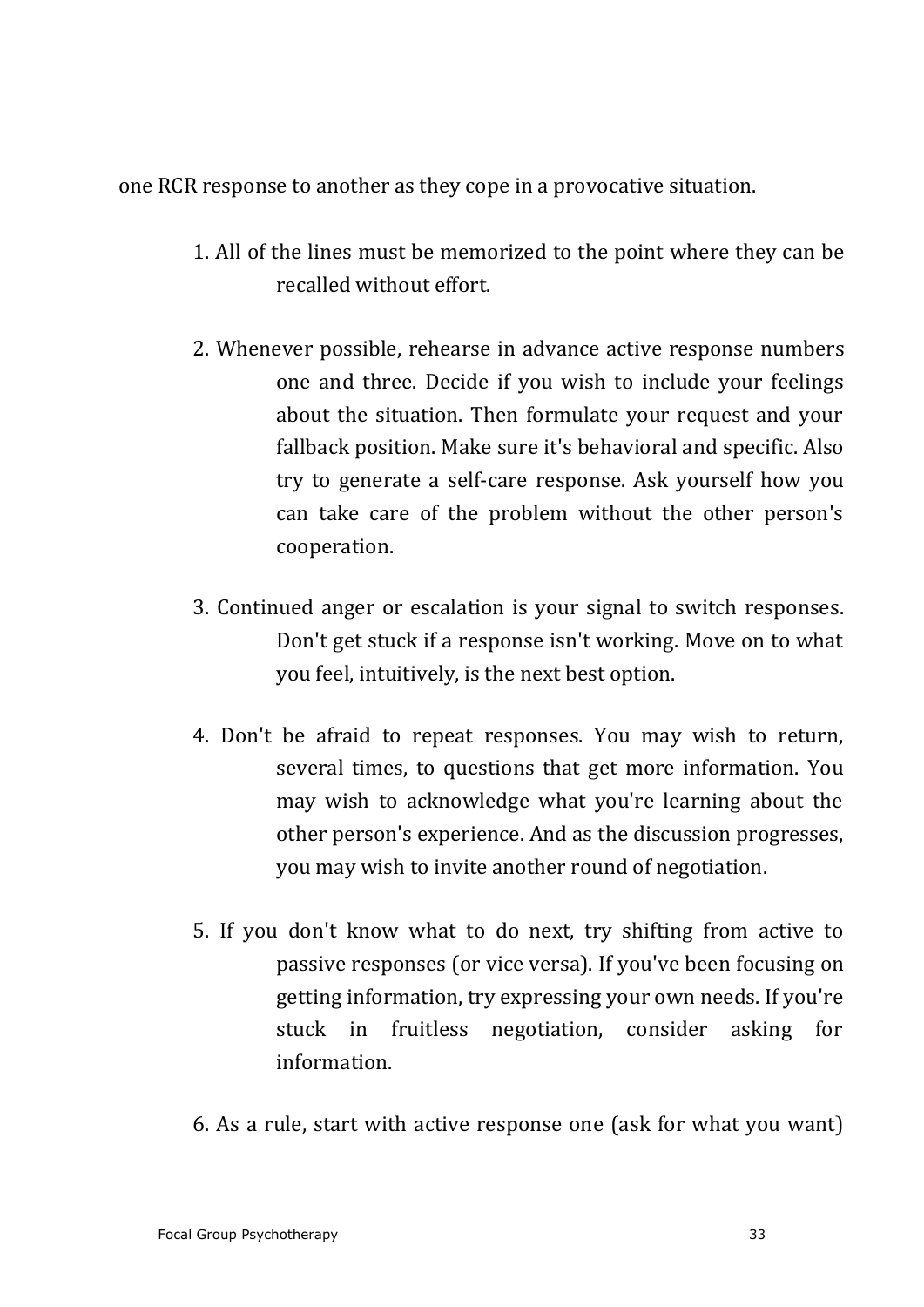when vou're angry or want something changed. Start with passive response four (get information) when the other person is angry and on the attack.

7. Keep shifting among responses until the problem feels resolved or further communication feels pointless. If you're still angry and stuck, go to one of the exit responses (either self-care or withdrawal).

Encourage clients to use the following two coping thoughts whenever a response isn't working and they need to switch:

- 1. Take a deep breath and relax.
- 2. I have a plan to cope with this. What's the next step?

#### <span id="page-33-0"></span>**Main Interventions**

#### *Week 1*

#### **Introduction**

Now is the time to introduce didactically the four general concepts about anger described in the Concepts and Skills section:

#### **A. Concept: Anger Is a Two-Step Process**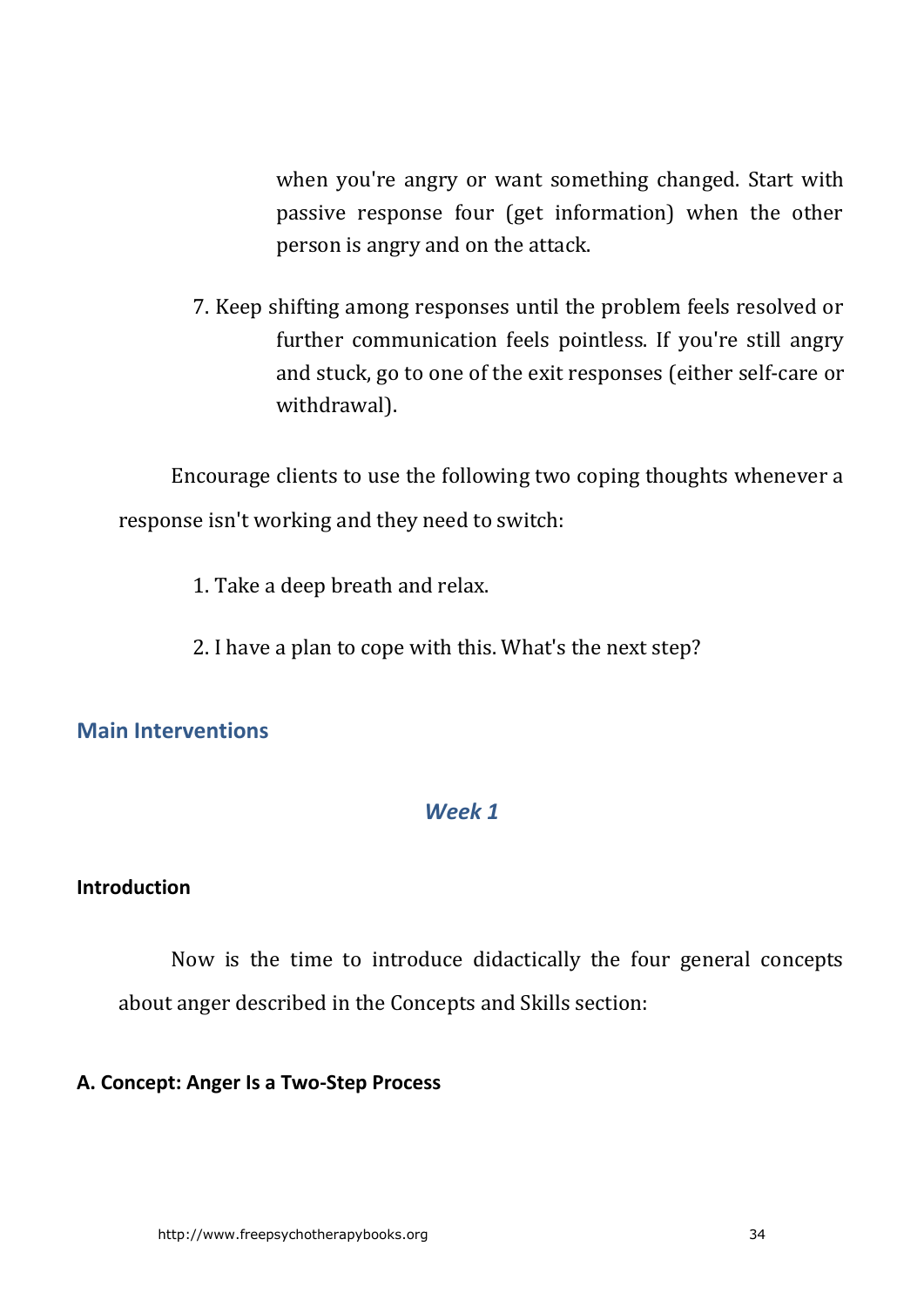#### **B. Concept: Ventilation Doesn't Work**

#### **C. Concept: Anger Is Different From Aggression**

#### **D. Concept: Coping Is Better Than Blaming**

Encourage discussions of each concept. Ask clients to share any doubts or objections that have come up in their minds.

#### **E. Skill: Progressive Muscle Relaxation**

Start by explaining that learning to relax can calm people down sufficiently in a provocative situation so that they can manage to think of better ways to handle the conflict. Then read the progressive relaxation script provided in the Concepts and Skills section.

#### **F. Skill: Relaxation Without Tension**

Instructions are in the Concepts and Skills section. Relaxation without tension can be substituted for progressive muscle relaxation when clients wish to use a quicker, less obvious technique. It can be used anywhere, without the potentially embarrassing ritual of progressive muscle relaxation.

#### **G. Skill: Special Place Visualization**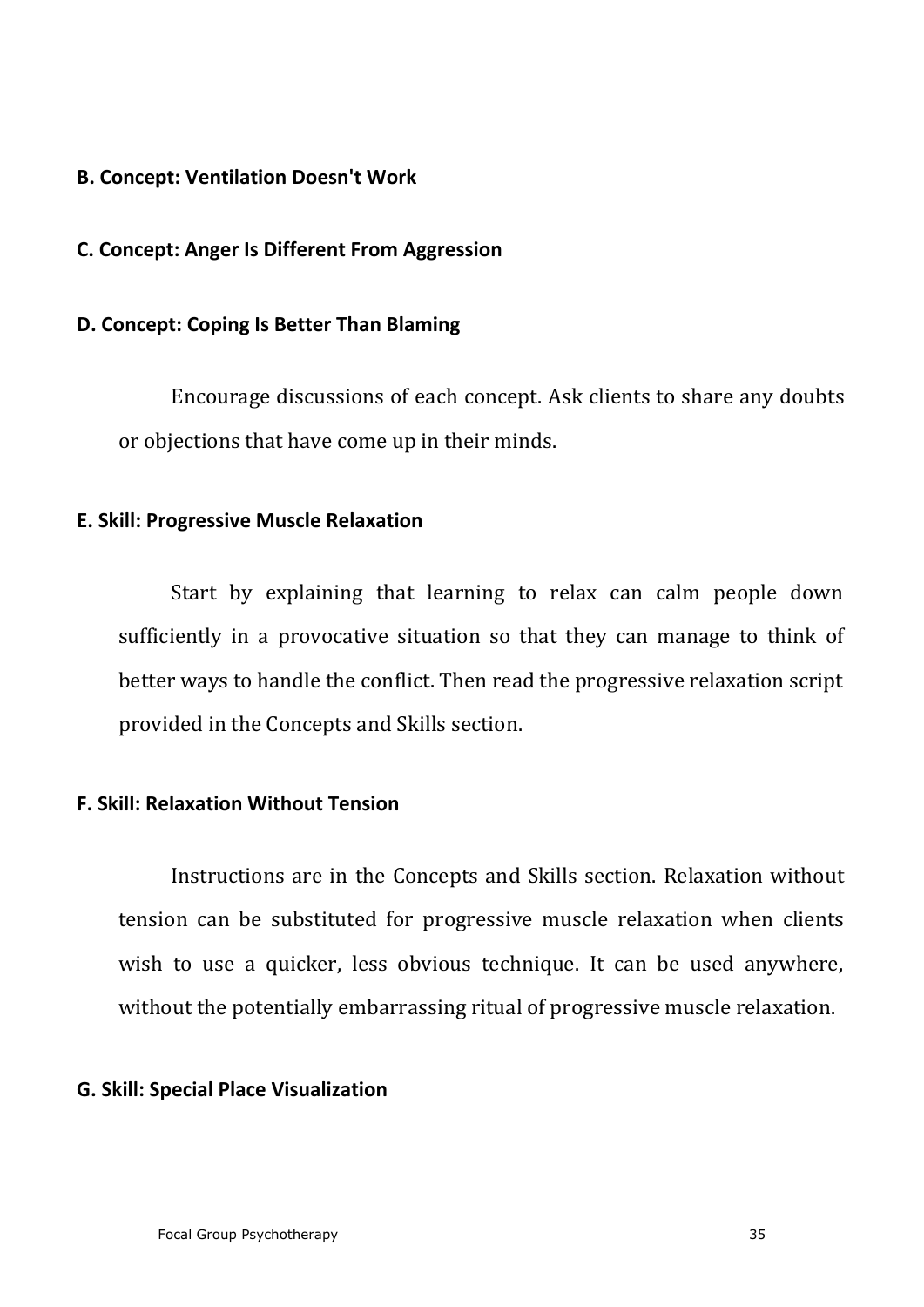Help every group member identify his or her special relaxation image. Use the script provided in the Concepts and Skills section. Make sure that the major senses are involved. Group members should be able to see the shapes and colors, hear the sounds, feel the temperature and textures of their special place. If there are smells and tastes, include these also. Have individuals work carefully on constructing the image, developing as much detail as possible. Make sure that the image is capable of eliciting the emotion of contentment, safety, and calmness. Have several group members describe their scenes and discuss any problems they may have in image construction.

#### **Homework**

- Daily monitoring through the anger log.
- "Practice progressive muscle relaxation, relaxation without tension, and imagining the special place at least once each day for the next week." Have clients put a p at the top of each day of the anger log when they have practiced.

#### *Week 2*

#### **Introduction**

Go over the homework. Explore any problems with the progressive muscle relaxation or the special place visualizations. Also explore any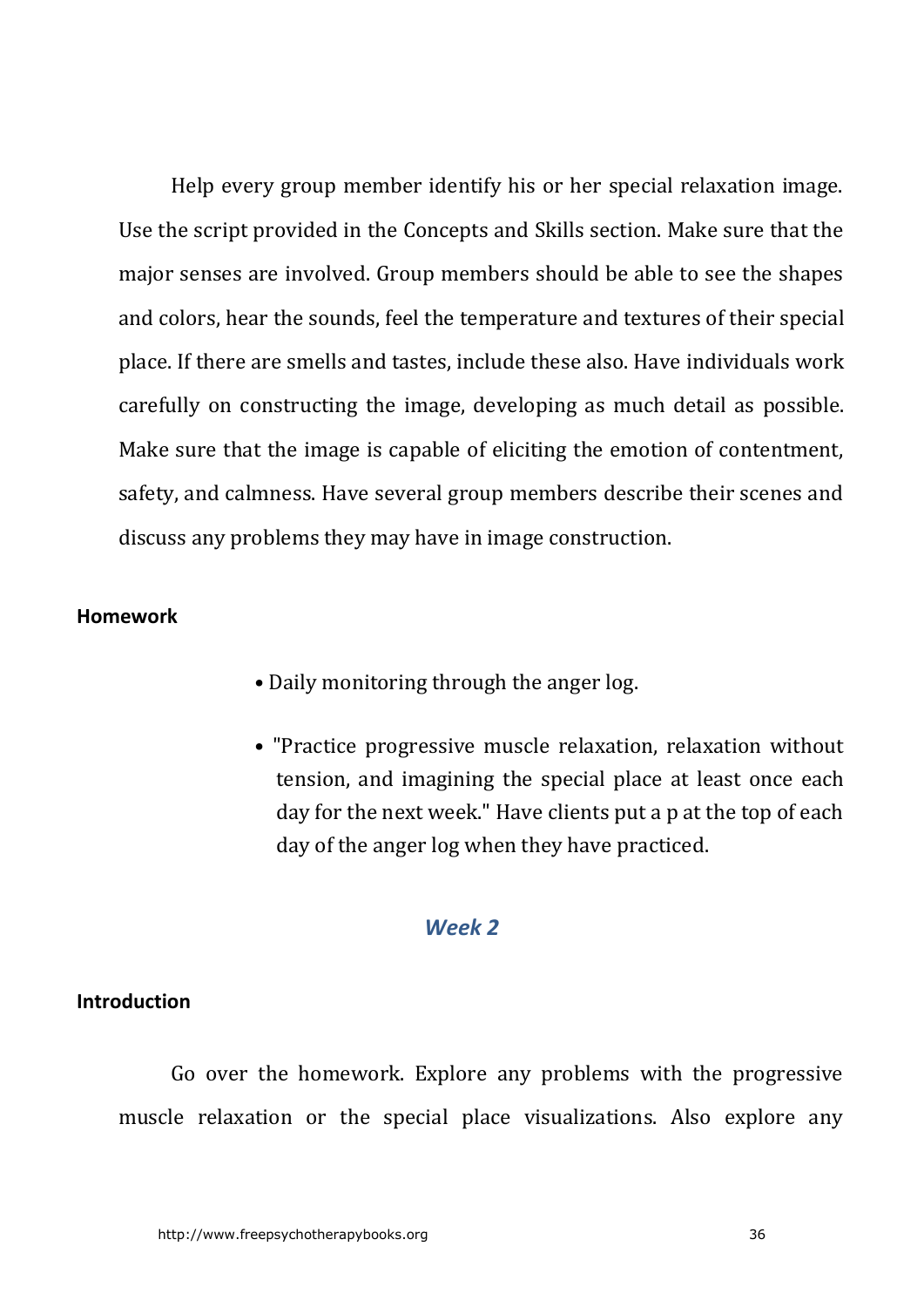observations clients are making about their anger behavior as a result of selfmonitoring.

#### **H. Skill: Breathing-Cued Relaxation**

Use the instructions contained in the Concepts and Skills section. Emphasize that this deep-breathing technique stretches the diaphragm and very quickly relaxes abdominal tension associated with anger. It's crucial that clients succeed in pushing the belly out with each intake of breath. Monitor each client to be certain that there is at least a rudimentary mastery of deep breathing.

# **I. Skill: Cue-Controlled Relaxation**

See instructions in the Concepts and Skills section.

# **J. Skill: Combined Relaxation**

See instructions in the Concepts and Skills section. This is the opportunity for clients to put all their relaxation skills together into one sequence. Go over the sequence at least twice. Emphasize that it should be practiced at home to the point where it is "overlearned" and automatic.

## **K. Concept: ABC Cognitive Theory**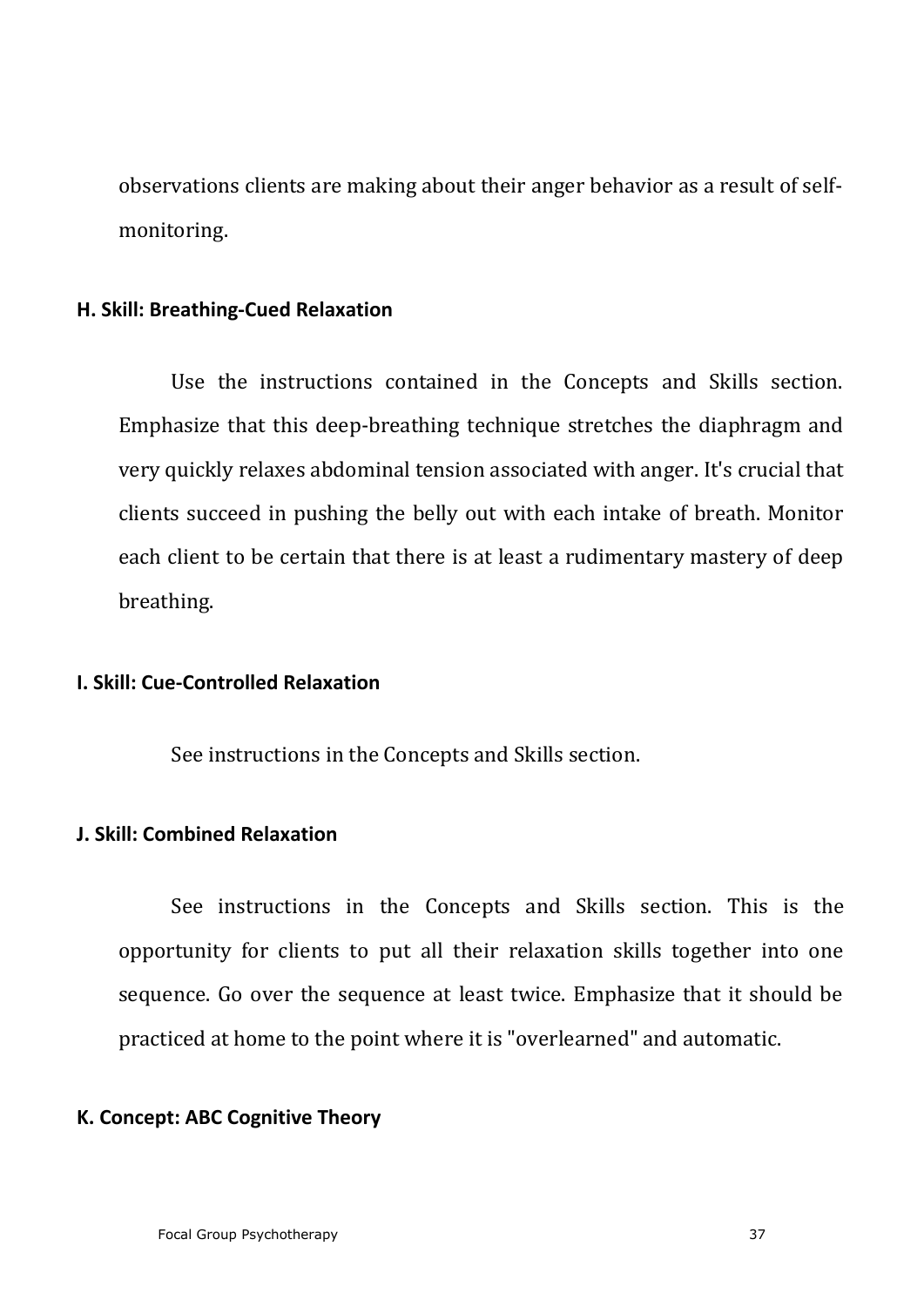A didactic description of cognitive theory is offered in the Concepts and Skills section

#### **L. Concept: Trigger Thoughts**

Give clients a handout describing the major trigger thoughts. After a didactic explanation of each trigger thought (see the Concepts and Skills section), discuss the coping rejoinders and ask the group for ideas about additional coping statements. Also ask for examples of when group members have used a particular trigger thought to ignite anger.

# **Homework**

- Ask clients to go through the coping statement handout and mark the responses that seem most useful to them.
- "Continue self-monitoring in the anger log."
- Ask clients to select two low-anger (rated three to four on a ten-point scale) scenes to work with during the next week.
- "Practice the complete relaxation sequence of progressive muscle relaxation (or relaxation without tension), special place visualization, breathing-cued relaxation, and cuecontrolled relaxation daily for the next week. Mark a p on the practice log for each day of relaxation practice completed."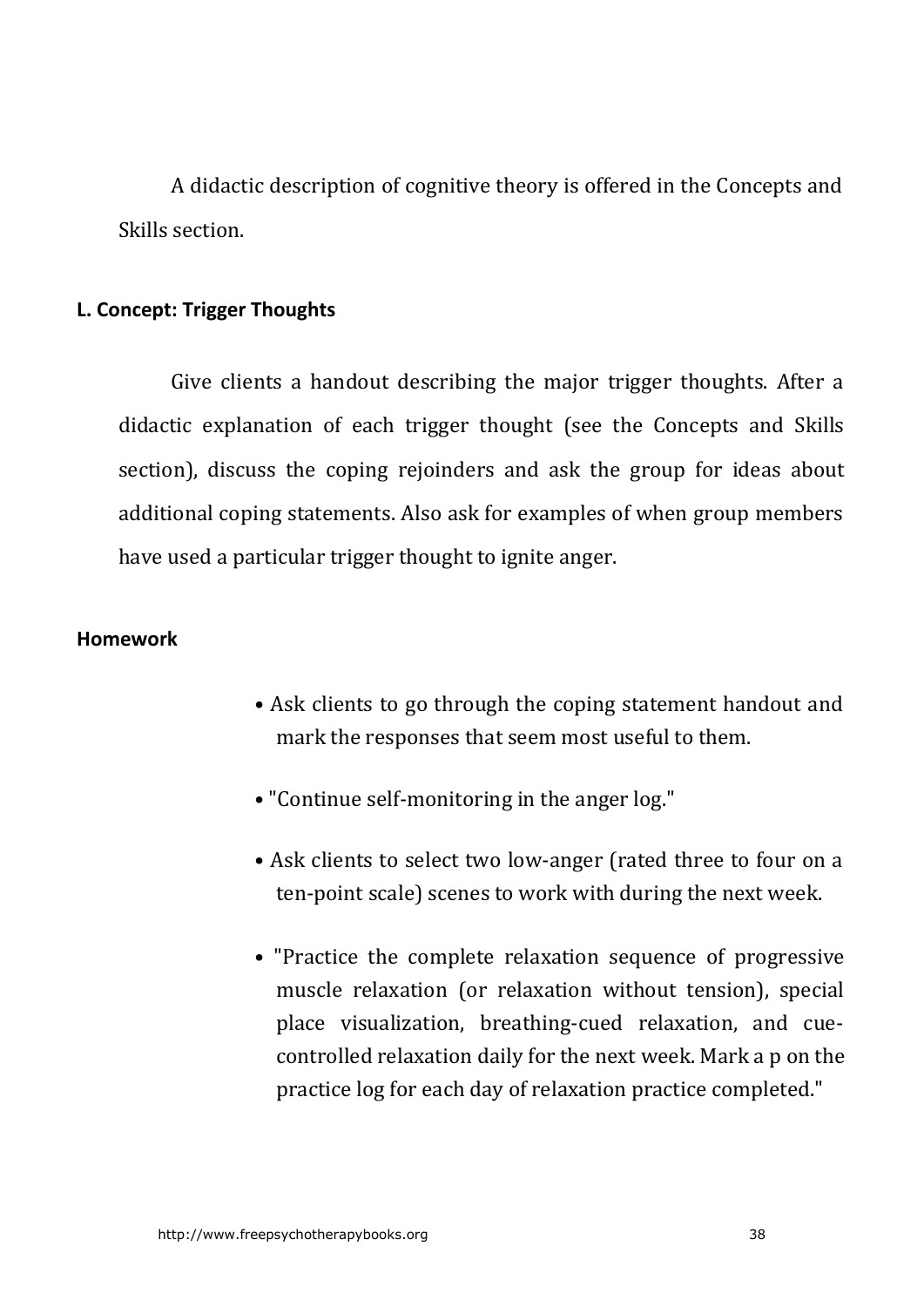# *Week 3*

#### **Introduction**

Go over the homework. Discuss any problems with the relaxation practice. Explore what clients are discovering through self-monitoring. Some of the clients may have noticed changes at this point. Open a discussion about how changes in the experience of anger may be reflected in frequency, intensity, or duration of anger. Give feedback about changes in any of these three dimensions. It is particularly important to begin to emphasize situations in which clients are acting and coping differently, relaxing instead of blowing up, or perhaps using coping statements to replace anger-triggering thoughts.

## **Cognitive Control/Relaxation Training**

It's now time to combine cognitive and stress-reduction techniques. The best way to achieve this is through the use of imagery.

#### *Intervention: Coping Skill Rehearsal*

Clients should come prepared with two anger scenes in the three-tofour range. Explore some of these scenes with certain group members and help them develop the sensory detail that will make the scenes come alive. Also, make sure that clients are including in the scene trigger thoughts and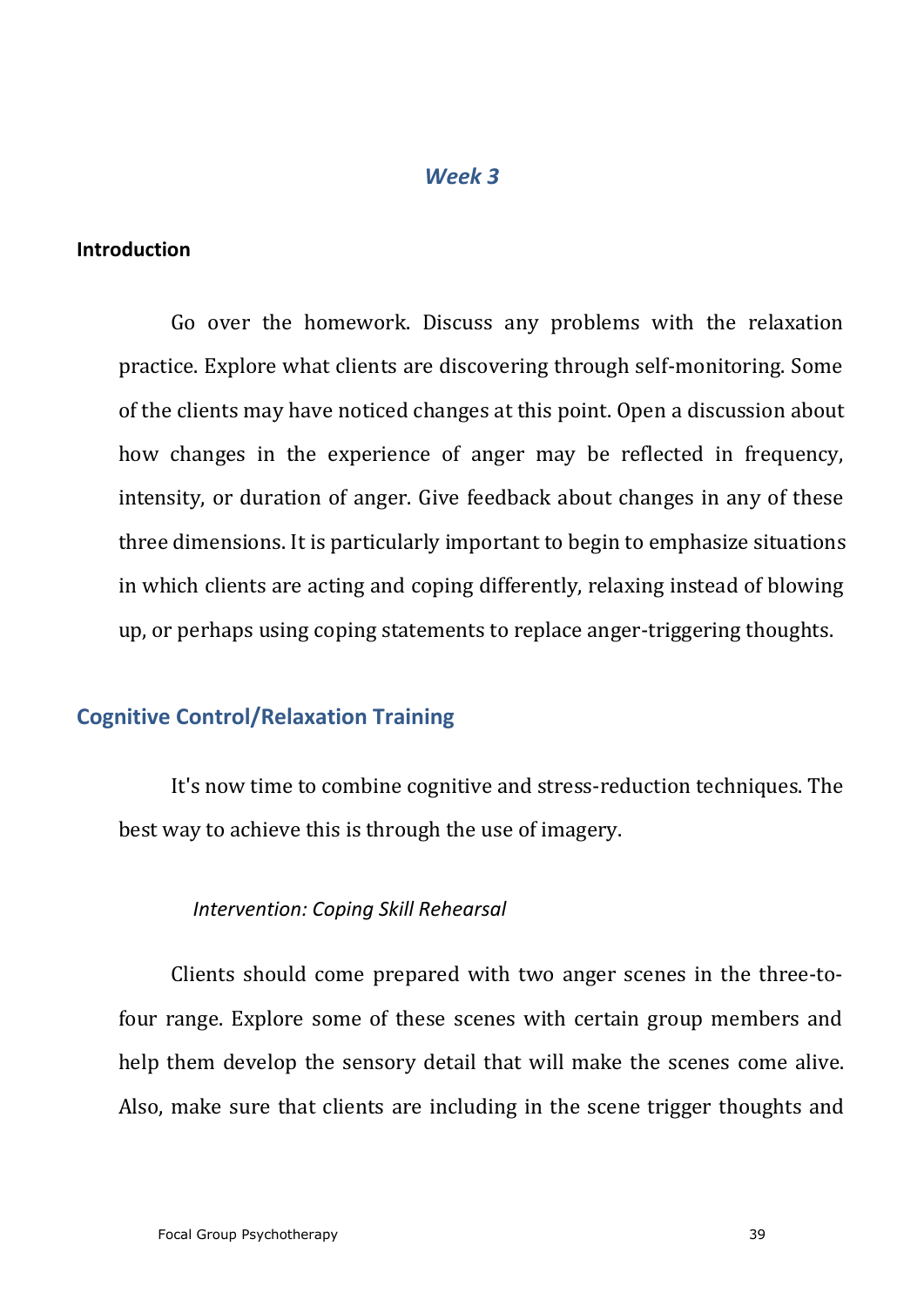any physiological sensations of anger arousal. This process will help other group members add the necessary details to their scenes to evoke viscerally some angry feelings.

Now, using the same client scenes you've been discussing, ask group members to think of coping responses that might block or diminish some of the trigger thoughts. Individuals can use the coping statements handout for ideas, or develop their own creative coping responses.

This is a critical time for you as a group leader. You will need to strongly reinforce appropriate coping statements, and at the same time, show why some coping suggestions are inappropriate for the particular anger scene. The more active you are at this juncture, the more clients will learn about how to develop appropriate coping responses.

*Therapist:* Iill, what's your anger scene?

*Jill:* John's late picking up the kids again and the play-school people call. He's always late, it really ticks me off.

*Therapist:* Okay, what kind of trigger thoughts did you use?

- *Jill:* I guess I'm saying he *should* be there. Also, I'm magnifying a bit—he's not *always* late.
- *Therapist:* How could you cope with the trigger thought—what could you say to yourself that would cool the anger:

*Jill:* I guess I could remind myself that he's only late once in a while, and it's usually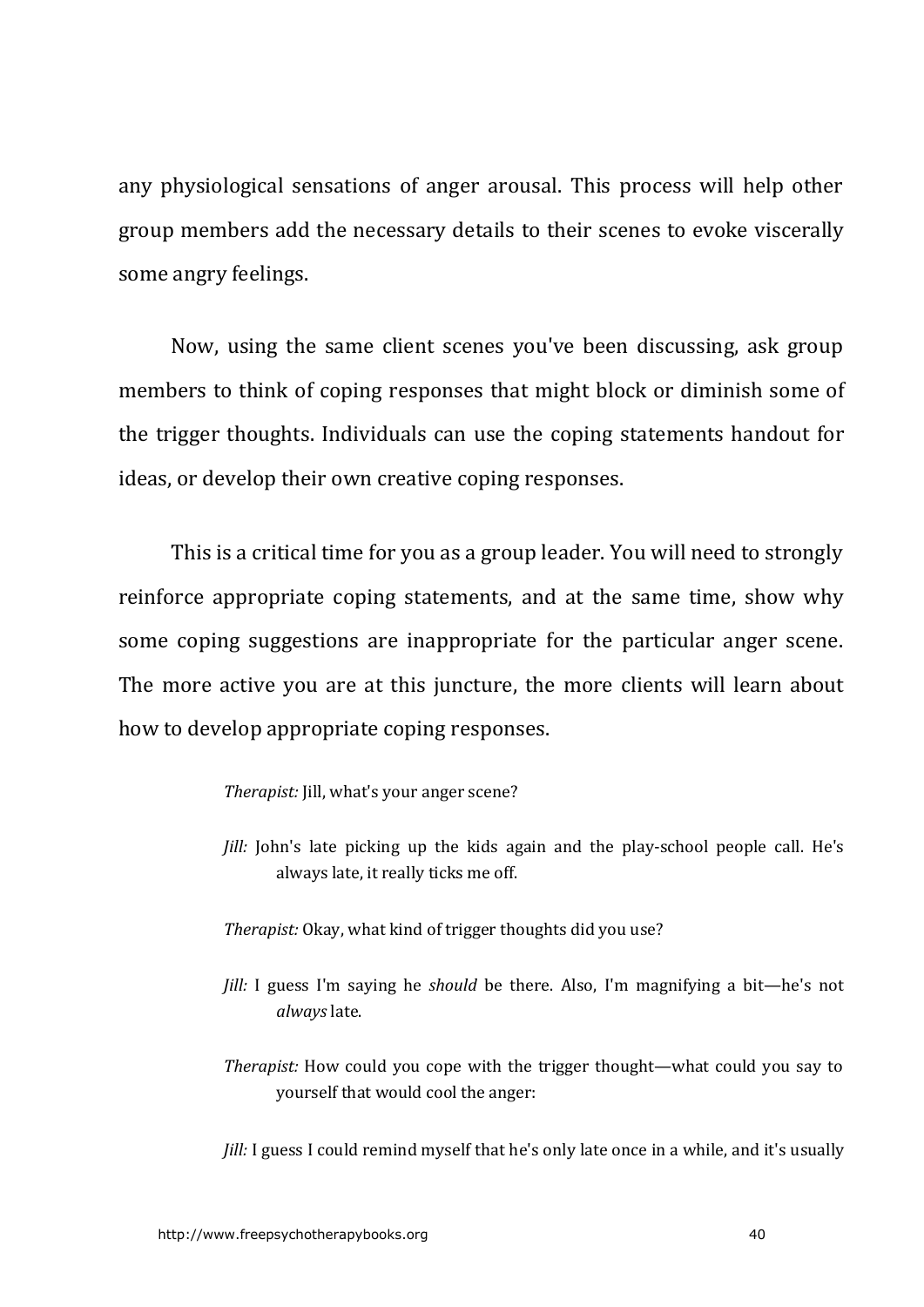because he's harried.

*Therapist:* Anything else that would help from the coping thoughts handout?

*Jill:* He does the best he can.

*Therapist:* Does that really help—do you believe that at all?

*Jill:* Not really.

- *Therapist:* How about a more general coping statement that just reminds you to calm down, or that anger doesn't help?
- *Jill:* Yeah. 'There's nothing gained in getting mad." That's true. I just get crazy for nothing.

It's time to begin *coping skill rehearsal*. Here's what you do.

- 1. Have clients go through their complete relaxation sequence: progressive muscle relaxation, relaxation without tension, special place visualization, breathing-cued relaxation, and cue-controlled relaxation. Have clients signal that they are fully relaxed by raising their hands.
- 2. Now ask them to visualize one of the anger scenes they chose during their previous week's homework. Encourage them to get involved in the scene as if it were really happening. Remind them to use their trigger thoughts and to notice any feelings of arousal. Ask clients to signal, by raising their hands, that they have become angry.
- 3. When clients have experienced anger for approximately 30 seconds, ask them to erase the scene and return to some of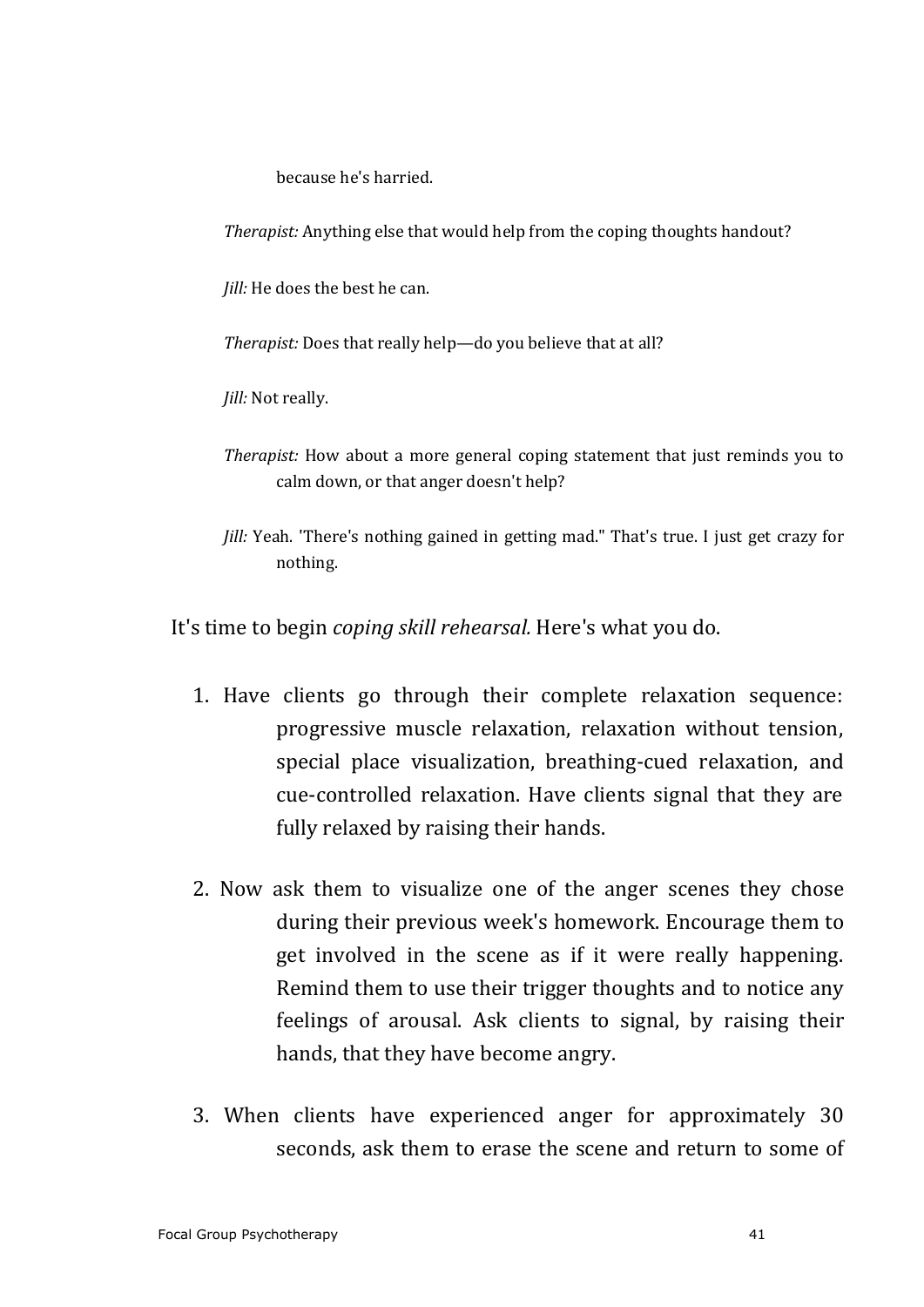their relaxation coping skills. Suggest that clients use several of the coping thoughts that might be helpful in the situation. Have them signal, by raising their hands, when they once again feel relaxed.

- 4. Repeat the entire sequence, using the second anger scene.
- 5. Have a group discussion about the coping statements that seem to work best. Particular attention should be paid to clients who have problems generating effective coping statements. Both group members and the group leader can help with the development of more effective coping responses.

So, Mary, it looks like the trigger thoughts you're using in the situation really kind of magnify your feeling that something bad or awful is going to happen, is that right? But your coping statements don't seem to work.... [Turning] to the group] Are there coping statements we can develop that would change this into a problem or a hassle, but not an overwhelming nightmare? What could Mary say to herself that would demagnify her feelings in this situation?

When you're helping clients build an anger scene, be sure to pay attention to each element of the experience. Here is an example: "Okay, now that you're relaxed, I'm going to ask you to turn on one of your anger scenes. Really try to be there. Notice the setting, the details, the colors, and the shapes. Notice any sounds. Notice your physical sensations in the scene. Try to make it real. Remember your trigger thoughts—really let yourself go. Get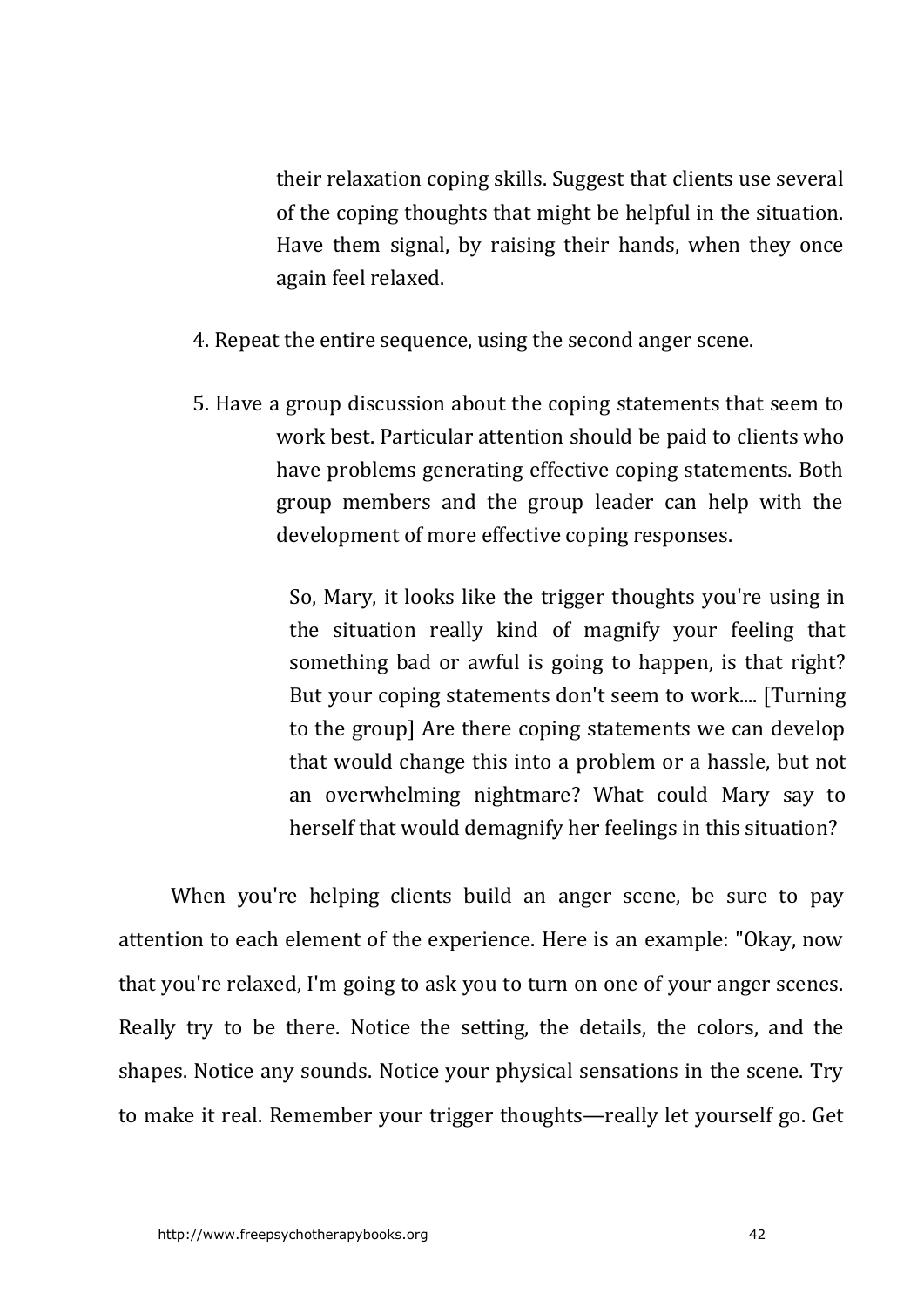into the blamers or the shoulds. Tell yourself you're entitled to better treatment, or they're being unfair. Tell yourself they're doing it to you. Label it bad or stupid or selfish. As your anger builds, notice what it feels like inside your body. Notice the arousal and growing tension. Where in your body does the tension grow first? As you notice the tension, try to let yourself get even angrier. Keep fanning the flames. What's the matter with them, anyway? Why do they keep doing this to you? Angrier. Angrier and angrier. Really feeling it in your body. Tell yourself how outrageous, how wrong, how unfair. Feel more and more anger."

Throughout the scene induction, clients will be raising their hands to signal that they have become angry. When everybody's hand has been up for at least 30 seconds, you can terminate the scene and return them to relaxation methods of their choice. After they've switched the scene off, remind them of some general coping statements they can make:

- Everyone makes the best choice possible.
- I can stay calm and relaxed.
- No one is right, no one is wrong. We just have different needs.
- Getting upset won't help.
- There's nothing to be gained in getting mad.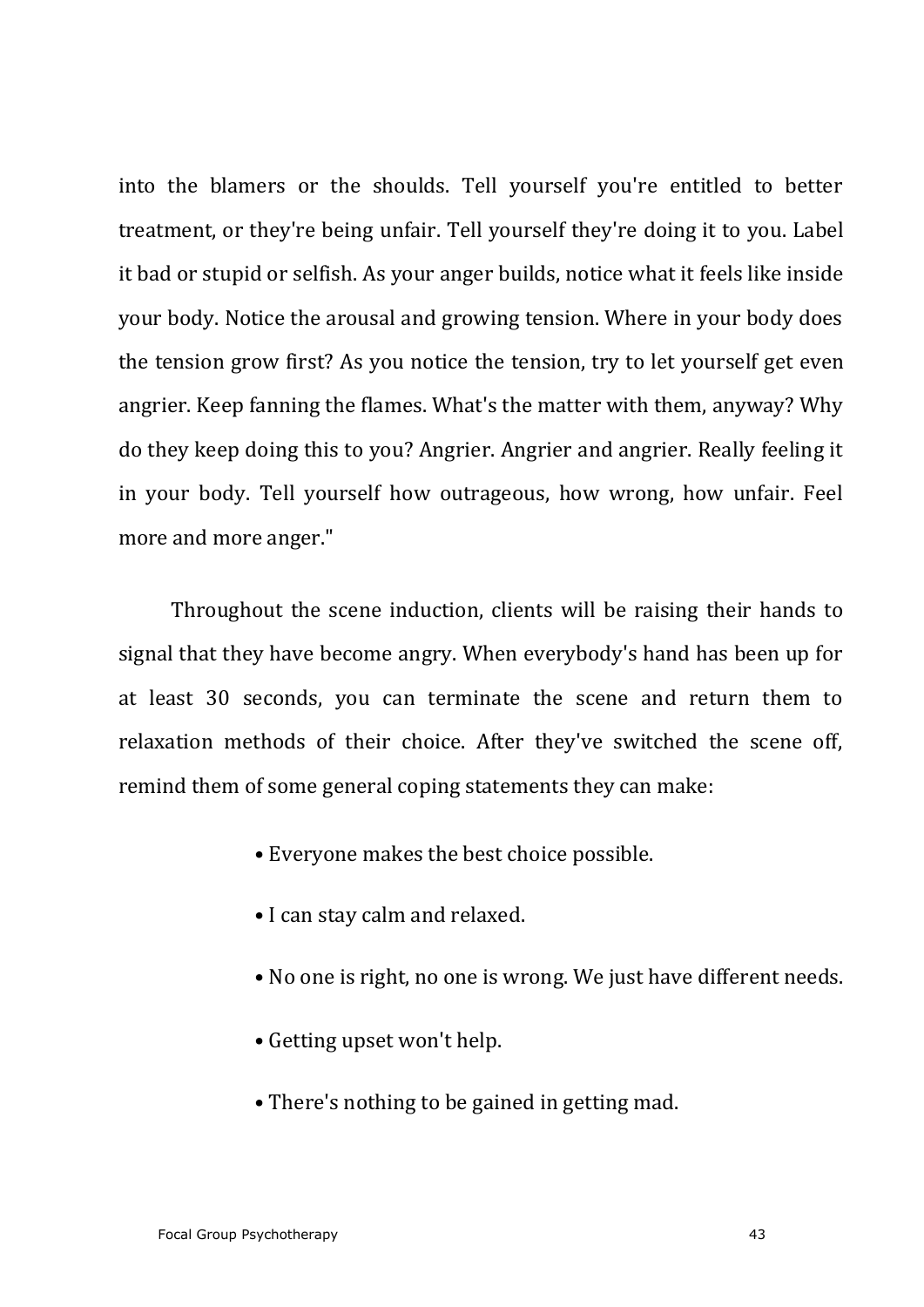• I'm free to want things, but others are also free to say no.

Continue to repeat the relaxation/anger scene/relaxation sequence up to six times. After the first two sequences, ask clients to use relaxation without tension instead of progressive muscle relaxation. It saves time. Following each sequence, have group members describe their coping thoughts and discuss which ones are working and not working in a particular anger scene. Help them modify their coping thoughts or develop new ones. If you're having difficulty developing coping thoughts that help, go back to the trigger thoughts and get a clear sense of what the client is saying to ignite anger. Explore how the trigger thought may be unrealistic in the situation and help the client develop a more realistic appraisal of what is likely to be going on. Since the clients prepared two anger scenes as part of their past week's homework, make sure that they alternate scenes during repetitions. However, if one scene isn't working to generate real anger, have the client drop it and use the other

## **Homework**

- "Practice relaxation without tension daily, as well as other relaxation techniques." Remind clients to mark a p in the anger log for each day of completed practice.
- Now in the anger log have clients record their coping efforts under each anger situation. Have them note whether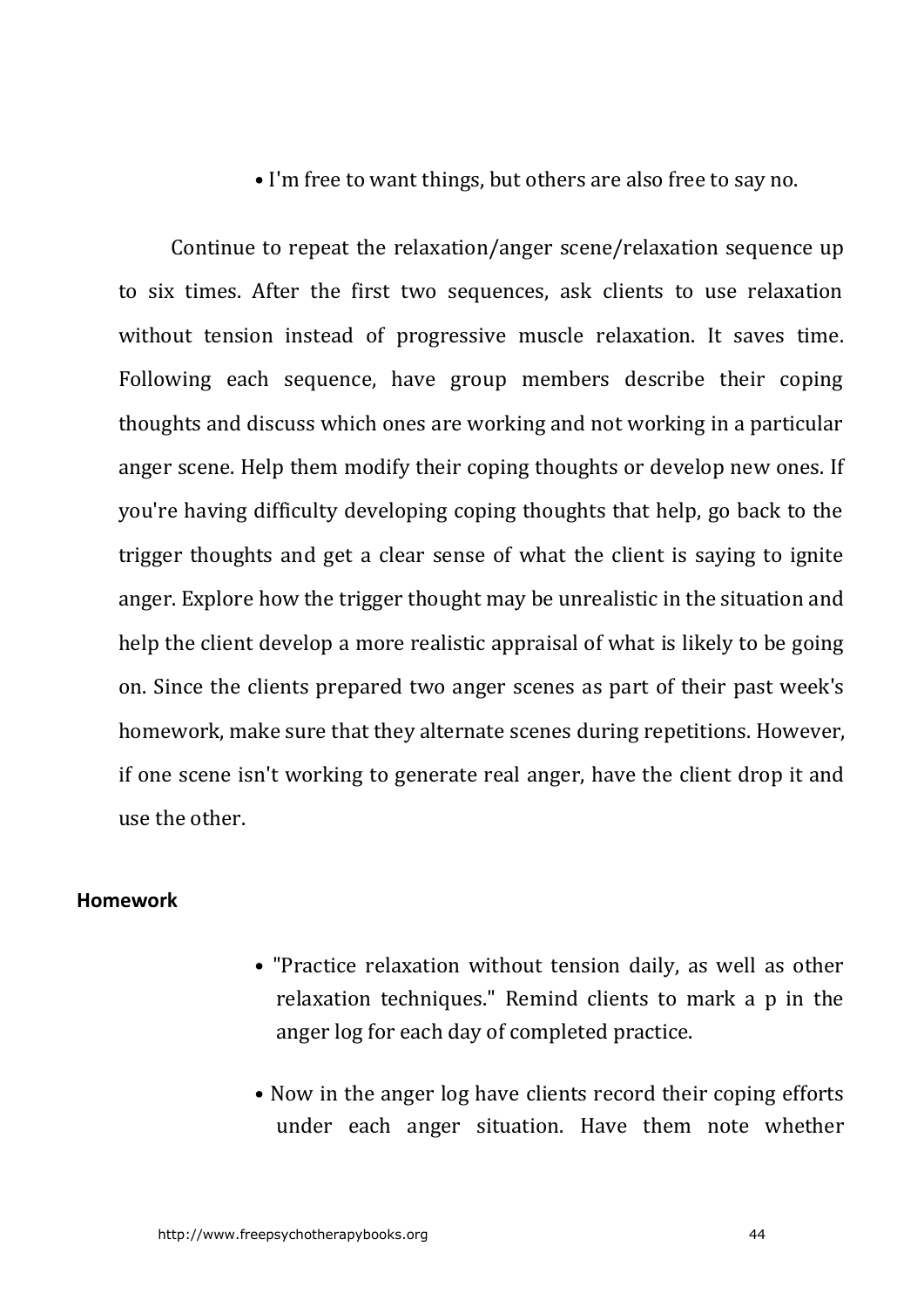emotional arousal and/or aggression scores decreased after coping procedures.

• Have clients select two more anger scenes, this time in the five-to-six range, for use in the next week's group session.

## *Week 4*

# **Introduction**

Focus on the homework, the relaxation practice, and, in particular, on situations in which clients are beginning to use new coping skills. Make a big deal of this. Make detailed inquiries about the particular efforts clients are making and how those efforts affect arousal and aggression. Ask if there are clients whose coping statements are not working. Look at some of the situations in which coping skills have not worked and encourage group discussion about new attitudes or coping statements that might yield a better result.

Try to encourage discussion of a variety of anger situations: anger episodes that come from brooding long after the event, anger immediately following some highly charged event, anger in traffic, leftover anger from situations in which it was too scary to speak up, and so on.

#### **More Coping Skills Rehearsal**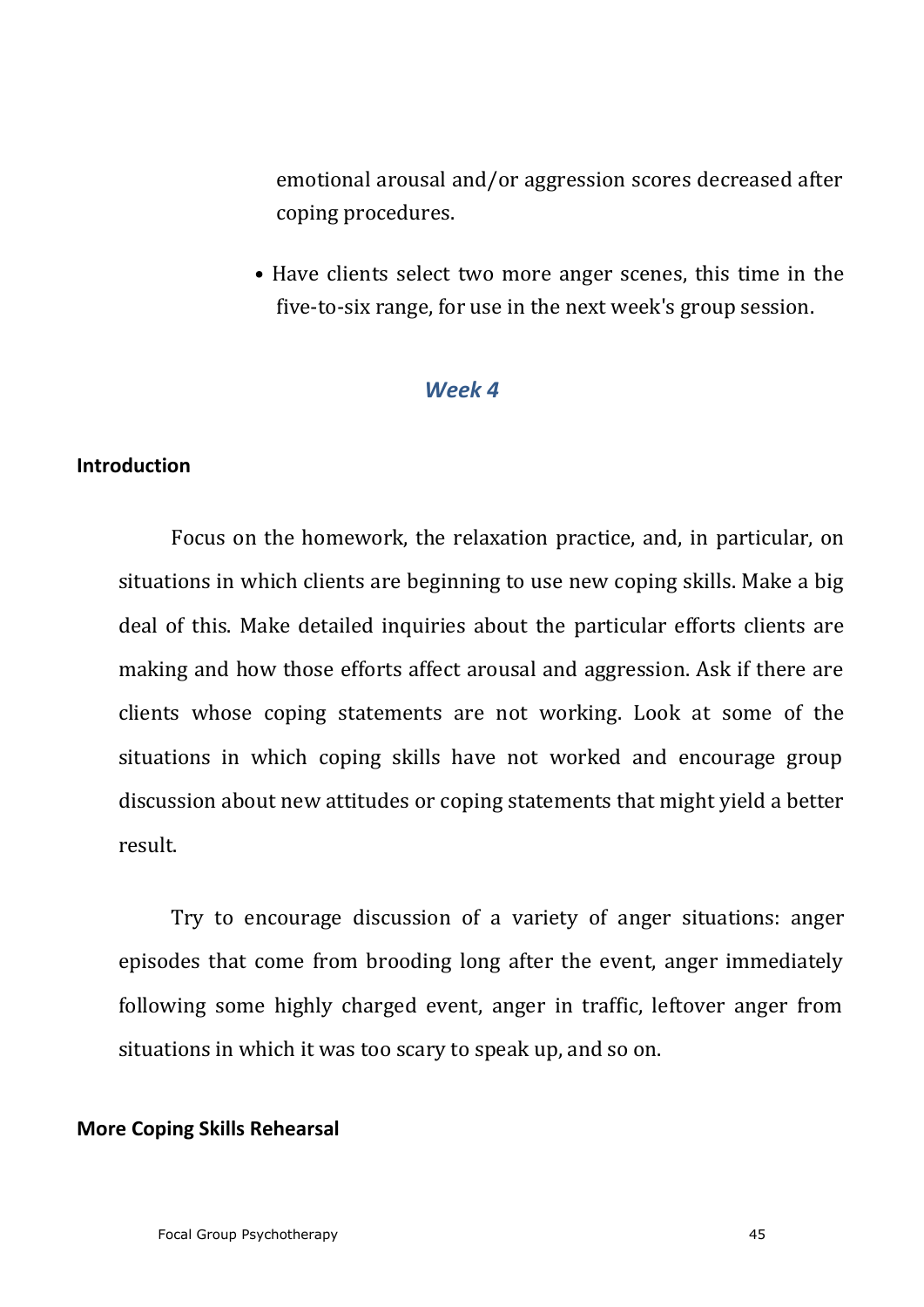Make sure that clients have selected two anger scenes in the five-to-six range. If they have not done their homework, ask them to recall scenes from their anger log that fall into this arousal range.

Now repeat exactly the coping skills rehearsal procedure outlined in Week 3. Make the same effort to ensure that scenes really come alive and generate authentic anger reactions.

## **Homework**

- Continue relaxation practice.
- Continue the anger log, with particular attention on the coping process in each anger situation." Make sure that clients rate any changes in emotional arousal and aggression following their coping response.
- "Generate two anger scenes in the seven-to-eight range that will be used during the next group session."

# *Week 5*

#### **Introduction**

Now is the time to pay a lot of attention to what's working. Have clients discuss in detail situations in which relaxation or cognitive control measures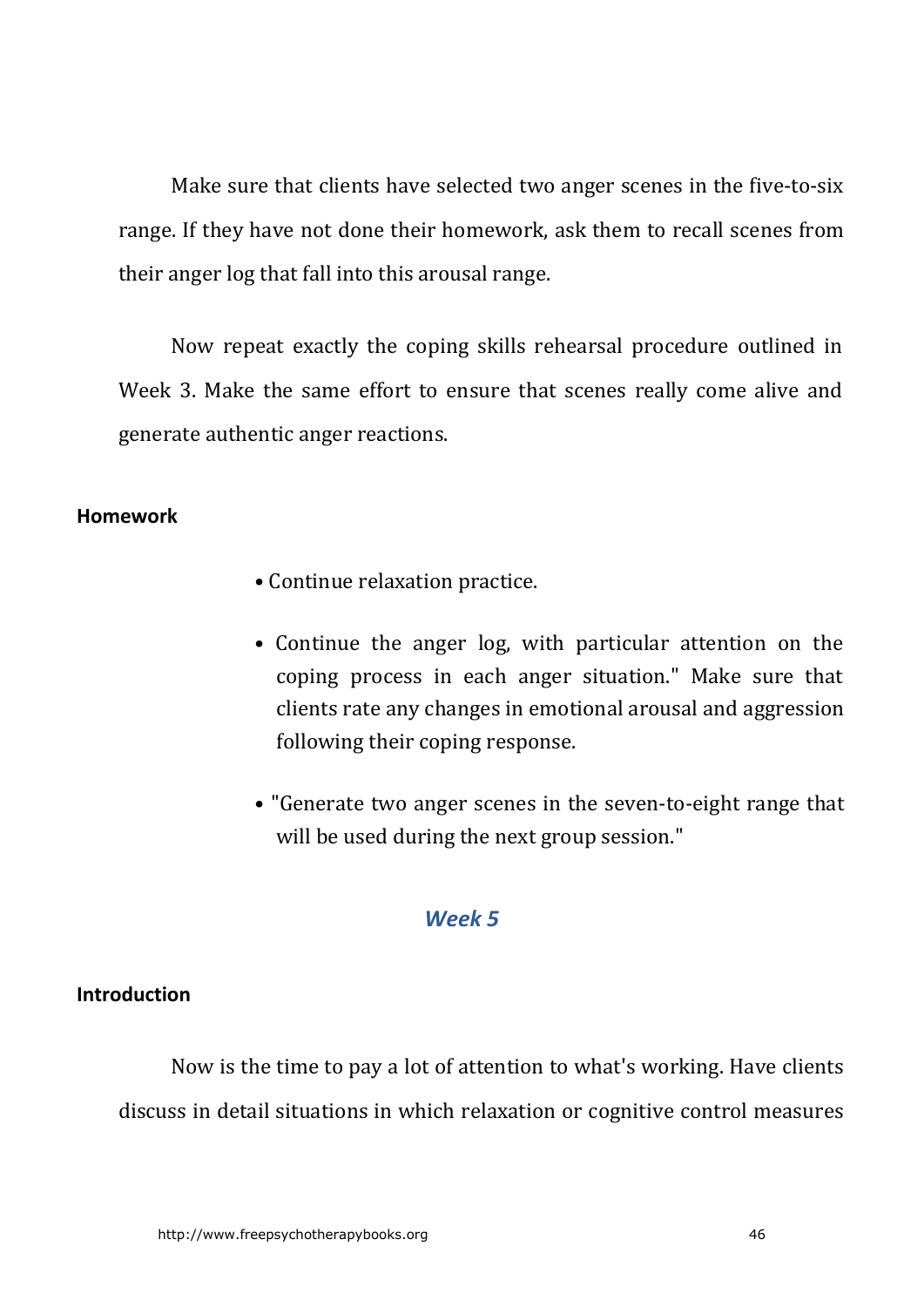reduced their anger response. Celebrate what works. Get excited about success. If clients describe less arousal but aren't quite sure why, try to help them identify new attitudes or ways of thinking that are helping them stay more relaxed.

Also, pay some attention to anger situations in which clients feel less in control. Do some digging to expose the trigger statements. "You're really expecting them to come through for you, aren't you?...That's kind of a big should, isn't it?...It really sounds like you're expecting disaster to strike if they don't do it your way.... It's when you use that word 'selfish' that you really seem to get incensed." Have the group discuss other ways of coping with the problematic situation.

#### *Intervention: Coping Skills Rehearsal—Coping in the Scene*

Have people identify, if they have not done their homework, the two anger scenes that they'll use in the seven-to-eight range. Spend some time having clients describe their scenes and facilitate group discussion about coping statements that might be helpful.

This week, the coping skills rehearsal will have a slightly different structure. From now on, clients will not leave the anger scene 30 seconds after they have experienced arousal. Instead, they'll be instructed to remain in the scene and practice their relaxation and cognitive coping skills *while the*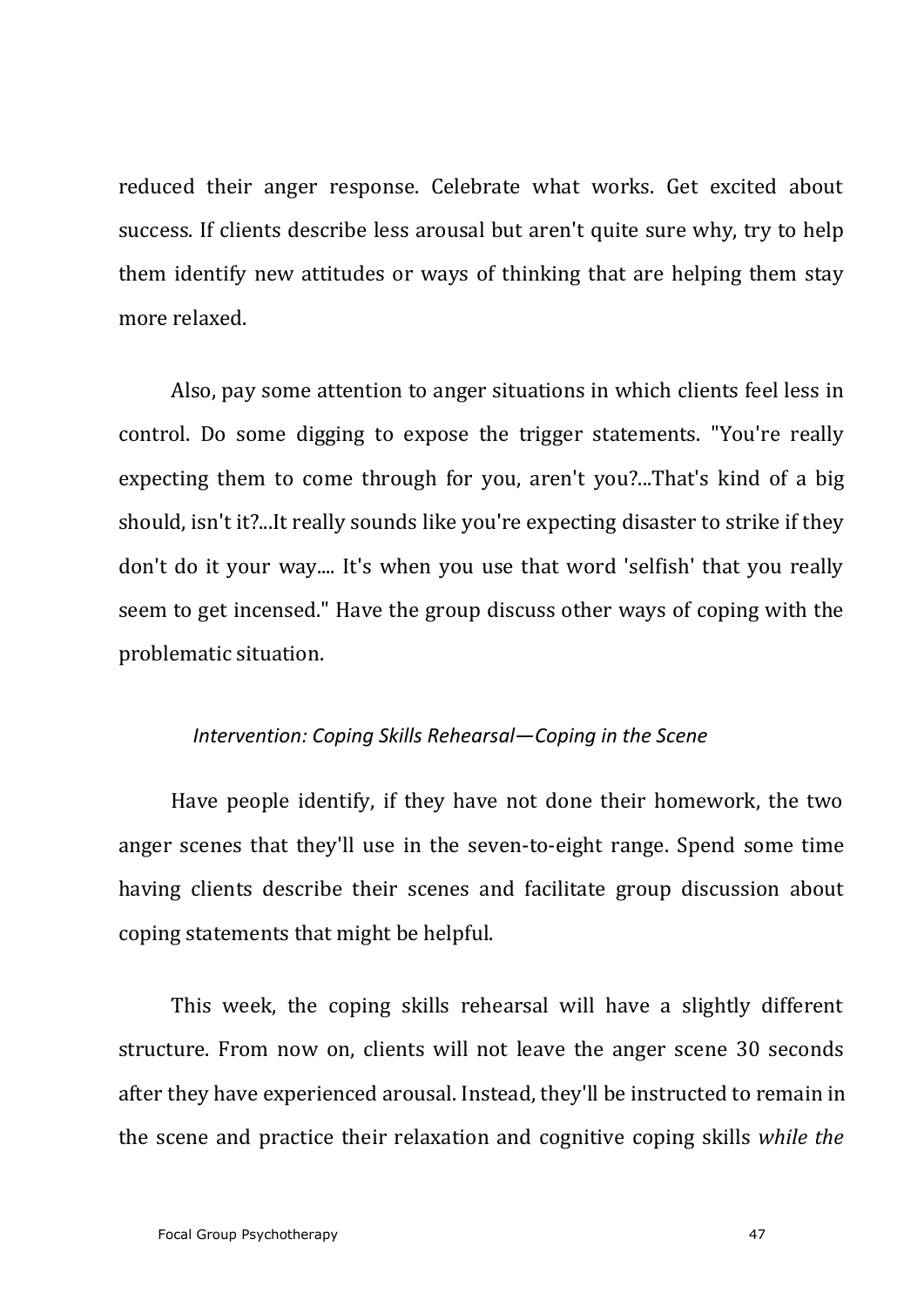#### *anger scene continues.* Here's what the instructions sound like:

Really get into the anger scene—remember your trigger thoughts, really try to feel the growing tension on a physical level. Remind yourself of the unfairness, the wrongness, the outrageousness of the offense. [A few hands go up, signaling anger.] When you really feel the anger, start your coping responses. Keep pushing, keep pushing up the anger. [More hands.] But once you get there, once you're angry, start relaxing. Start breathing deeply. Recall your special place. Focus on your body; notice tension and relax it away. Talk back to the trigger thoughts. What can you say to cope? Try some coping statements and see which ones work. Do whatever works for you to cool down. Your hand should stay up until you've found a way to control anger. When you've controlled your anger, let your hand drop and terminate the scene. When you've relaxed away your anger, when you've talked back to your anger, when you've coped with your anger, let your hand drop and terminate the scene.

Clients are expected to keep working on the scene until they have mastered the anger. As soon as they are sufficiently aroused and have raised their hands, they switch immediately into the coping mode. Their hands remain raised until their anger feels controlled and they're beginning to relax. Once the scene is terminated, clients should continue the cognitive and relaxation coping efforts until the next anger scene is introduced. Continue this process for up to six repetitions. Always alternate between the two anger scenes.

After several cycles, initiate a discussion with the group about what's working and what's not working in controlling anger. Celebrate some successes. Pay a lot of attention to clients who are beginning to feel some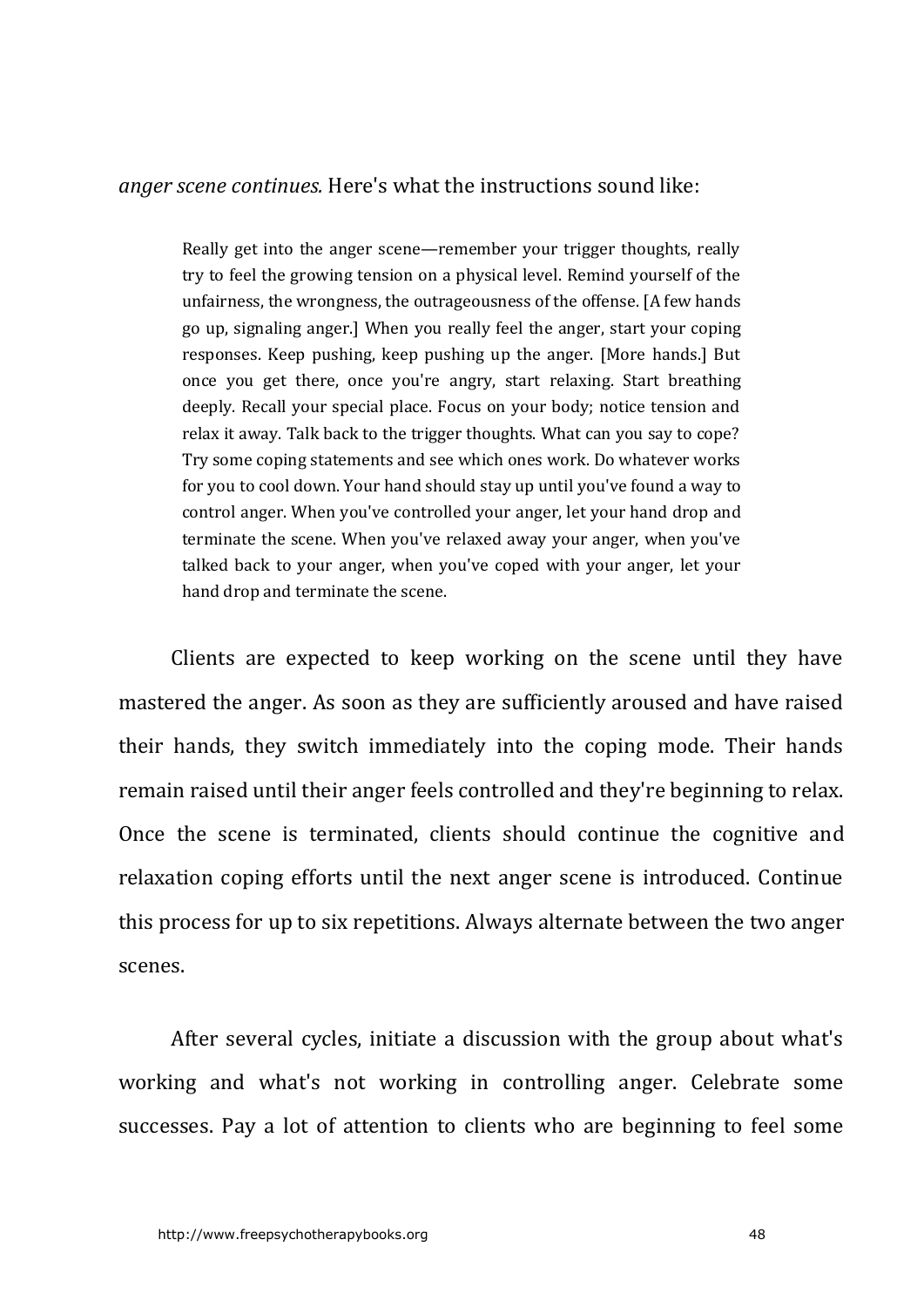mastery as they relax and talk away anger arousal in the scene. Clients who are having problems should also get attention. Examine carefully their coping procedures and generate group discussion about ways to modify the coping process. It's always appropriate to suggest new coping responses if clients are struggling with their current ones. If anger in a particular scene is very difficult to control, once again explore the trigger thoughts.

Help the client develop more realistic appraisals in the problematic situation.

*Therapist:* How are you doing with the scene, George?

*George:* I get pissed off, but then I stay upset. The anger has a life of its own.

*Therapist:* What are your trigger thoughts?

*George:* That my girlfriend's selfish, that she doesn't care about me.

*Therapist:* What have you tried to say to yourself to cope?

*George:* That we each have different needs, that I shouldn't assume the worst about her.

*Therapist:* But that doesn't work.

George: Not a bit.

*Therapist:* Ideas from the group?

Al: How about just reminding yourself to stop judging her?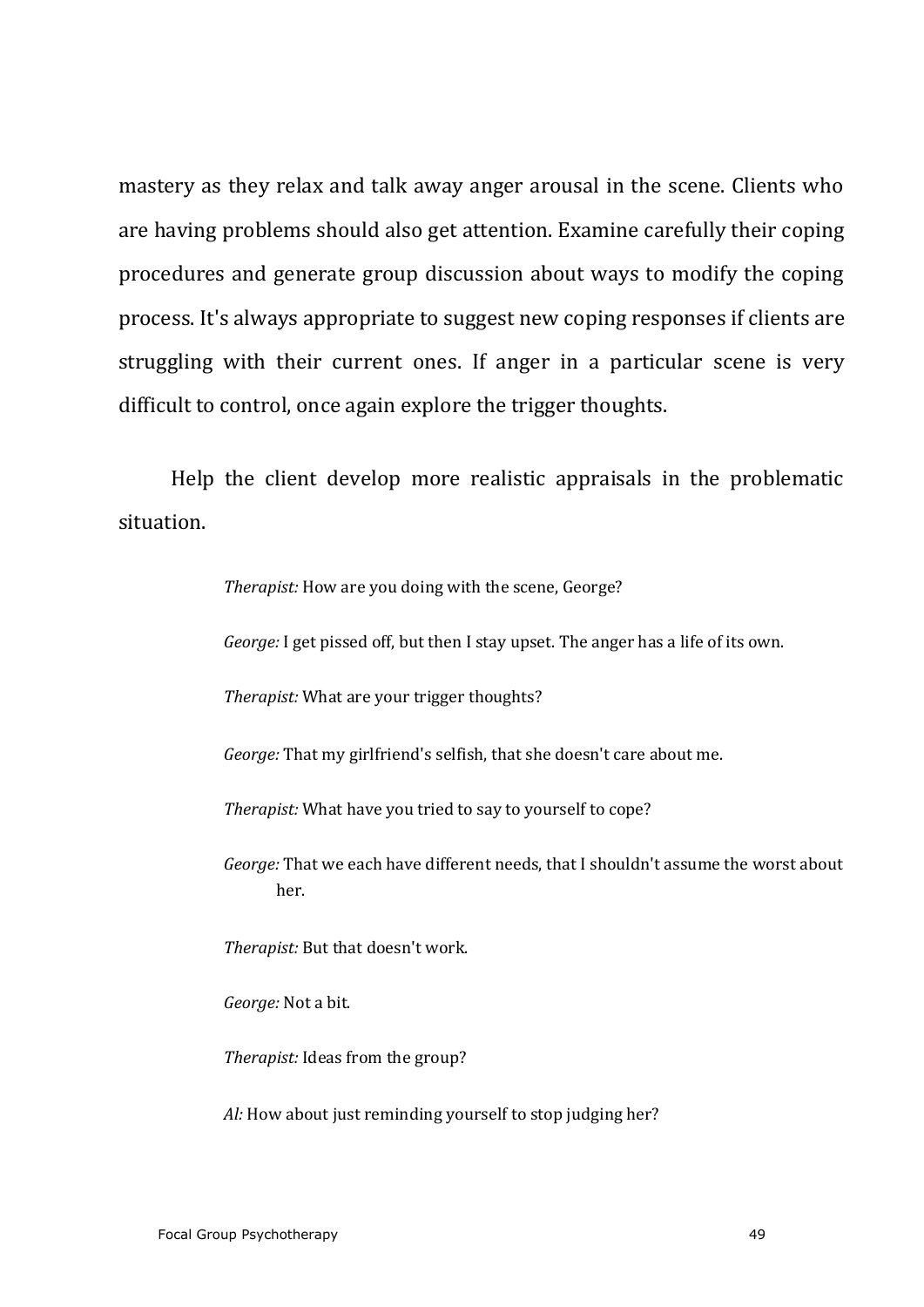*Sylvia:* Focus on asking for what you want and assume you'll both have to compromise.

*Mark:* How 'bout just telling yourself to say what you want without anger?

*Therapist:* Any of that helpful?

*George:* I think just reminding myself to tell her what I want without anger.

*Therapist:* Are you remembering to take a deep breath?

*George:* I didn't really do that.

*Therapist:* That will help, too. What makes your girlfriend so adamant at times? Do you know?

*George:* She thinks I don't spend enough time with her.

*Therapist:* Does that mean she's afraid you don't care about her, too?

*George:* I guess that might be true.

*Therapist:* So you could say to yourself, "We're both scared here, I'd better deal with this without anger."

# **Homework**

- Continue relaxation practice.
- Continue self-monitoring, paying particular attention to the coping efforts in each anger situation. Continue to rate emotional arousal and aggression after the coping efforts.
- Develop two high-anger scenes, in the nine-to-ten range, for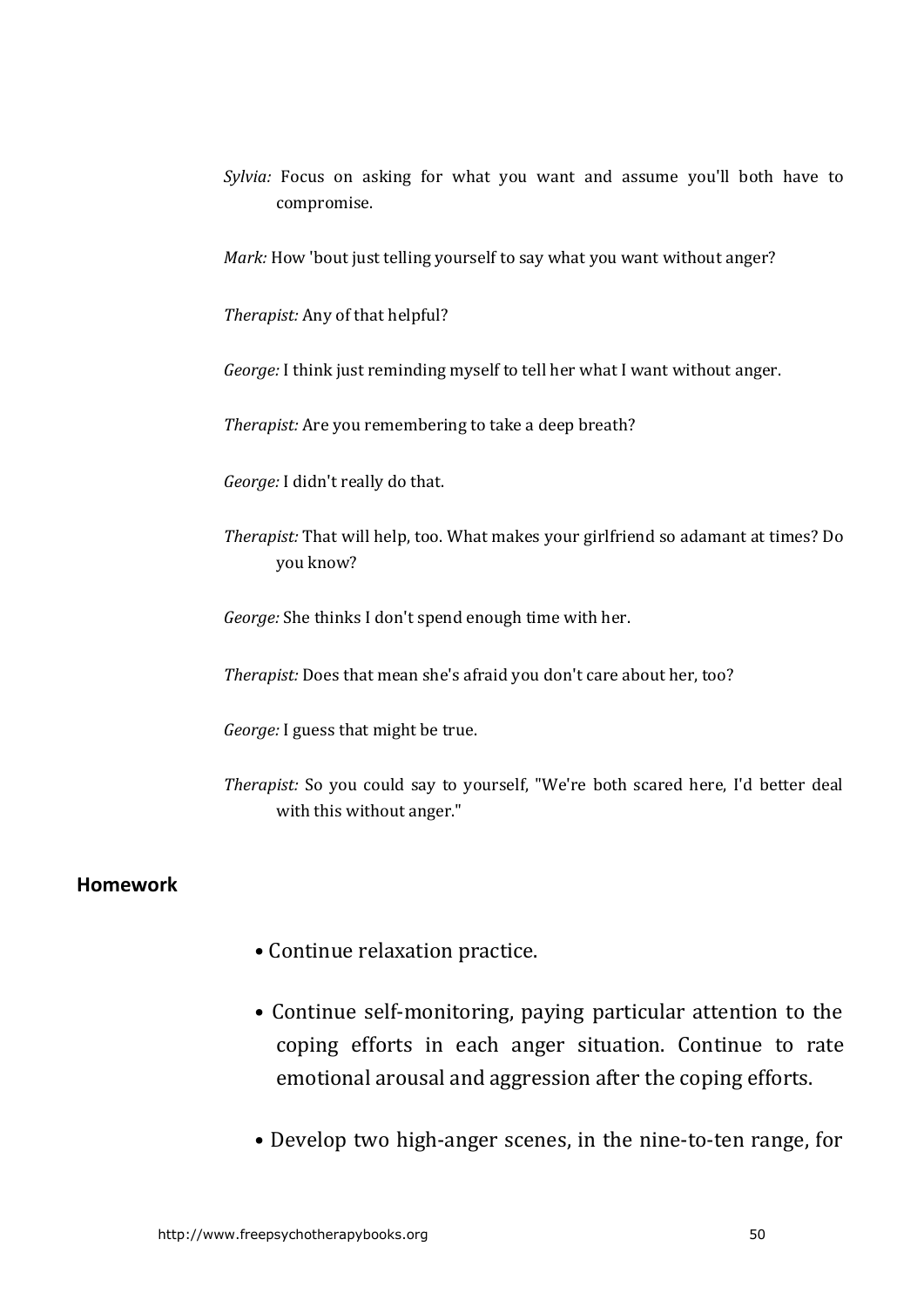use in the next group session.

#### *Week 6*

Procedures are identical to Week 5.

At the end of the session, pass out the handout on Response Choice Rehearsal (RCR) *opening lines.* 

#### **Homework**

- "Continue monitoring anger and coping in the anger log.
- Memorize RCR response 1."

## *Week 7*

## **Introduction**

Review homework from the previous week. Again, emphasize the positive. Review and celebrate coping successes.

Invite reactions to the RCR *opening lines* handout. There will be resistance, so accept this. Encourage people to reserve judgment until they have learned the whole package of responses and have begun testing them in real-life situations.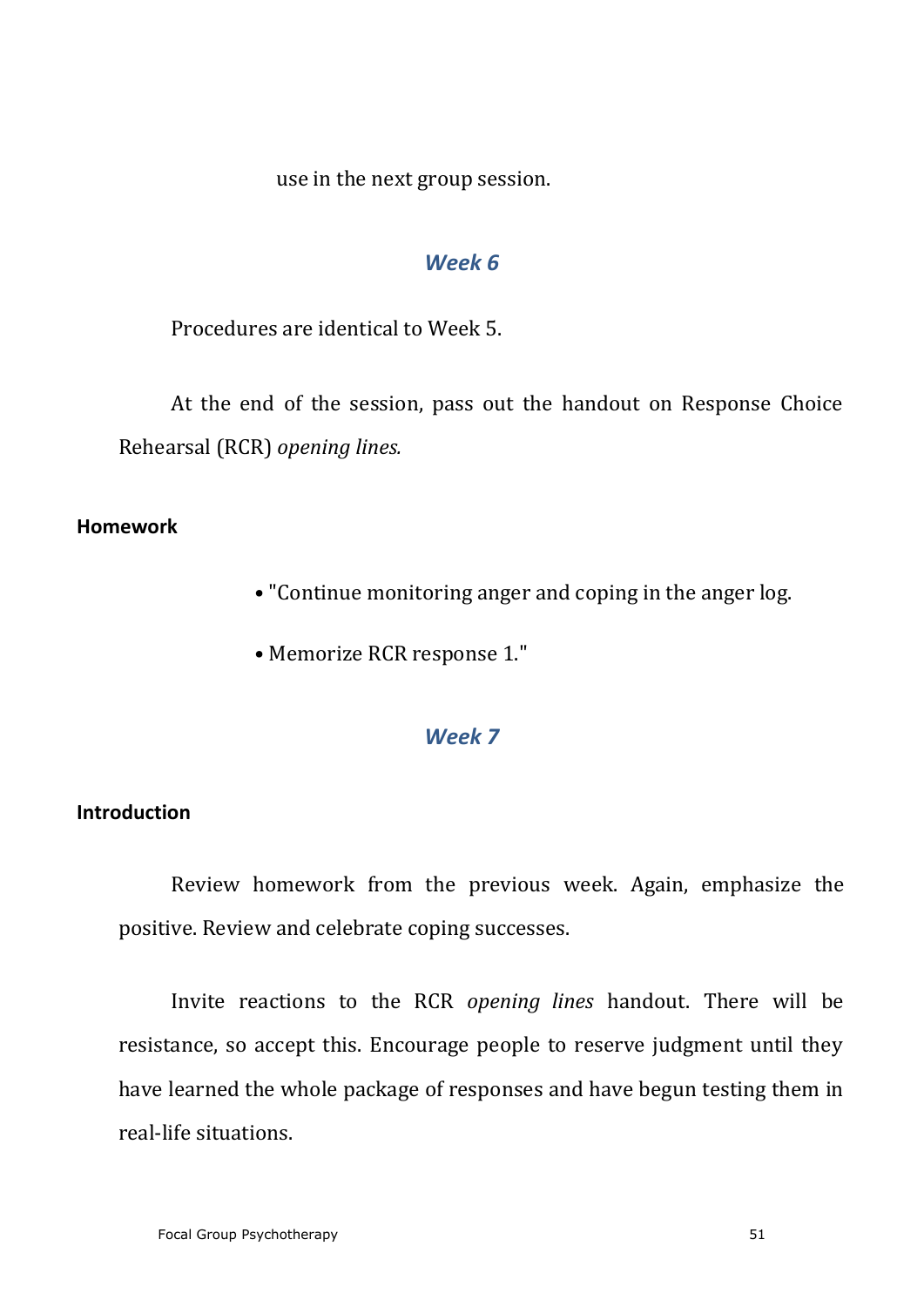## **M. Concept: Description of Response choice Rehearsal (RCR)**

Using the description contained in the Concepts and Skills section, go through each of the RCR responses. Emphasize that not all six of the responses will be appropriate for a given anger situation. Emphasize the concept of switching from one response to another to cope with growing anger or escalation. Although a single anger control strategy often fails during provocations, the ability to use a variety of strategies and responses in succession increases the likelihood of resolution.

The key attitude to convey to clients is problem solving rather than vengeance. This is a slightly different version of the earlier "cope-don'tblame" dichotomy. An avenger wants to punish and injure the offending party to the same degree that he or she has been hurt. Pain must be paid back. A problem solving attitude assumes that the problem is a matter of conflicting needs. There is no right or wrong about it; each person's needs are legitimate and important. The goal is to work toward agreement through discussion and compromise.

#### *First RCR Response: Ask for What You Want*

1. Memorize these opening lines:

"I'm feeling (what's bothering me is)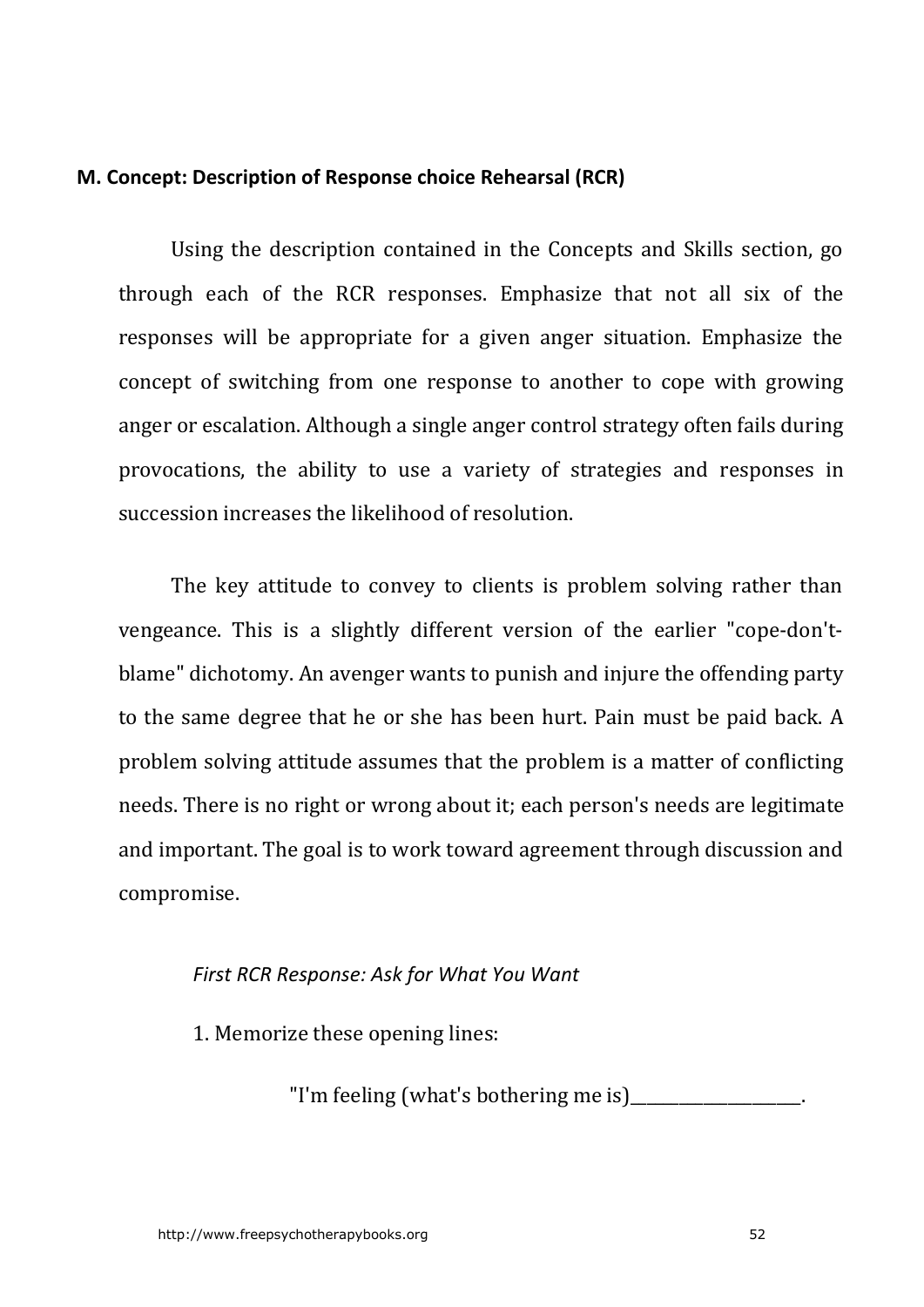And what I think I need (or want or would like in this situation) is

2. Rules.

a. What is bothering you (your feeling) is optional. Include this if you think it's important information that will help the other person to be more responsive, or if the other person is an intimate who deserves to know your reactions.

\_\_\_\_\_\_\_\_\_\_\_\_\_\_\_\_\_\_\_\_\_\_\_\_\_\_\_\_\_\_\_\_\_\_\_\_\_\_\_\_\_\_\_\_\_\_\_\_\_\_\_\_\_\_\_\_\_\_\_."

- b. Ask for something behavioral, not attitudinal.
- c. Ask for something specific, limited to one or two things.
- d. Develop a fallback position—for instance, the minimum change that would be acceptable to you. This gives you room to negotiate.
- 3. Intervention: Therapist-client role-play.

Ask a group member to play the part of the provocateur in a recent anger situation. Find out what the client wanted or didn't want in the situation. While the client provokes you, model the first RCR response by asking for what you want. Make sure that the request is behavioral and specific. Present a fallback position. Emphasize the concept of voice control. Keep your voice low in volume without much inflection. So often voice tone and volume communicate anger, blame, contempt, sarcasm, and so on. Voice control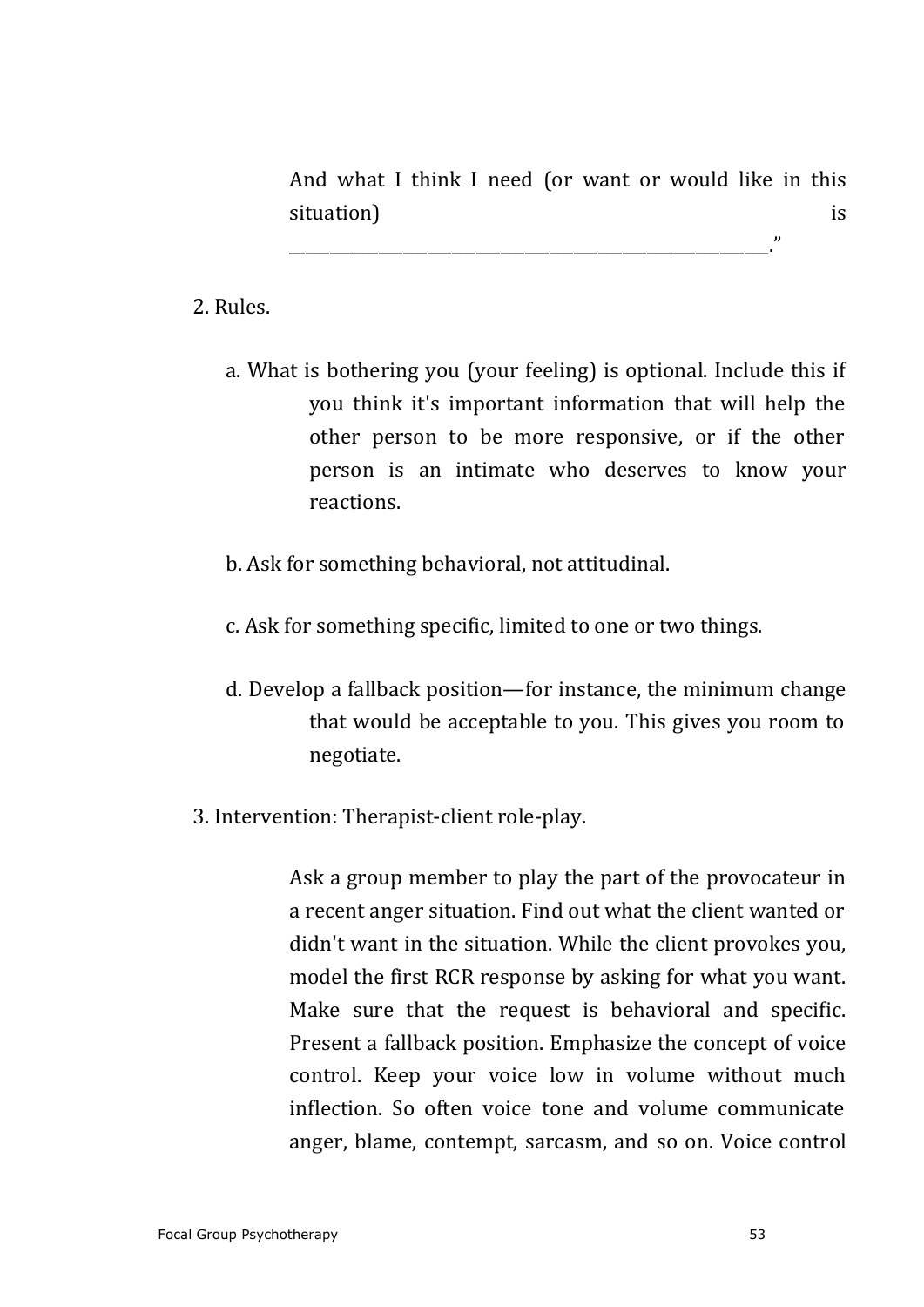guards against escalation that is triggered by hidden messages in your tone of voice.

- *Client: (provocateur)* This is ridiculous, rushing like this. So damn compulsive. For Christ's sake, relax!
- *Therapist:* I'm feeling really anxious that we're going to be late for the surprise party. What I want is to be at least thirty minutes early.
- *Client:* (*provocateur*) Thirty minutes of just standing around waiting for things to start? Forget it! That's nuts!
- *Therapist: (fallback position)* I'm feeling really anxious that we'll miss the surprise. Fifteen minutes early seems like the minimum margin we need.

*Note:* Stop at this point. Don't let the provocateur respond and defeat you.

- 4. Intervention: Client visualization.
	- a. Clients visualize a scene from their anger logs which grew out of some unmet or frustrated need. Clients see themselves using the RCR response and having success.
	- b. Ask clients to visualize a second scene. This time the initial RCR response is rebuffed, but they are successful in offering a fallback position.
- 5. Intervention: Group discussion.

Discuss visualized scenes and any problems that clients encounter in generating need statements. The therapist should give a lot of attention to clients who've had trouble generating statements and fallback positions. Use group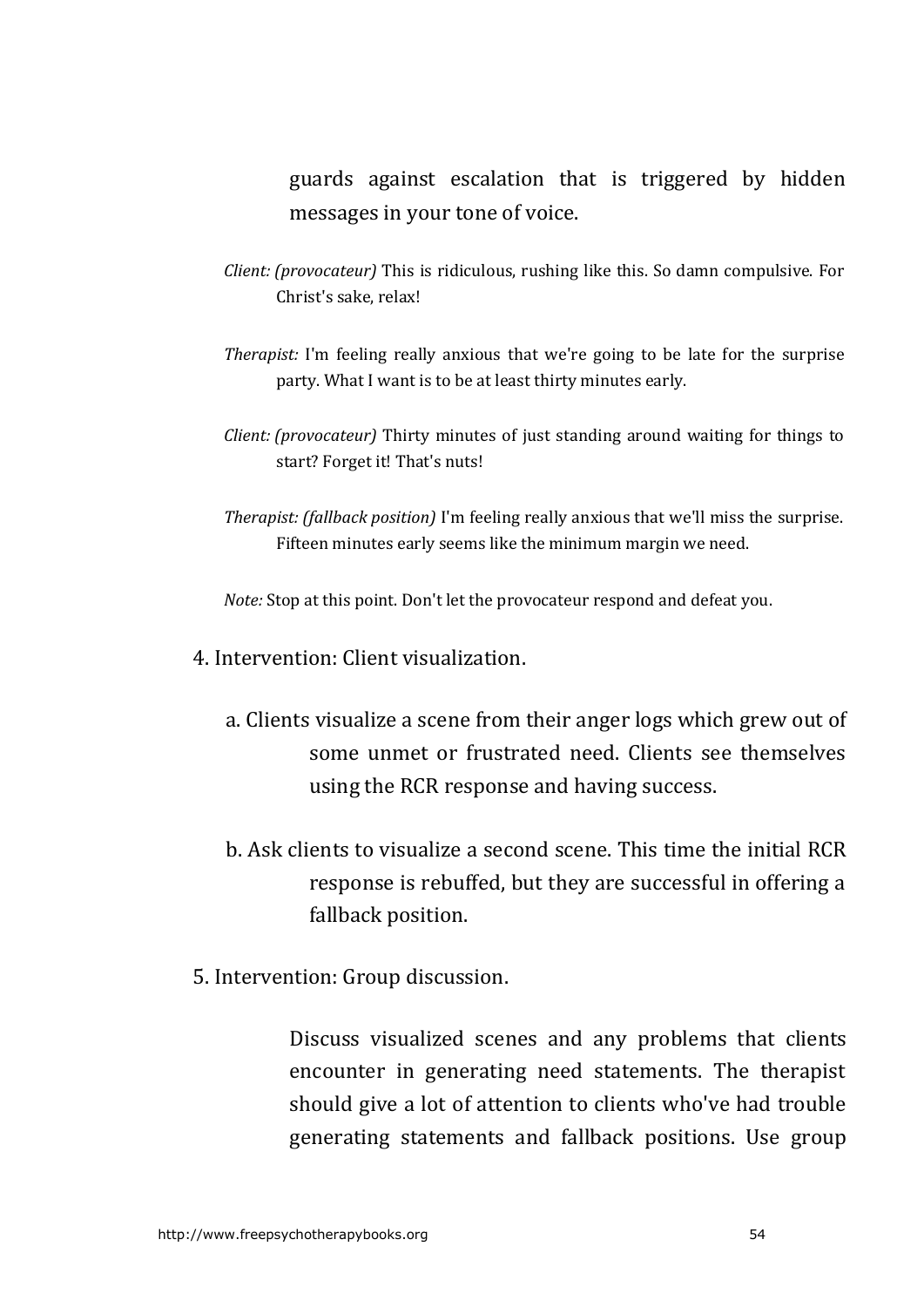discussion to generate specific behavioral need statements in the problematic situation. Some people may profess helplessness at this point. They'll argue that nothing they could ask for would have any chance for success. Acknowledge that this may indeed be the case, and that's why there are five other responses to choose from. You should also suggest that learning to articulate needs, in addition to a fallback position, is extremely helpful in many conflict situations. And whether or not clients expect much success, they should at least try to describe their needs in the visualized situation.

6. Intervention: Client role-play.

One client describes a scene from his anger log, including what he wanted in the situation and how the event proceeded. He then plays the role of provocateur while a second client plays the first client practicing the RCR response. The therapist should coach both the provocateur and the client practicing RCR. Again, emphasize the importance of sticking to behavioral and specific requests. Remind clients to suggest the fallback position when the first request is rebuffed.

7. It's time to emphasize the importance of expressing wants and needs. Ask group members if there are concerns about what it's okay to ask for. Explore resistance and fears about asking. Exercise feelings of increased vulnerability and the opening of old wounds when needs are finally put into words.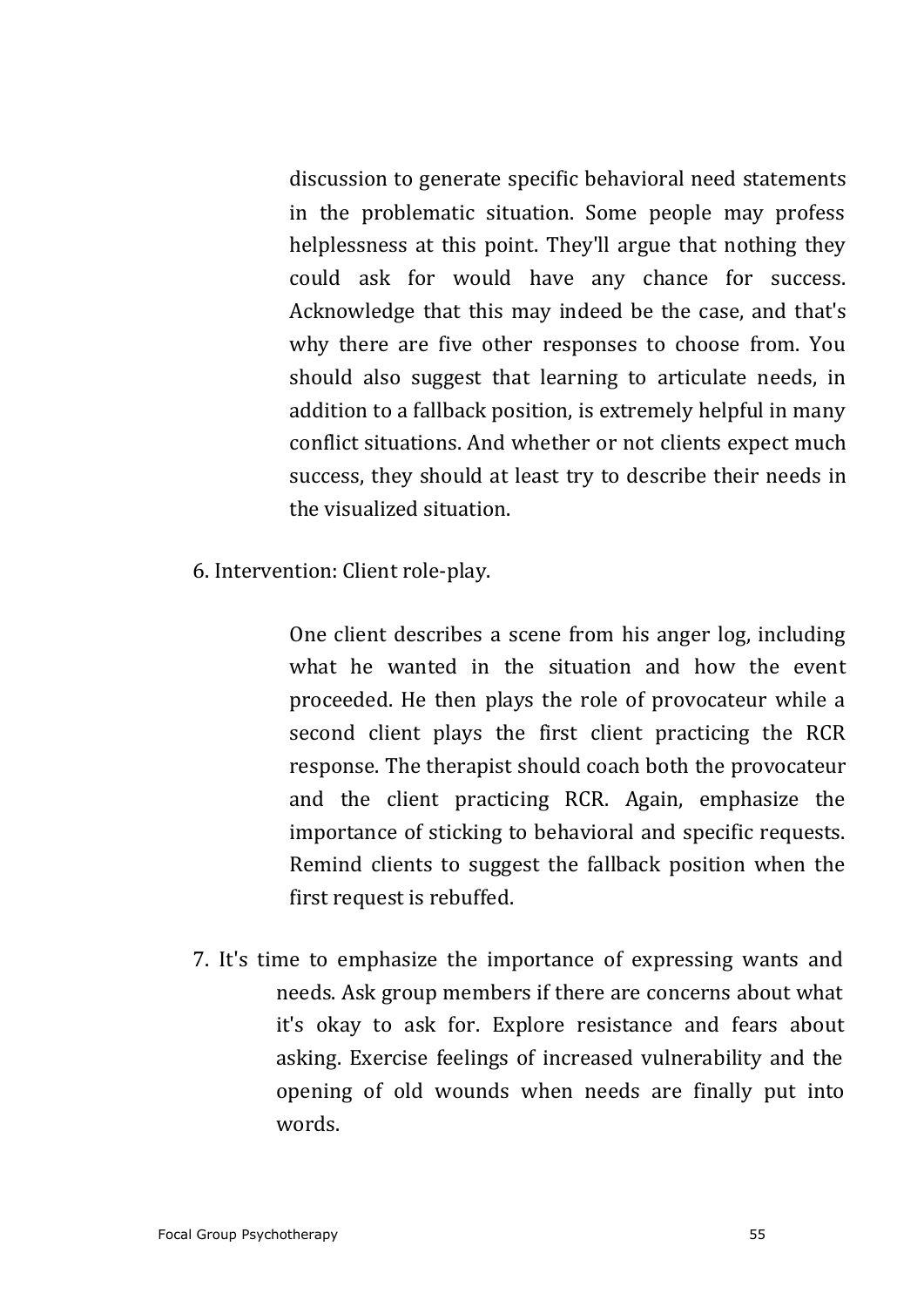#### **Homework**

- Continue monitoring in the anger log.
- Pick three scenes from the log (low, medium, and high anger). Generate need statements and fallback positions for each one.
- Practice visualizing each scene, using RCR response I successfully. Start with the low-impact scene and progress to a high-impact scene." Ask clients to practice the visualization daily.
- "Memorize RCR responses 2 and 3."

## *Week 8*

## **Introduction**

Review successes from the anger log. Discuss visualization homework and any difficulty clients may have had in imagining asking for what they want. Remind clients that this is just the first of six RCR responses, and that it will be effective in only some of their anger situations. Again, return to the theme of asking for what you want, and emphasize the importance of putting needs into words.

*Second RCR Response: Negotiate*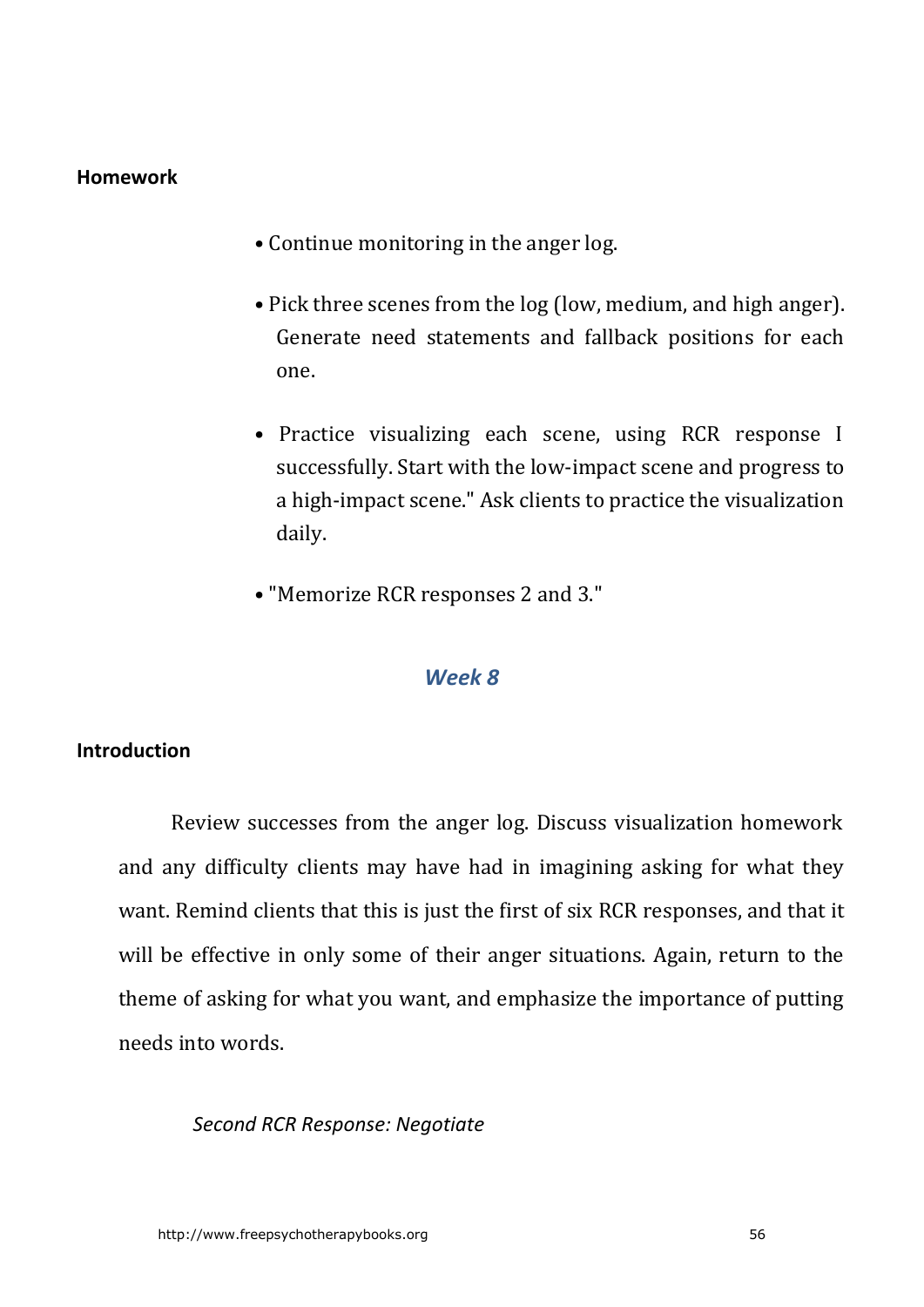Review opening line:

- 1. "What would you propose to solve this problem?" (*Note:* If clients don't feel comfortable with the phrasing of the opening line. let them modify it so that it feels right to them.)
- $2$ . Rules.
	- a. If you get resistance or a worthless proposal, offer your fallback position.
	- b. If you hear a proposal that has possibilities, begin negotiation. Look for compromise. Examples of compromise options include:

"Let's split the difference."

- "Try it my way for a week. If you don't like it, we'll go back to the old way."
- "My way when I'm doing it, your way when you're doing it."

"We'll do this one my way, but we'll do your way."

- c. Compromise can only be reached when the solution takes into account both people's needs.
- 3. Intervention: Therapist-client role play.

As in Week 7, a client plays provocateur in a situation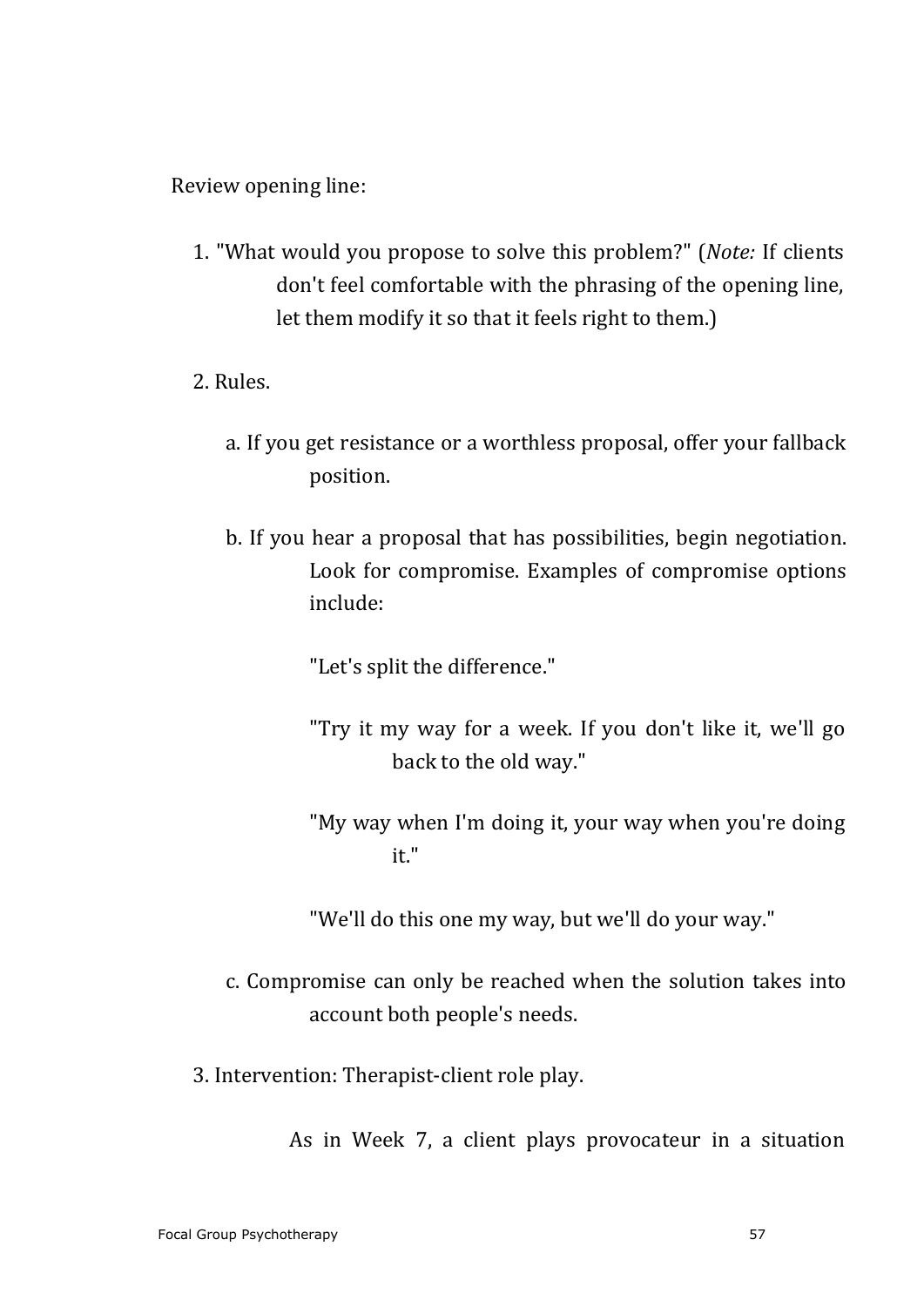growing out of his or her anger log. Before commencing the role-play, have the client first describe the situation, to make sure that it's appropriate for a compromise response. Again, emphasize voice control as you role-play negotiating with the provocateur.

*Client:* (provocateur) Stop hassling me about my radio! You make enough noise blabbing all day to your friends. Music is the only way I can stand this job.

*Therapist:* What would you propose to solve the problem?

*Client:* For you to stop being so tight-assed.

- *Therapist: (fallback position)* I just can't think with it on. I'd like you at least to keep it off in the morning when I do most of my writing. How about that?
- *Note:* Instruct provocateur that he or she should make some counter-proposal at this noint.

*Client:* Why don't you buy me a Walkman? That would solve your problem.

*Therapist: (looking for compromise)* How about if I split the cost of a Walkman with you? How would that feel?

*Note:* Stop the role-play here before you get defeated.

4. Intervention: Client visualization.

Have clients select a scene from their anger log in which they feel there is room for negotiation and compromise. Have them imagine a successful resolution after they offer a compromise suggestion.

5. Intervention: Group discussion.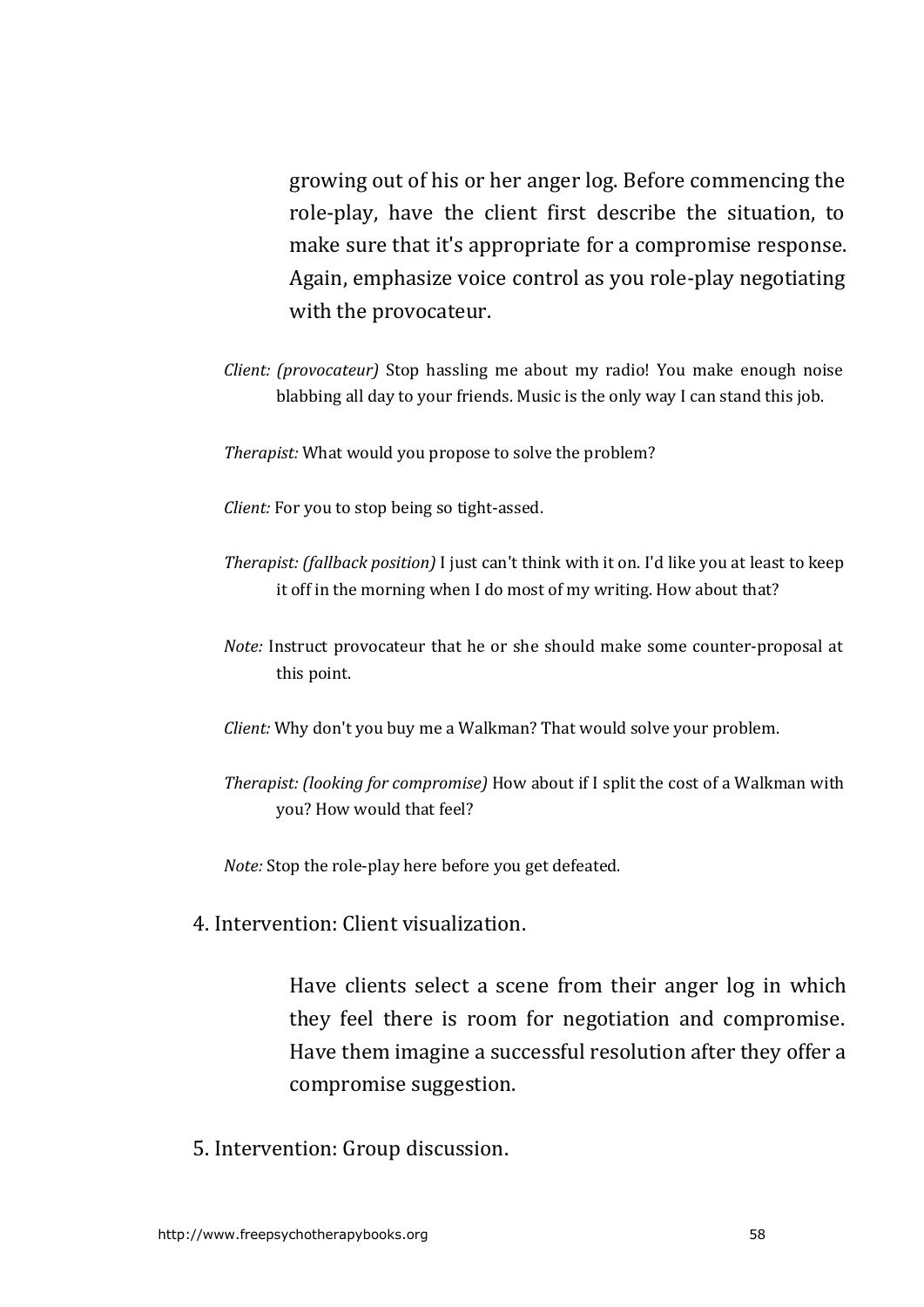Discuss problems with the visualization. If a significant percentage of group members are having difficulty with the visualizations or report frustration in developing images and seeing the scenes evolve, you might consider dropping the visualization component for the remaining group meetings. Encourage group discussion of problems with developing compromise suggestions, phrasing the suggestions, and dealing with situations in which negotiation and compromise may be inappropriate.

6. Intervention: Client role-plays.

Proceed exactly as you did in Week 7. Again, be sure that the anger situation includes room for negotiation and compromise. Because negotiation skills are often very difficult to learn, it's important that you be an extremely active coach for this role-play. When a role-play bogs down, have the group make suggestions for new compromise options.

# *Third RCR Response: Self-Care*

1. Review opening line:

"If [the problem] goes on, I'll have to [self-care solution] in order to take care of myself."

Explain that this is an exit response. If there continues to be no progress toward agreement, you can stop the discussion here.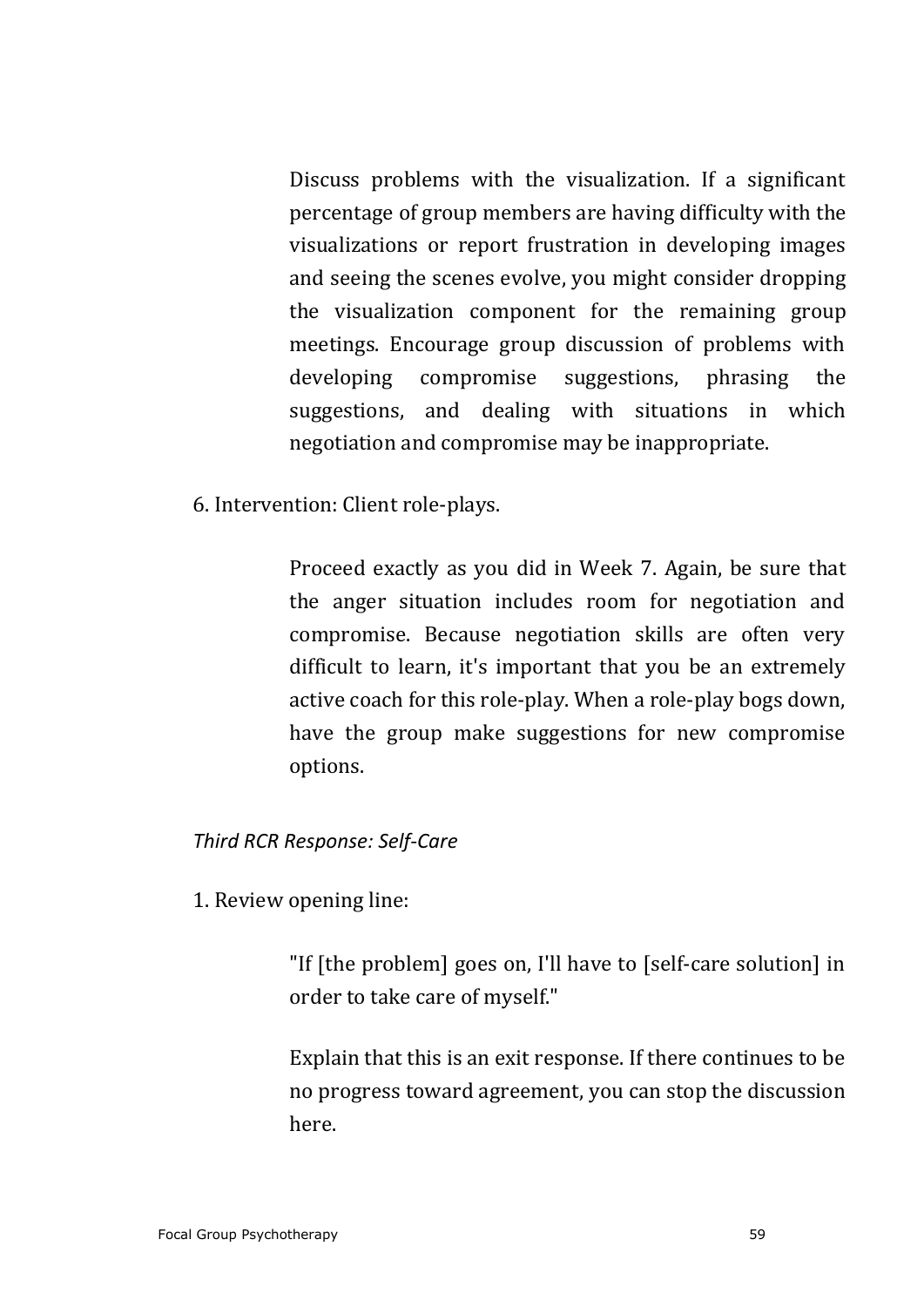2. Rules.

- a. The self-care solution should have as its main purpose the role of *meeting your needs*, not hurting the other person. This isn't something you do *to* the other person, it's something you do *for* yourself.
- b. Emphasize that this is your way of solving the problem yourself, not a pushy ultimatum, and not a punishment.
- c. Examples of self-care solutions:
	- "I want to be on time, so if you're late, you'll have to go on your own." "If you can't help with laundry and housework, I'm going to hire a maid." "Jimmy, if your clothes aren't on when I'm ready to leave, you'll just have to go out in your underwear and get dressed in the car."

"Okay, you really don't want to do anything tonight. If you're too tired to go out, I'll go with Jennifer."

3. Intervention: Therapist-client role-play.

Same as Week 7. Be sure you understand the situation, and extract from the client some ideas about how he or she can initiate self-care in the situation before actually beginning the role-play.

4. Intervention: Client visualization.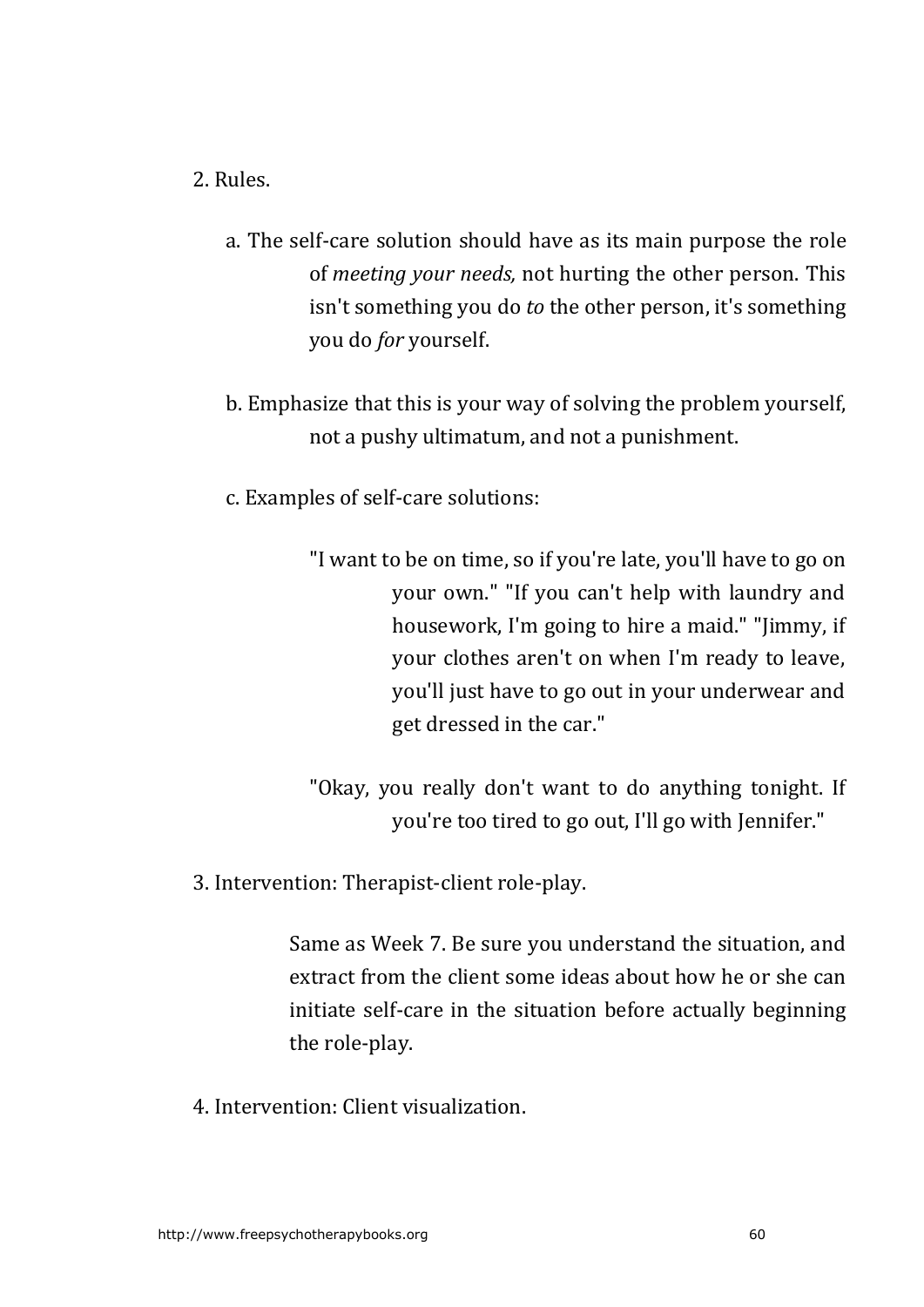Again, make sure that group members select an appropriate scene and that they identify a self-care solution before beginning the visualization.

5. Intervention: Group discussion.

Discuss problems with the visualization and any difficulties developing self-care solutions. Encourage the group to brainstorm self-care alternatives for a variety of provocative situations.

6. Intervention: Client role-play.

Again, be certain that clients have identified the self-care solution before commencing the role-play.

#### **Homework**

- "Continue monitoring in the anger log."
- Clients should identify low-, medium-, and high-anger scenes, as well as appropriate self-care solutions for each.
- Clients should practice visualizing the negotiation of a compromise settlement, as well as imagine making a selfcare statement for each scene. Emphasize that each visualized scene should end in success. Ideally, visualization practice should be done daily.
- "Memorize RCR response 4."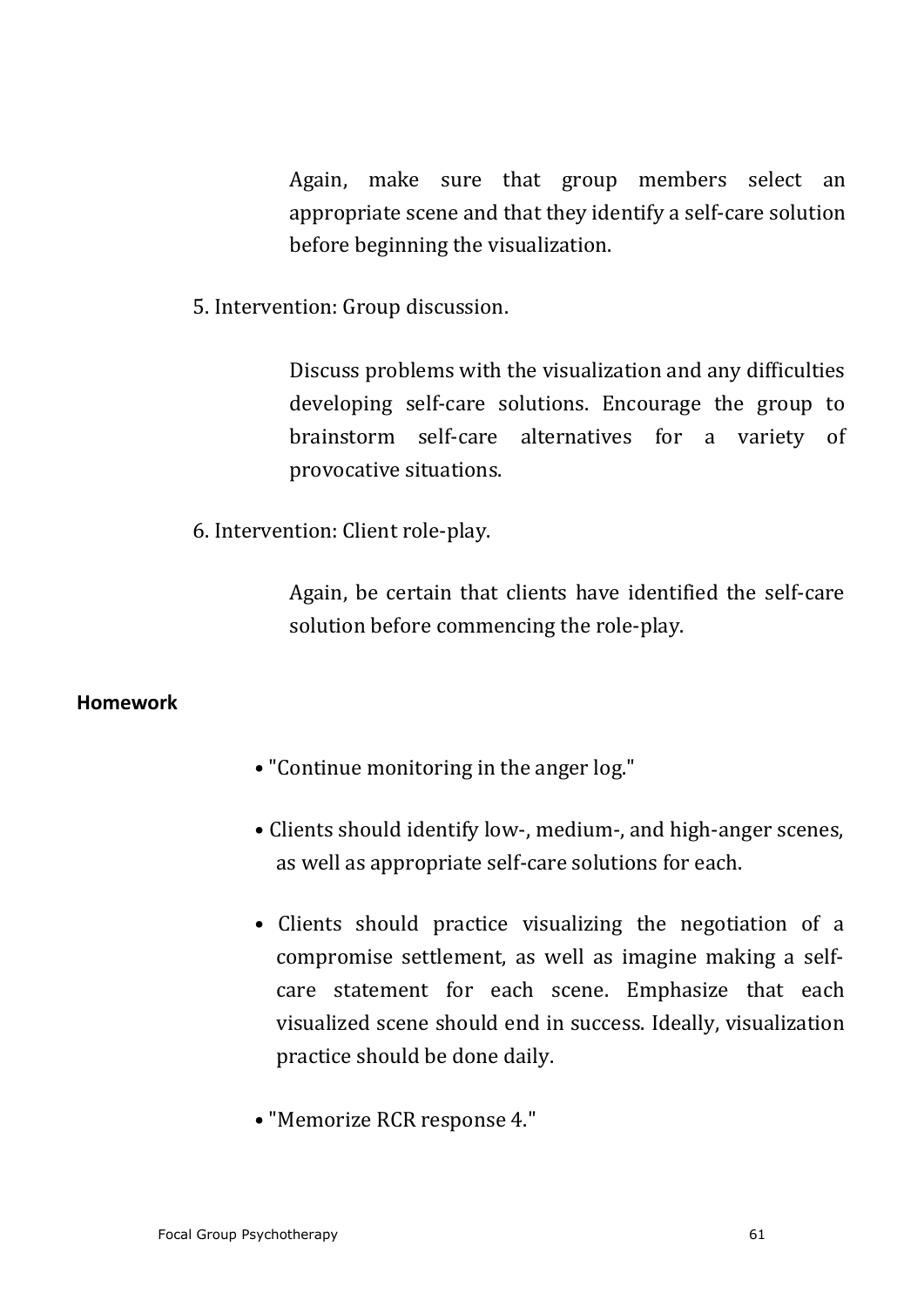# *Week 9*

#### **Introduction**

Review important problems in the anger log. Review RCR responses 2 and 3 and discuss any problems with the homework. Emphasize that responses 1-3 are "active" responses, while 4-6 are "passive" responses.

#### *Fourth RCR Response: Get Information*

1. Review these opening lines:

"What do you need in this situation?"

"What concerns (worries) you in this situation?"

"What's hurting (bothering) you in this situation?"

Whether a client asks about needs, worries, or hurts depends on the nature of the conflict and what information the client feels that he or she needs in the situation.

2. Rules.

- a. Use this response when someone is angry at you and there is something behind the anger that you don't understand.
- b. If you don't already know what the other person's need or worry is, the process of getting information is vitally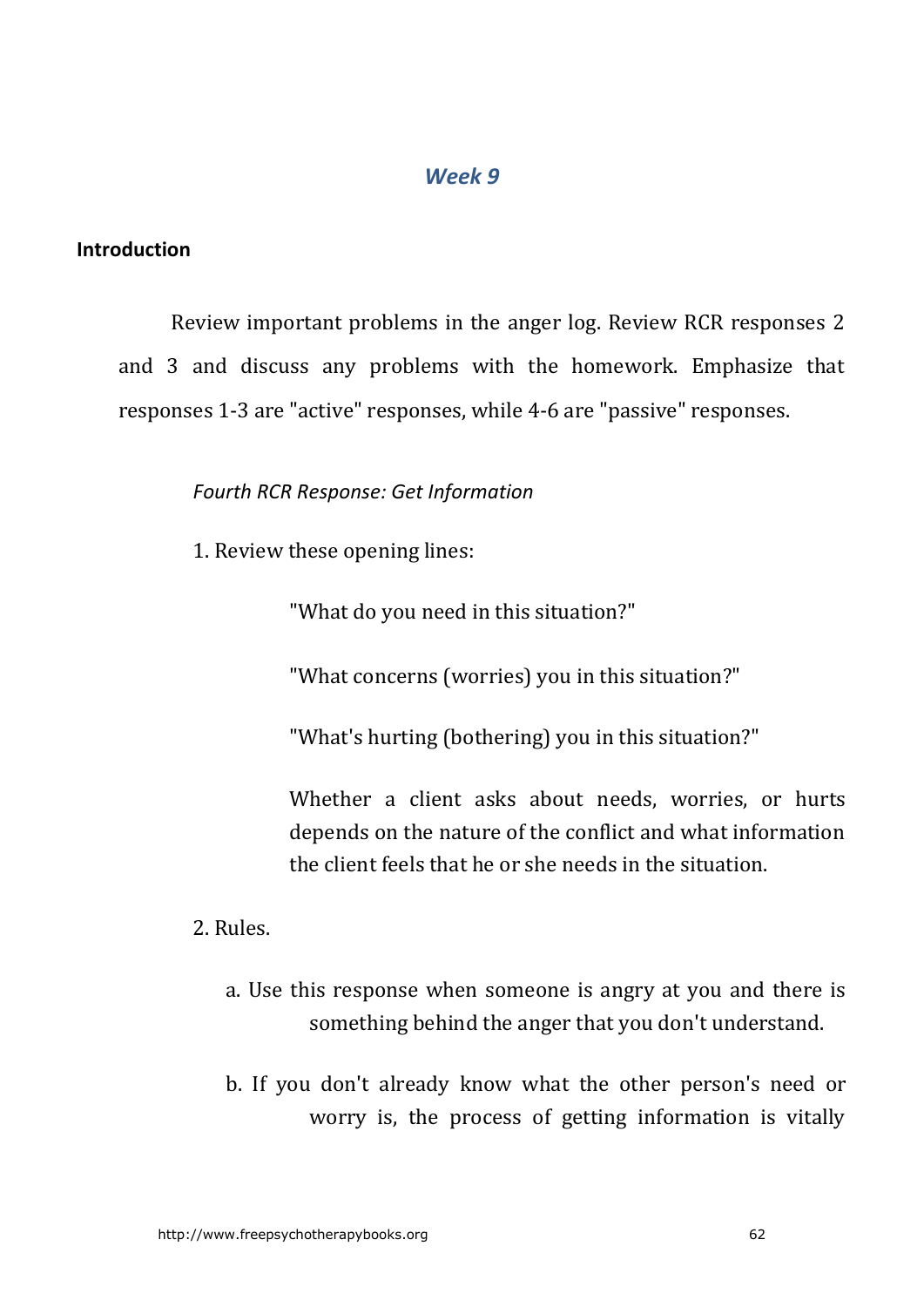important.

Repeat steps 3, 4, 5, and 6 as previously discussed.

*Fifth RCR Response: Acknowledge*

1. Memorize these opening lines:

"So what you want is  $\frac{1}{2}$  what you want is  $\frac{1}{2}$  and  $\frac{1}{2}$  ."

"So what concerns (worries) you is  $\blacksquare$ 

"So what hurts (bothers) you is \_\_\_\_\_\_\_\_\_\_\_\_\_\_\_\_\_."

2. Rules.

- a. Use the fifth response when someone has given a clear message about his or her feelings.
- b. Expect the other person to correct or modify what you said if you didn't get it right. Then re-acknowledge the new information.
- c. Acknowledgment is not just to let people know you hear them. It is a way to clarify and correct your misconceptions.

Repeat steps 3, 4, 5, and 6 as previously described.

*Sixth RCR Response: Withdrawal*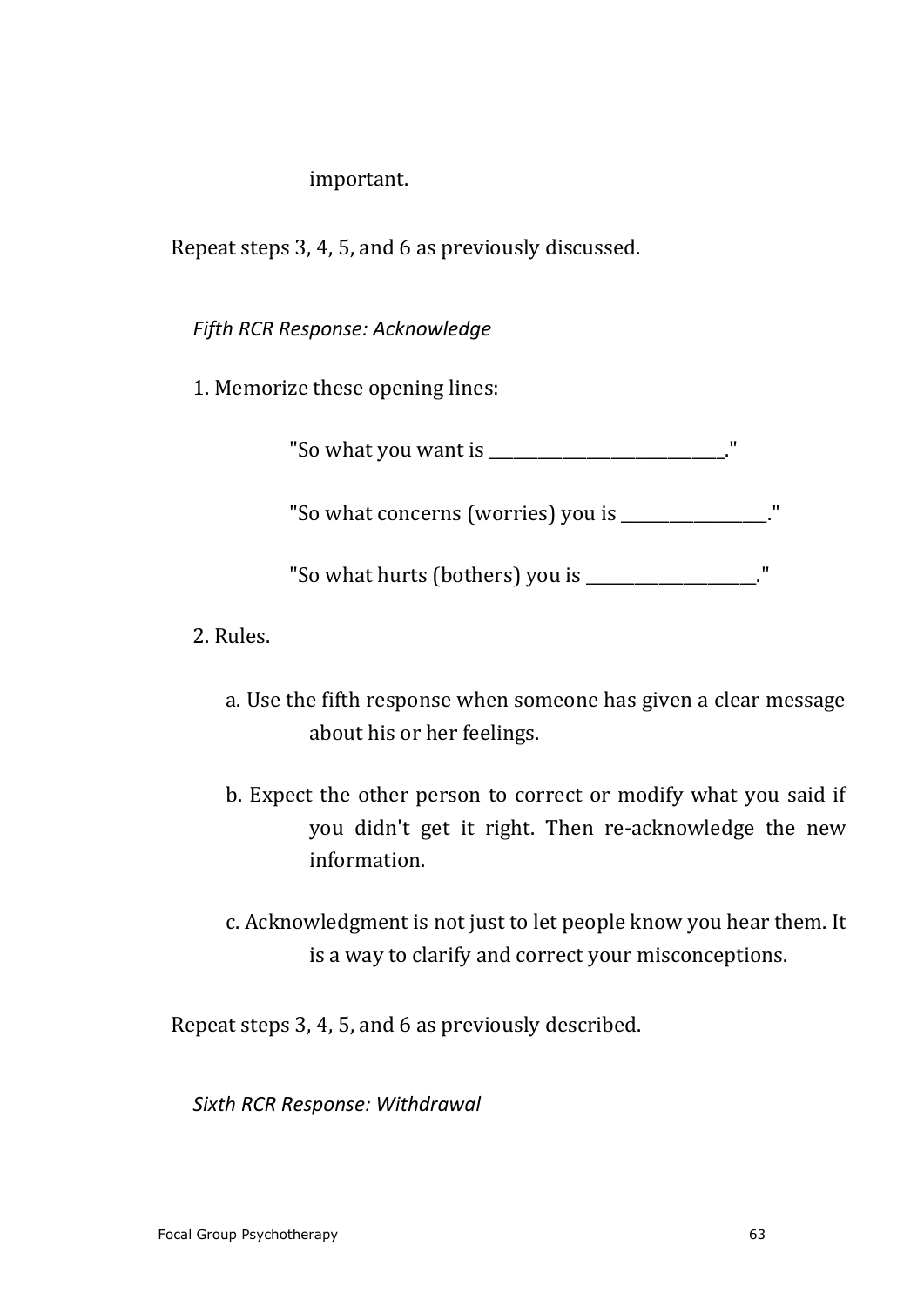1. Memorize this opening line:

"It feels like we're starting to get upset. I want to stop and cool off for a while."

Explain to group members that this is an exit response. It means that they must be committed to immediately stopping the interaction at this juncture.

2. Rules.

- a. Keep repeating yourself, like a broken record, if you encounter resistance. Acknowledge the other person's desire to keep the discussion going, or acknowledge his or her general distress, but keep repeating your withdrawal statement.
- b. Physically leave the situation. Don't just leave the immediate vicinity, really get away.
- c. With intimates, give a specific time at which you will return to resume the discussion

Repeat steps 3, 4, 5, and 6 as previously described.

## **Homework**

- Continue the anger log.
- Pick three scenes from the anger log (low, medium, and high)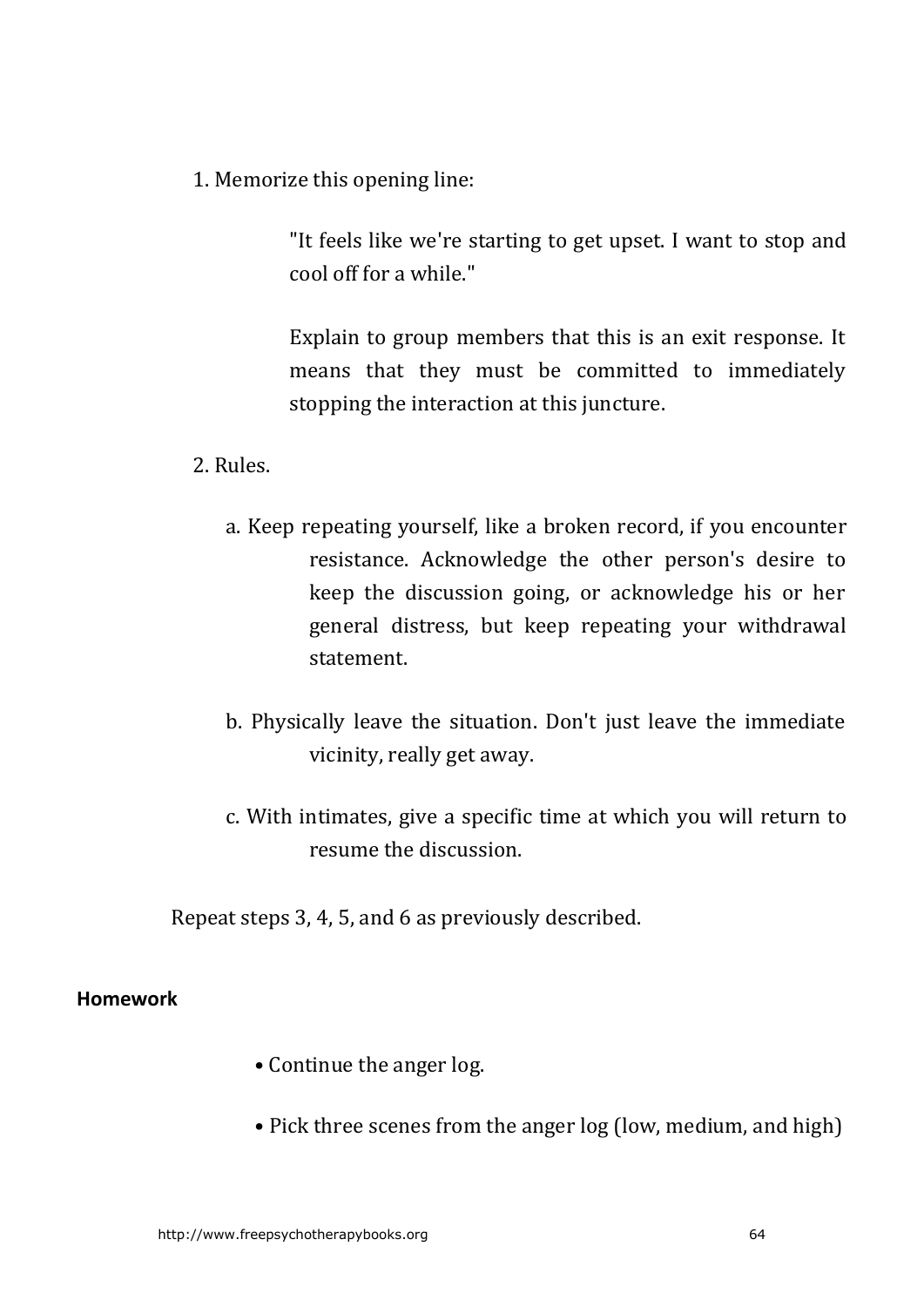and visualize using RCR responses 4 and 5.

- Encourage clients to do visualizations daily.
- Ask group members to review the opening statements in responses 1-6 each day.

## *Week 10*

# **Introduction**

Review anger logs, problems, and successes. Review homework and discuss any problems. A number of clients will have done little or none of the visualization homework. At the very least, encourage them to memorize the responses, because the next week's homework will involve actually practicing RCR in real situations.

## **N. Skill: RCR Switching**

Now it's time to emphasize the core principle of RCR switching to new adaptive responses if anger and conflict continue. The rules for switching are described in the *Main Concepts and Skills* section.

#### *Intervention: Role-Play Triads*

This is the time to do role-play switching. Break the group into triads. In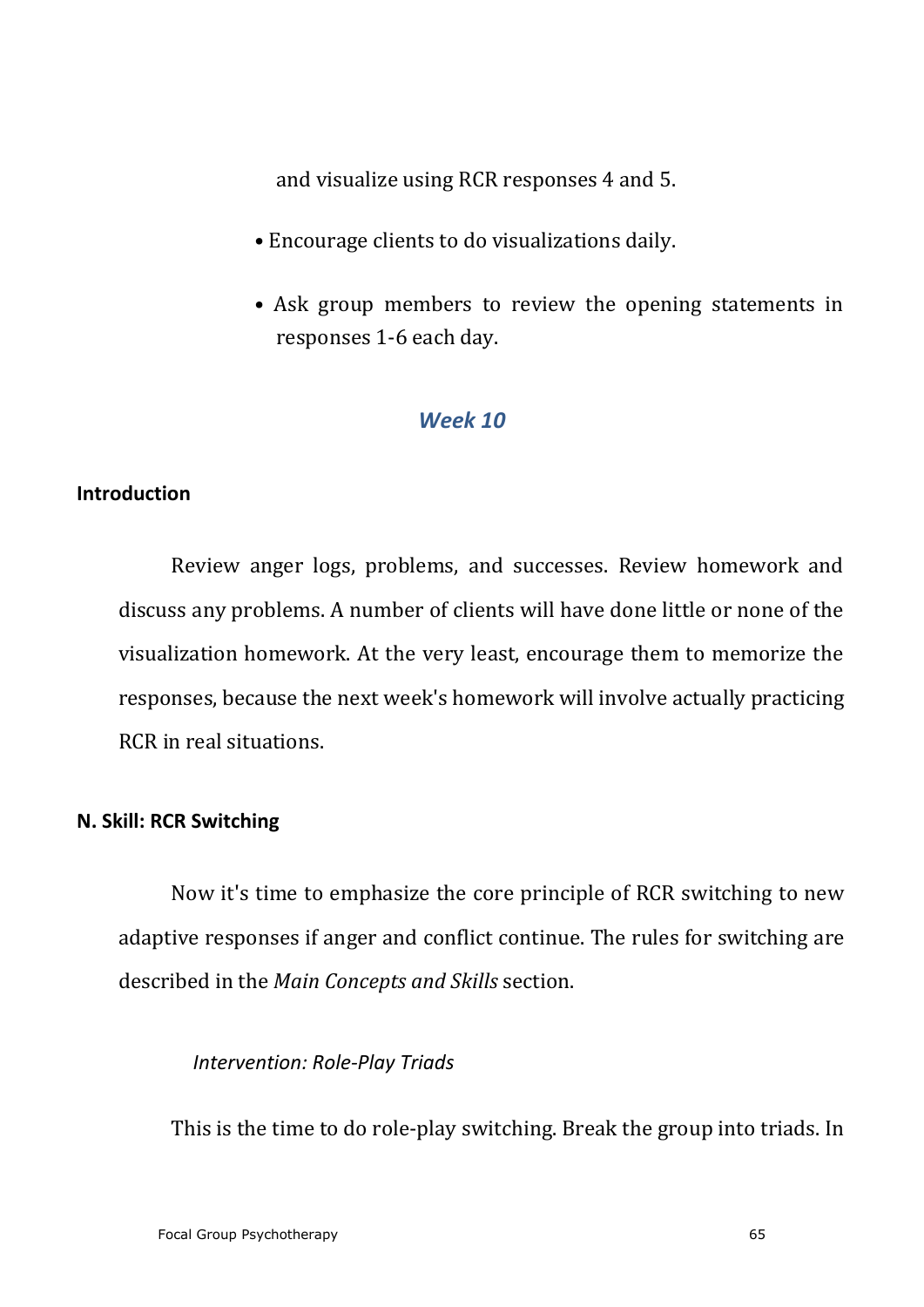each triad, one person will play the provocateur, one person will practice RCR coping responses, and one person will be the coach.

- 1. In each triad, have the person who will use RCR responses choose a low-rated anger situation from his or her log.
- 2. Make sure that the situation is described in enough detail so that the provocateur can role-play anger-evoking behavior with some degree of realism. If a role-play begins and the client playing the provocateur isn't getting it right, have the triad stop and discuss in more detail the provocateur's behavior in the actual situation
- 3. The coach in each triad can facilitate coping by reminding the provoked client of the two key coping thoughts. He or she can also remind the coping client of opening lines for RCR responses, if these have been forgotten. The coach may also suggest switching to a new RCR response. The provoking client is coached to resist until at least three or four different RCR responses have been made.
- 4. The provoked client should use anger as a cue to switch. He or she is generally in charge of choosing which RCR response to try next.
- 5. Make sure the role-play ends with successful resolution.
- 6. Have the triad switch off so that each member gets to play all three parts.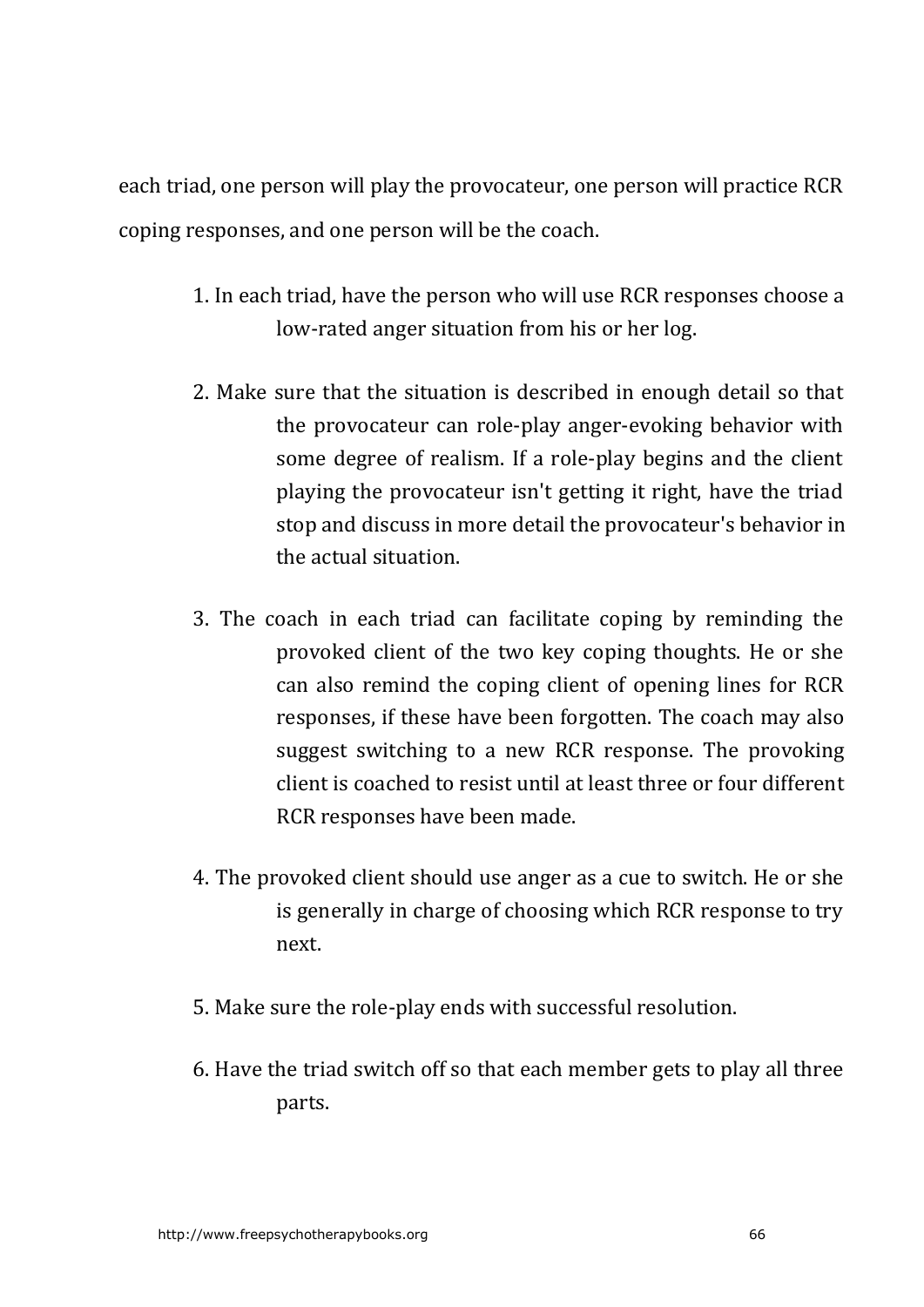# 7. The therapist should move from triad to triad, listening in, offering suggestions, and encouraging effective RCR responses.

- *Larry:* (provocateur) Why don't you spend more time with your kids and less time trying to raise money for all these big causes, all this political shit?
- *Sheila: (trying response 1)* You're my brother. I feel really put down and hurt when you say things like that. What I'd like is for you to ask me, if you don't approve, why I do things—not just pass judgment.
- Larry: It's all stupid, Sheila. You're wasting your time.
- *Coach:* Could you try your fallback position, Sheila?
- *Sheila:* Larry, could we just agree to say nothing then? Just leave it alone rather than hurt each other?
- Larry: You like to run away from the truth, Sheila.
- *Sheila:* (trying response 4) What's worrying you about my political activities?
- Larry: The kids look stressed, they're cranky. They seem a lot more aggressive than they used to be.
- *Coach:* Could you try acknowledging that?
- *Sheila:* So what's worrying you is that they need to see me more, that they aren't getting enough attention?

*Larry:* Yeah. And it's affecting their behavior. Frankly, they're turning into brats.

*Sheila: (explosively)* Brats?

*Coach:* Remember to take a deep breath and relax.

*Sheila:* Okay, this is what drives me nuts.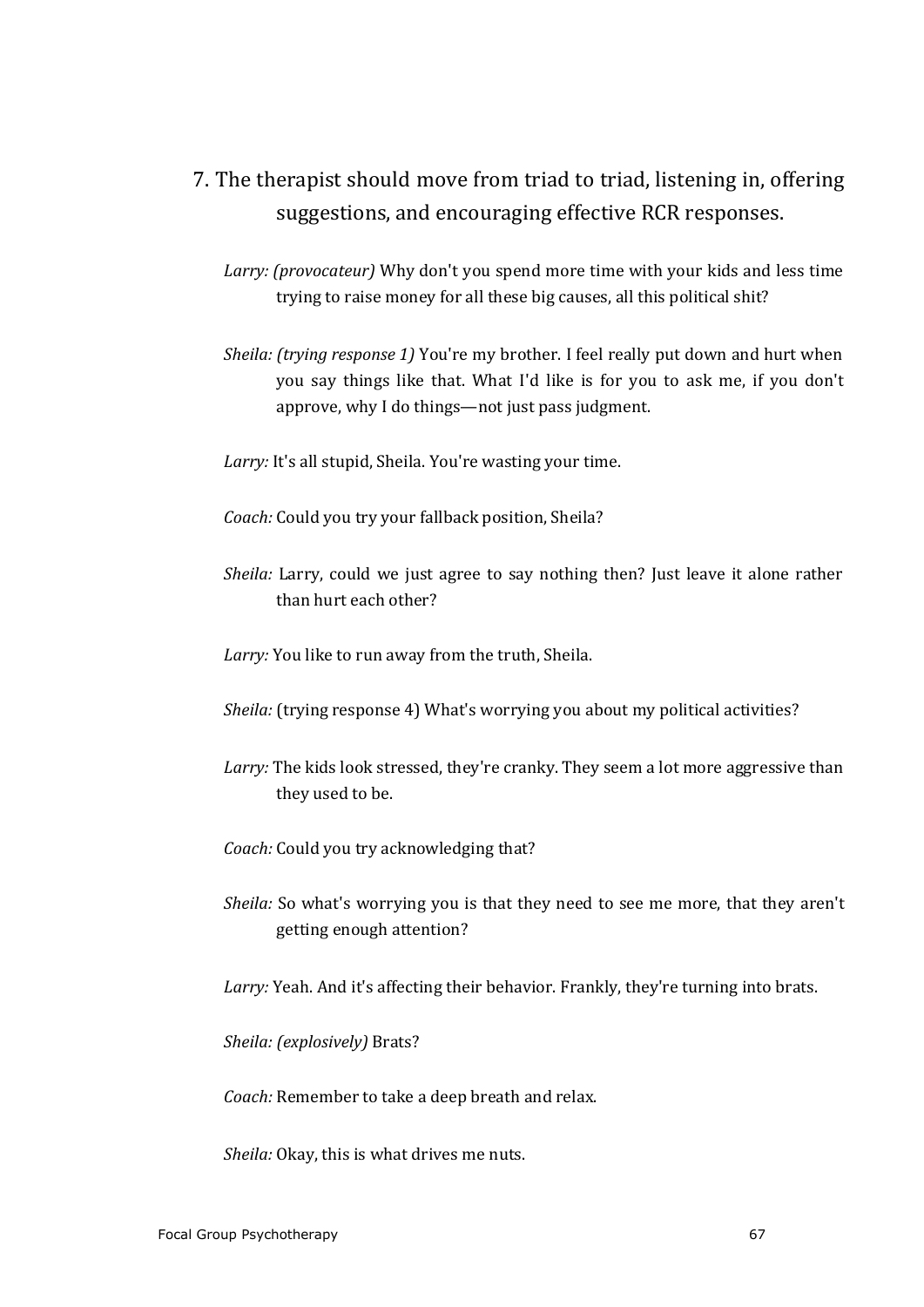- *Coach:* Remind yourself that you have a plan for coping. What should you switch to next?
- *Sheila: (trying response 1 again)* I really feel hurt when you say that. What I'd like is to assure you that I'll think about what you've said. But I'd also like an acknowledgment from you that you know I care about my kids and that it's hard to balance parenting with trying to do something in the world.
- *Coach:* The request seems a little vague. How do you want Larry's behavior toward you to change?
- *Sheila:* I want to hear what he's noticing about my kids without the heavy judgment.
- *Coach:* How can you put that into a request?
- *Sheila:* I want to hear what you notice about the kids, but I'd like you to say it without judging the other stuff I do.

Larry: But the "other stuff" is the problem, Sheila. You don't want to face that.

*Sheila:* This is too much!

*Coach:* A deep breath...maybe an exit response?

*Sheila:* Like self-care?

*Coach:* Have you thought out a self-care response yet?

*Sheila:* I could tell him I don't want to discuss my work again. And if he brings it up, I'll simply stop the conversation and walk out.

Coach: Try it.

*Sheila:* I don't want to discuss my political work. Let's drop it. If we get into this again, I'm just going to take off.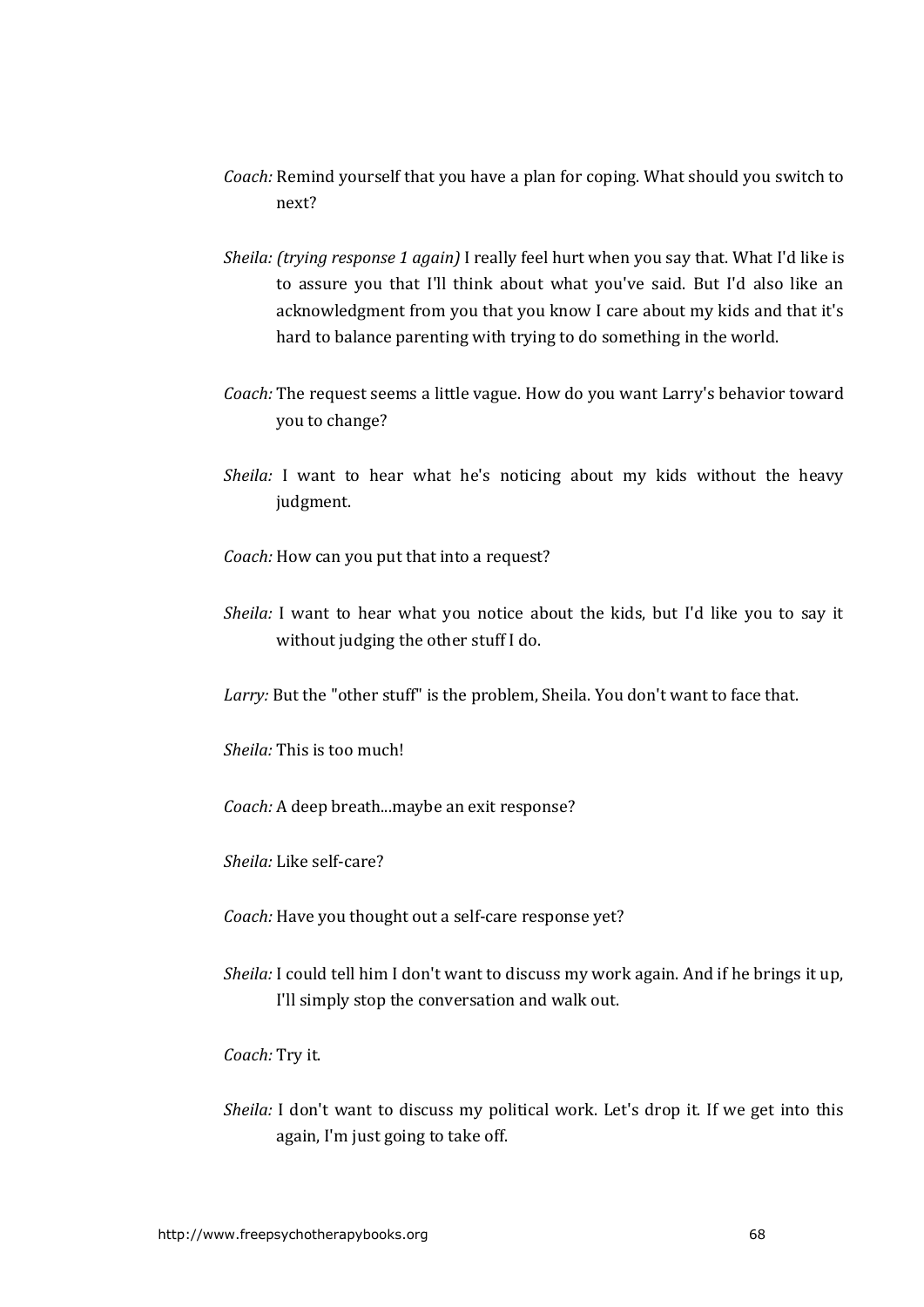*Coach:* This is a good place to stop.

*Intervention: Group Discussion*

The role-play should be followed by a group discussion about problems experienced in switching. The group can be encouraged to brainstorm solutions to any difficulties that grew out of role-plays.

## **Homework**

- Continue anger logs.
- Encourage clients to review all opening lines on a daily basis.
- • *In vivo* homework:

-Using the anger log, have clients pick a low-risk individual with whom they've had conflict. They should visualize using RCR with that person, and plan out a need statement, a fallback position, and a self-care solution.

-Clients should seek an opportunity to engage in an RCR exchange with that person.

-Results should be recorded in the anger log.

# *Weeks 11 and 12*

You should continue the role-play switching exercise from Week 10.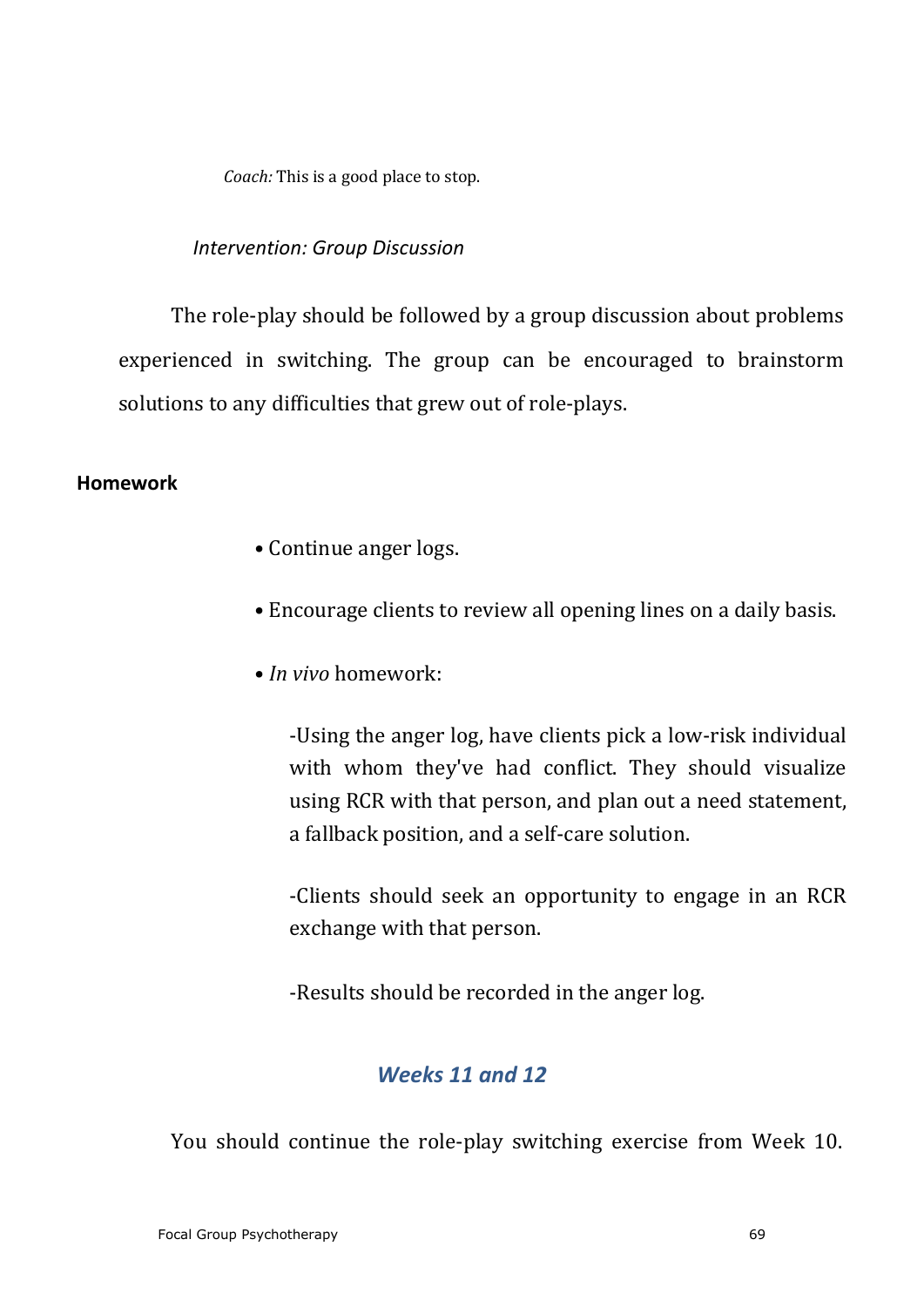Always encourage clients to switch back to old responses that have already been tried. Individuals can acknowledge, negotiate, or ask for what they want more than once. As clients become more proficient at RCR, begin using medium-, then high-impact anger scenes from the logs.

During these weeks, it's time to reemphasize the relaxation and cognitive coping skills learned earlier. Check in and uncover how clients have adapted these skills for their own use.

## **Homework**

Use the same homework assignment as in Week 10. But now make sure that clients are picking at least medium-risk individuals and situations as targets for their RCR practice. Clients should continue to record results in the anger log.

#### **Criteria for Measuring Change**

Change can be measured by the anger log ratings. During the final session, you can ask clients to compare their anger log ratings of frequency, and of degrees of arousal and aggression, during the first three weeks with ratings during Weeks 9, 10, and 11. For most group members, the average ratings will have decreased significantly.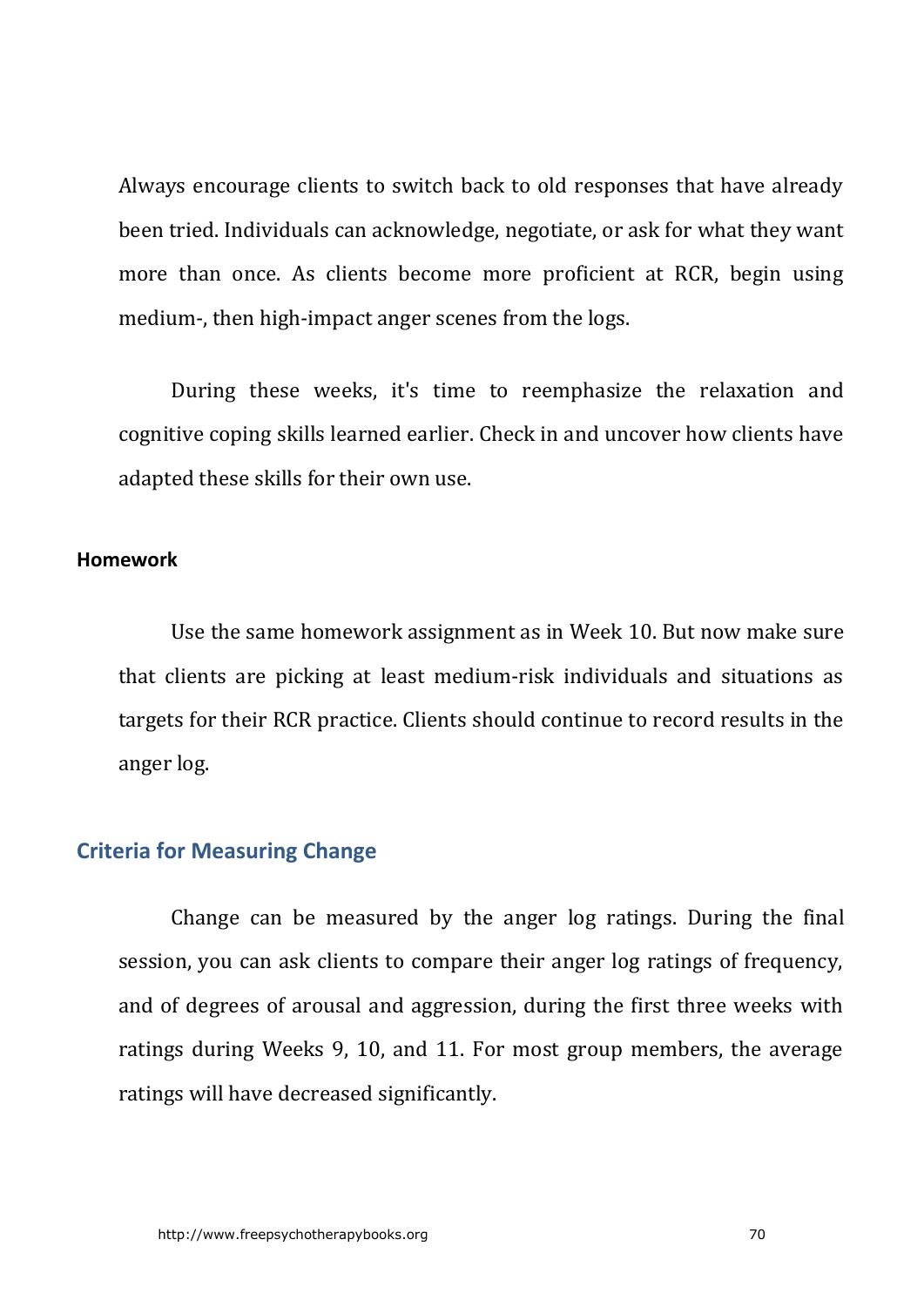## **Noncooperation**

The most significant problem in any skills-oriented group is the difficulty in motivating clients to do homework, maintain log records, and integrate the new behavior they are learning into daily life. One sure way to encourage cooperation is to ask to see the  $\log s$  at the beginning of each session. Emphasize that progress and change are directly related to the amount of practicing done at home. Encourage clients to develop reward systems for doing their homework. An evening visualization session can be followed by a pleasant soak in the tub, reading an enjoyable book, or telephoning friends. Clients should make the rewards *contingent* on successful completion of daily practice assignments.

Some clients will cooperate more during one segment of the group than during others. This is to be expected. The cognitive control and RCR segments of the group, in particular, may be difficult for some clients. Be supportive, and emphasize that each skill is important in achieving anger control. Clients who have trouble with rehearsal and visualization should, at the very least, be attempting to apply their new skills to provoking situations that come up during the week. Your work is to consistently encourage them to convert the concepts and skills they are learning into real-life behavior.

People who don't do their homework, yet continue to come in with stories of anger upsets, should be challenged. They shouldn't be allowed to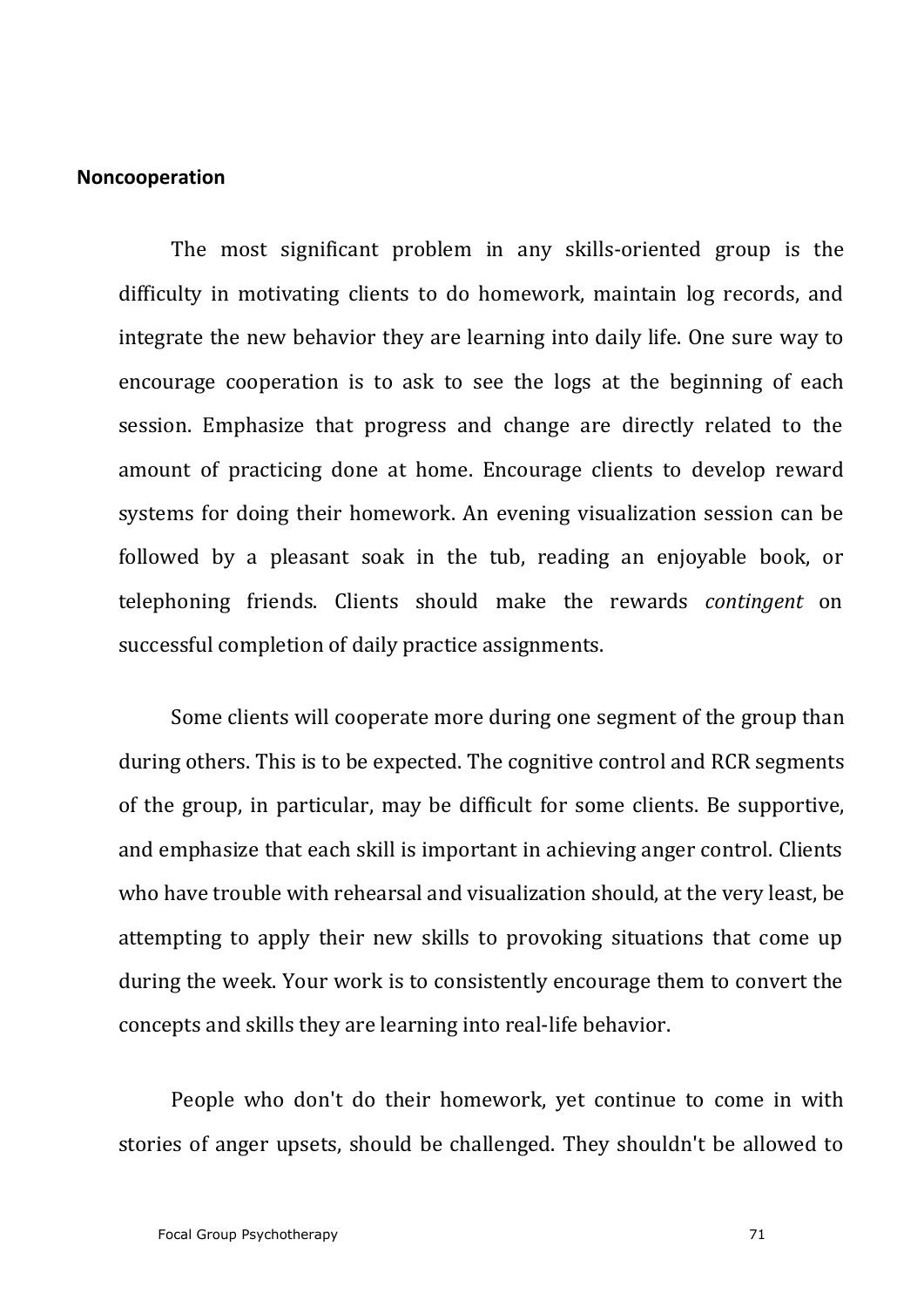take up group time with war stories if they are not attempting to implement their new skills

Some clients will come in each week with a story about how they tried their new skill but it didn't work. Some of these people may be playing a version of Eric Berne's game, "Yes, but." Have this sort of client describe in detail what he or she did to cope with the situation. Ask group members to look for flaws or problems in the client's coping strategy. In some cases, clients will try methods that are obviously inappropriate for the particular situation. After you or the group have suggested a more appropriate coping strategy, you might delicately raise the question of how inappropriate angercoping strategies may be an unconscious way of making sure nothing changes.

## **Relapse Prevention**

It's important to emphasize in the final session what to do if anger reemerges as a problem in the client's life. Relapse usually means that the client has forgotten to implement some of what he or she has learned. If anger is reemerging, the client should:

- 1. Reestablish his or her relaxation and stress-reduction program.
- 2. Begin rehearsal by imagining the problem situation, including appropriate coping statements.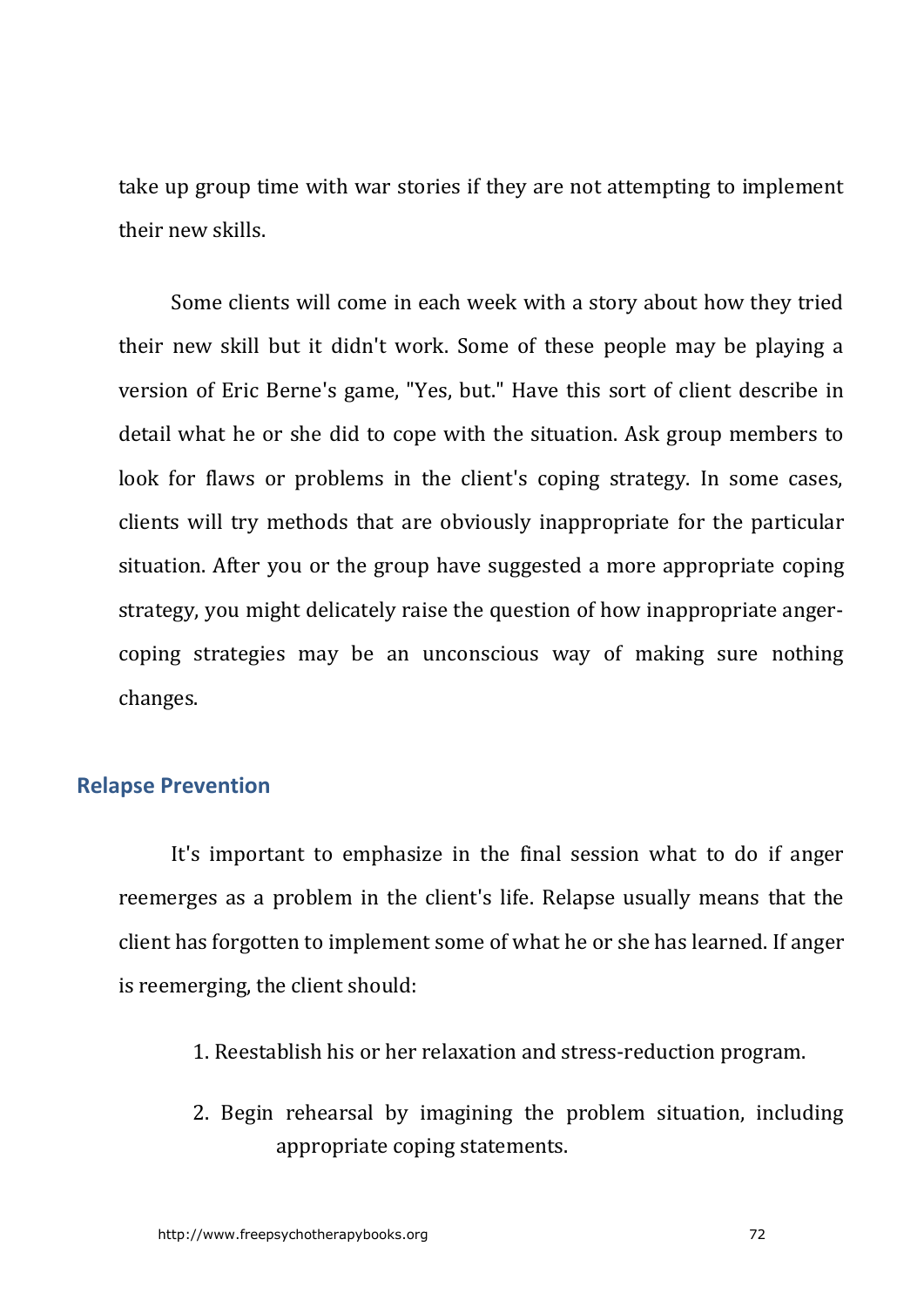- 3. Identify any significant cognitive distortions that are triggering the anger, and develop appropriate responses or rebuttals.
- 4. Rehearse, in advance, any RCR responses that might be helpful in the situation

## **Resistance**

Resistance in the anger group can be traced to one of two causes. Either the client has strong fears about changing, or there are rewards and secondary gains for maintaining high levels of anger. Finding out what the resistant client fears is an extremely important step. For some, anger functions as a defense against feelings that are too painful to openly acknowledge. Merely getting clients to name these underlying feelings can be an important first step toward overcoming resistance. Some clients are afraid that no one will listen to them or acknowledge their needs if they express themselves *without* anger. These individuals should be encouraged to experiment with direct, nonblaming requests in situations in which they previously used anger. Additional group or individual work may also be indicated for developing assertiveness skills.

Some clients feel more powerful in the world and in their relationships because of anger. The secondary gain, particularly in an intimate relationship, may include certain forms of control, the ability to avoid unpleasant feedback, regulating the level of closeness, sexual stimulation, special concessions and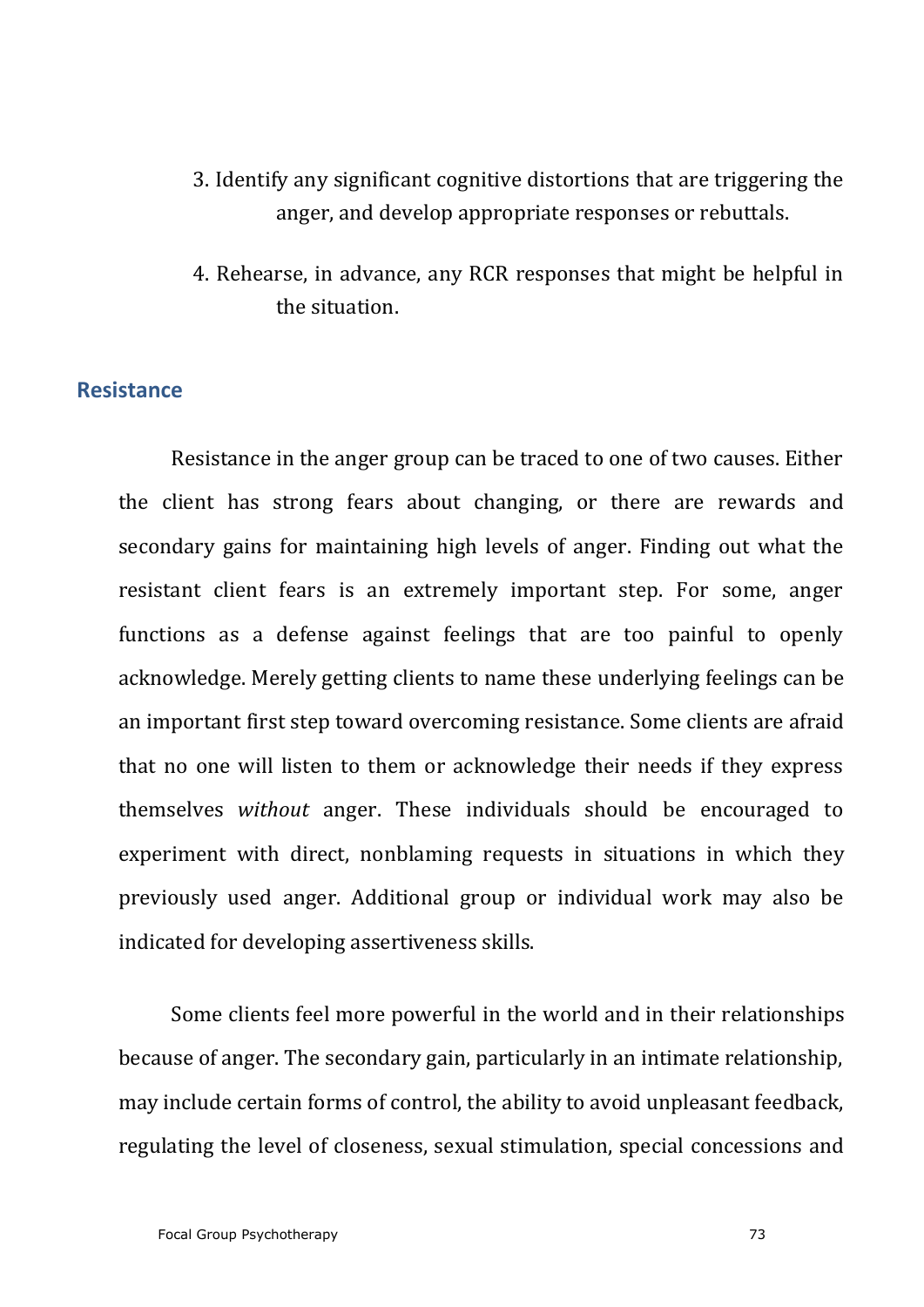favors, and so on. Some clients are willing to openly examine how they use anger to meet certain needs. Others are not.

Whether resistance stems from fear or secondary gain, it can be further addressed by encouraging clients to examine the personal costs of their anger. The leader can assign homework to the group as a whole that encourages members to identify how their anger harms relationships at work, with friends, with family, with lovers, and with children. Clients should be encouraged to explore the effects of anger not only in current relationships, but also in any significant past relationships as well. During the following week's session, the group leader can give special attention to resistant clients and the interpersonal costs of their expression of anger.

## **References**

Barefoot, J.C.; Dahlstrom, W.G.; and Williams, R.B. "Hostility, CHD incidence, and total morbidity: A 25-year follow-up study of 255 physicians." *Psychosomatic Medicine,* 1983, 45, 59-63.

"Cynicism and mistrust linked to early death." *New York Times*. Thursday, January 17, 1989.

- Deffenbacher, J.L.; Demm, P.M.; and Brandon, A.D. "High general anger: Correlates and treatments." *Behavior Research and Therapy,* 1986, 24, 481-489.
- Hansson, R.D.; Jones, W.H.; and Carpenter, B. "Relational competence and social support." *Review of Personality and Social Psychology,* 1984, 5, 265-284.
- Hazaleus, S., and Deffenbacher, J. "Relaxation and cognitive treatments of anger." *Journal of Consulting and Clinical Psychology,* 1986, 54, 222-226.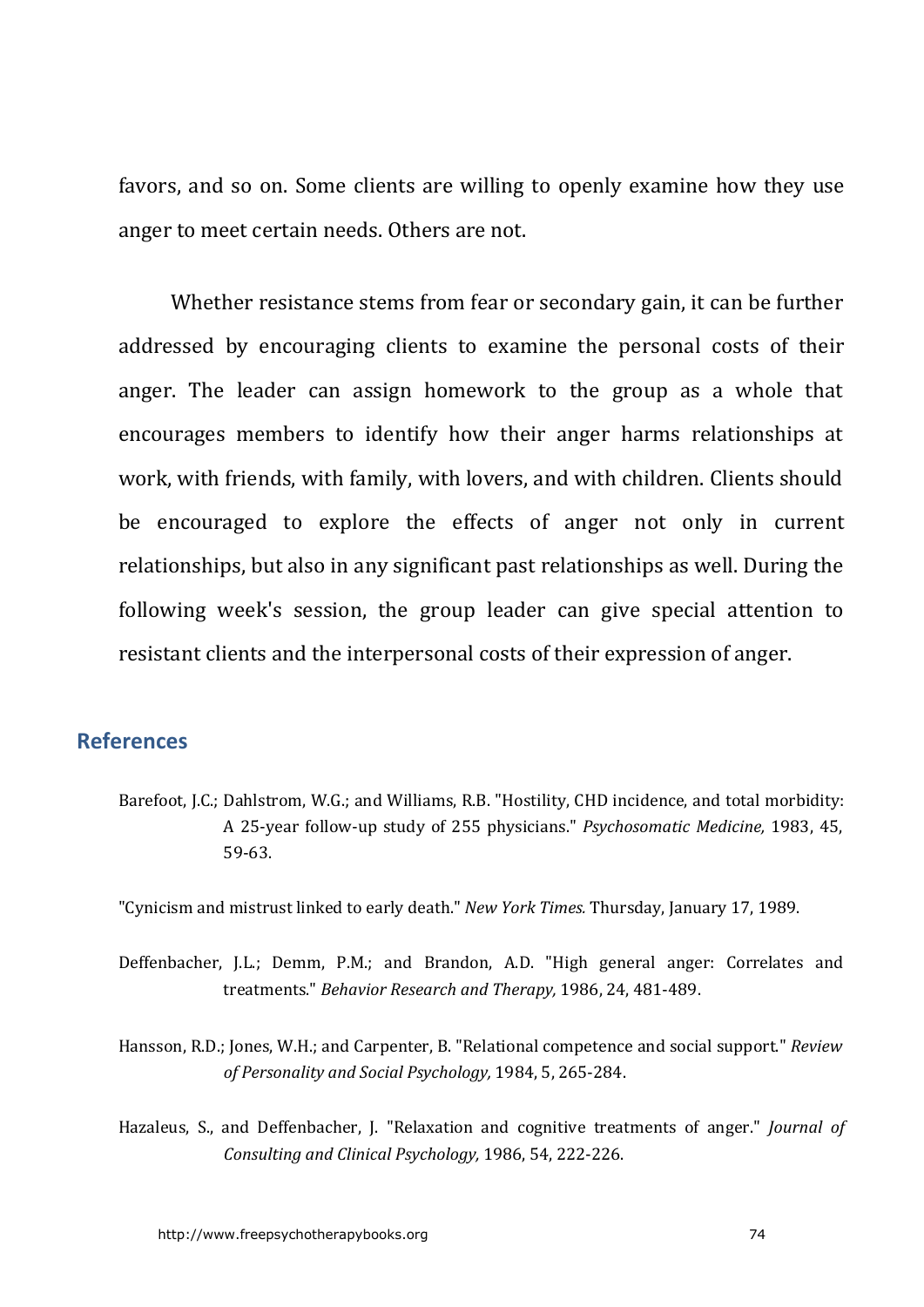- Jones, W.H.; Freeman, J.E.; and Gasewick, R.A. "The persistence of loneliness: Self and other determinants." *Journal of Personality*, 1981, 49, 27-48.
- Lewis, H.K., and Lewis, M.E. Psychosomatics: How Your Emotions Can Damage Your Health. New York: Viking Press, 1972.
- McKay, M.; Rogers, PR.; and McKay, J. *When Anger Hurts.* Oakland, California: New Harbinger Publications, Inc., 1989.
- Moon, J.R., and Eisler, R.M. "Anger control: An experimental comparison of three behavioral treatments." *Behavior Therapy*, 1983, 14, 493-505.
- Novaco, R. *Anger Control: The Development and Evolution of an Experimental Treatment.* Lexington, Massachusetts: Heath, 1975.
- Rimm, D.C.; Hill, G.A.; Brown, N.H.; and Stuart, J.E. "Group-assertive training in treatment of expression of inappropriate anger." *Psychological Reports*, 1974, 34, 794-798.
- Rosenman, R.H. "Health consequences of anger and implications for treatment." In *Anger and Hostility in Cardiovascular and Behavioral Disorders.* Edited by M.A. Chesney and R.H. Rosenman, Washington, D.C.: Hemisphere Publishing Co., 1985.
- Rule, B.G., and Nesdale, A.R. "Emotional arousal and aggressive behavior." *Psychological Bulletin,* 1976, 83, 851-863.
- Shekelle, R.B.; Gale, M.; and Paul, D. "Hostility, risk of CHD, and mortality." *Psychosomatic Medicine,* 1983, 45, 109-114.
- Spielberger, C.D.; Jacobs, G.A.; Russell, S.; and Crane, R.S. "Assessment of anger: The state-trait anger scale." In *Advances in Personality*, Vol. 2. Edited by J.N. Butcher and C.D. Spielberger, Hillsdale, New Jersey: Erlbaum, 1983.
- Williams, R.B.; Haney, T.L.; Lee, K.I.; Kong, Y.; Blumenthal, A.; and Walen, R.E. "Type A behavior, hostility, and coronary atherosclerosis," *Psychosomatic Medicine*, 1980, 42, 539-549.